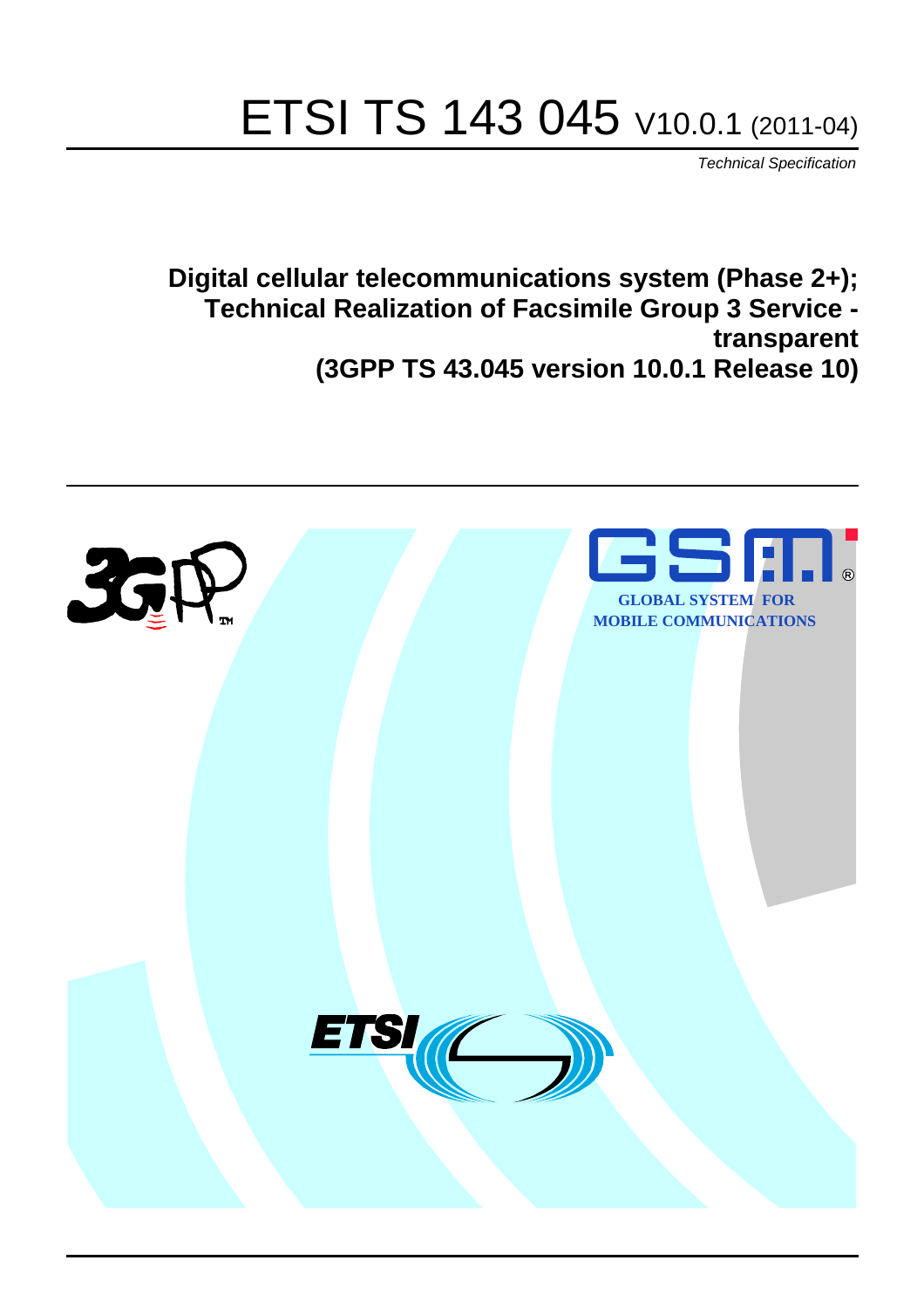Reference RTS/TSGC-0343045va01

> Keywords GSM

#### *ETSI*

#### 650 Route des Lucioles F-06921 Sophia Antipolis Cedex - FRANCE

Tel.: +33 4 92 94 42 00 Fax: +33 4 93 65 47 16

Siret N° 348 623 562 00017 - NAF 742 C Association à but non lucratif enregistrée à la Sous-Préfecture de Grasse (06) N° 7803/88

#### *Important notice*

Individual copies of the present document can be downloaded from: [http://www.etsi.org](http://www.etsi.org/)

The present document may be made available in more than one electronic version or in print. In any case of existing or perceived difference in contents between such versions, the reference version is the Portable Document Format (PDF). In case of dispute, the reference shall be the printing on ETSI printers of the PDF version kept on a specific network drive within ETSI Secretariat.

Users of the present document should be aware that the document may be subject to revision or change of status. Information on the current status of this and other ETSI documents is available at <http://portal.etsi.org/tb/status/status.asp>

If you find errors in the present document, please send your comment to one of the following services: [http://portal.etsi.org/chaircor/ETSI\\_support.asp](http://portal.etsi.org/chaircor/ETSI_support.asp)

#### *Copyright Notification*

No part may be reproduced except as authorized by written permission. The copyright and the foregoing restriction extend to reproduction in all media.

> © European Telecommunications Standards Institute 2011. All rights reserved.

**DECT**TM, **PLUGTESTS**TM, **UMTS**TM, **TIPHON**TM, the TIPHON logo and the ETSI logo are Trade Marks of ETSI registered for the benefit of its Members.

**3GPP**TM is a Trade Mark of ETSI registered for the benefit of its Members and of the 3GPP Organizational Partners. **LTE**™ is a Trade Mark of ETSI currently being registered

for the benefit of its Members and of the 3GPP Organizational Partners.

**GSM**® and the GSM logo are Trade Marks registered and owned by the GSM Association.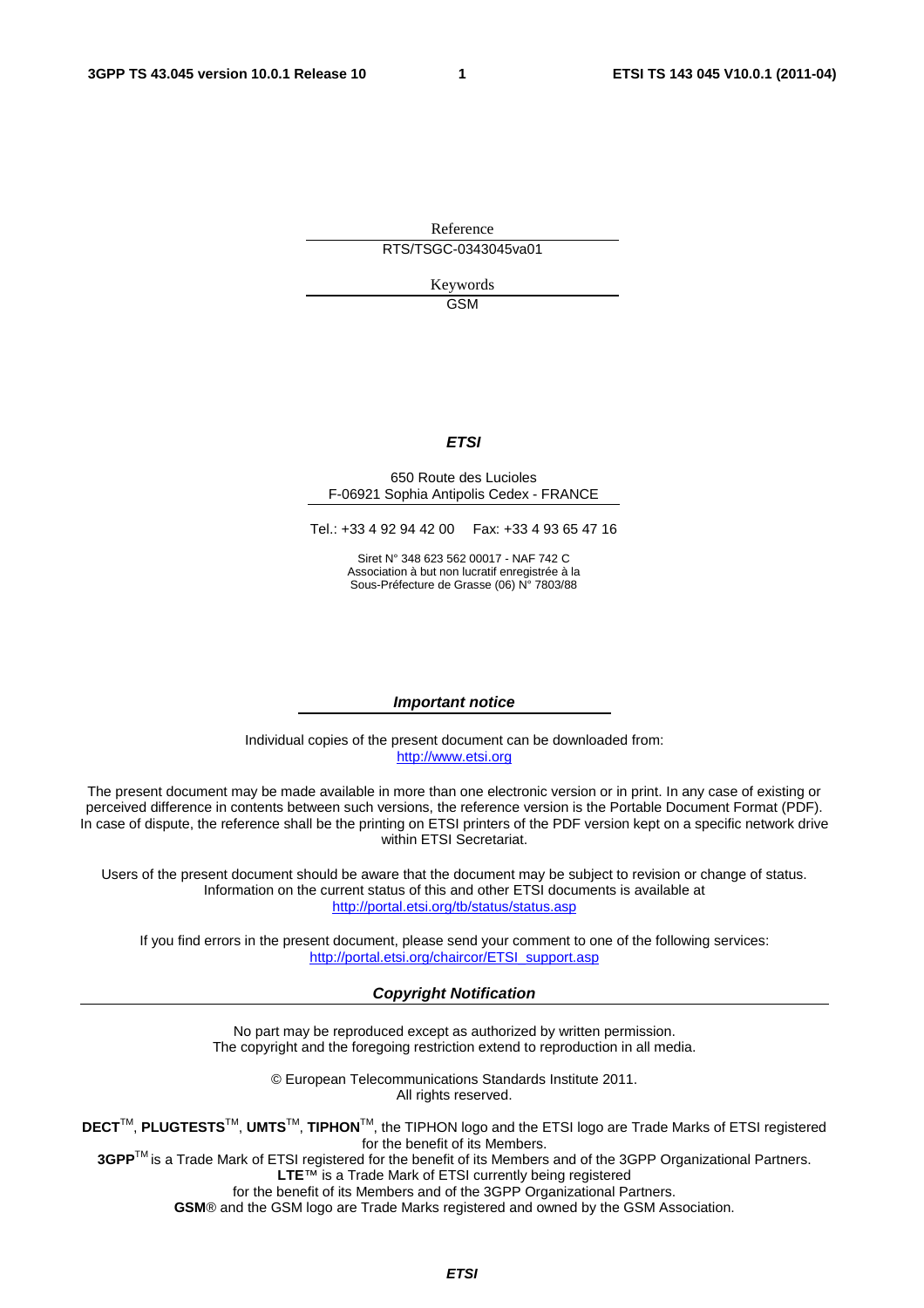# Intellectual Property Rights

IPRs essential or potentially essential to the present document may have been declared to ETSI. The information pertaining to these essential IPRs, if any, is publicly available for **ETSI members and non-members**, and can be found in ETSI SR 000 314: *"Intellectual Property Rights (IPRs); Essential, or potentially Essential, IPRs notified to ETSI in respect of ETSI standards"*, which is available from the ETSI Secretariat. Latest updates are available on the ETSI Web server [\(http://webapp.etsi.org/IPR/home.asp](http://webapp.etsi.org/IPR/home.asp)).

Pursuant to the ETSI IPR Policy, no investigation, including IPR searches, has been carried out by ETSI. No guarantee can be given as to the existence of other IPRs not referenced in ETSI SR 000 314 (or the updates on the ETSI Web server) which are, or may be, or may become, essential to the present document.

### Foreword

This Technical Specification (TS) has been produced by ETSI 3rd Generation Partnership Project (3GPP).

The present document may refer to technical specifications or reports using their 3GPP identities, UMTS identities or GSM identities. These should be interpreted as being references to the corresponding ETSI deliverables.

The cross reference between GSM, UMTS, 3GPP and ETSI identities can be found under <http://webapp.etsi.org/key/queryform.asp>.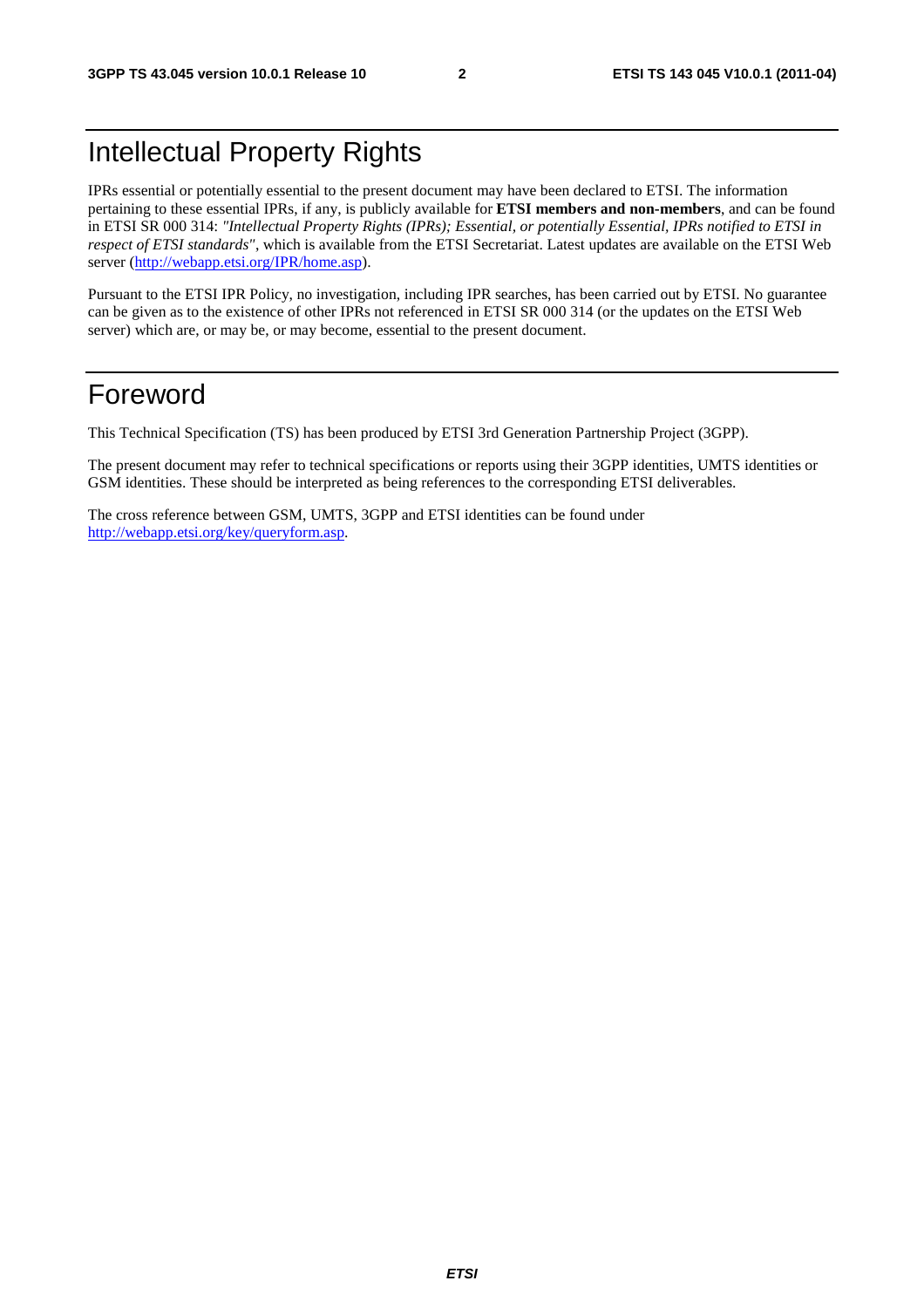$\mathbf{3}$ 

# Contents

| $\boldsymbol{0}$ |  |
|------------------|--|
| 0.1              |  |
| 0.2              |  |
| 1                |  |
| $\overline{2}$   |  |
| 3                |  |
| 3.1              |  |
| 3.2              |  |
|                  |  |
| 4                |  |
| 4.1<br>4.2       |  |
| 4.2.1            |  |
| 4.2.1.1          |  |
| 4.2.2            |  |
| 4.2.3            |  |
| 4.2.3.1          |  |
| 4.2.3.2          |  |
| 4.2.3.3          |  |
| 4.2.3.4          |  |
| 4.2.3.5          |  |
| 4.2.4            |  |
| 4.3              |  |
| 4.3.1            |  |
| 4.3.2            |  |
| 5                |  |
| 5.1              |  |
| 5.2              |  |
| 5.2.1            |  |
| 5.2.2            |  |
| 5.2.2.1          |  |
| 5.2.3            |  |
| 5.2.3.1          |  |
| 5.2.3.2          |  |
| 5.2.3.3          |  |
| 5.2.3.4          |  |
| 5.2.3.5          |  |
| 5.2.4            |  |
| 5.2.5            |  |
| 5.2.6            |  |
| 5.2.7            |  |
| 5.3<br>5.3.1     |  |
| 5.3.2            |  |
| 5.3.3            |  |
|                  |  |
| 6                |  |
| 6.1              |  |
| 6.2              |  |
| 6.2.1            |  |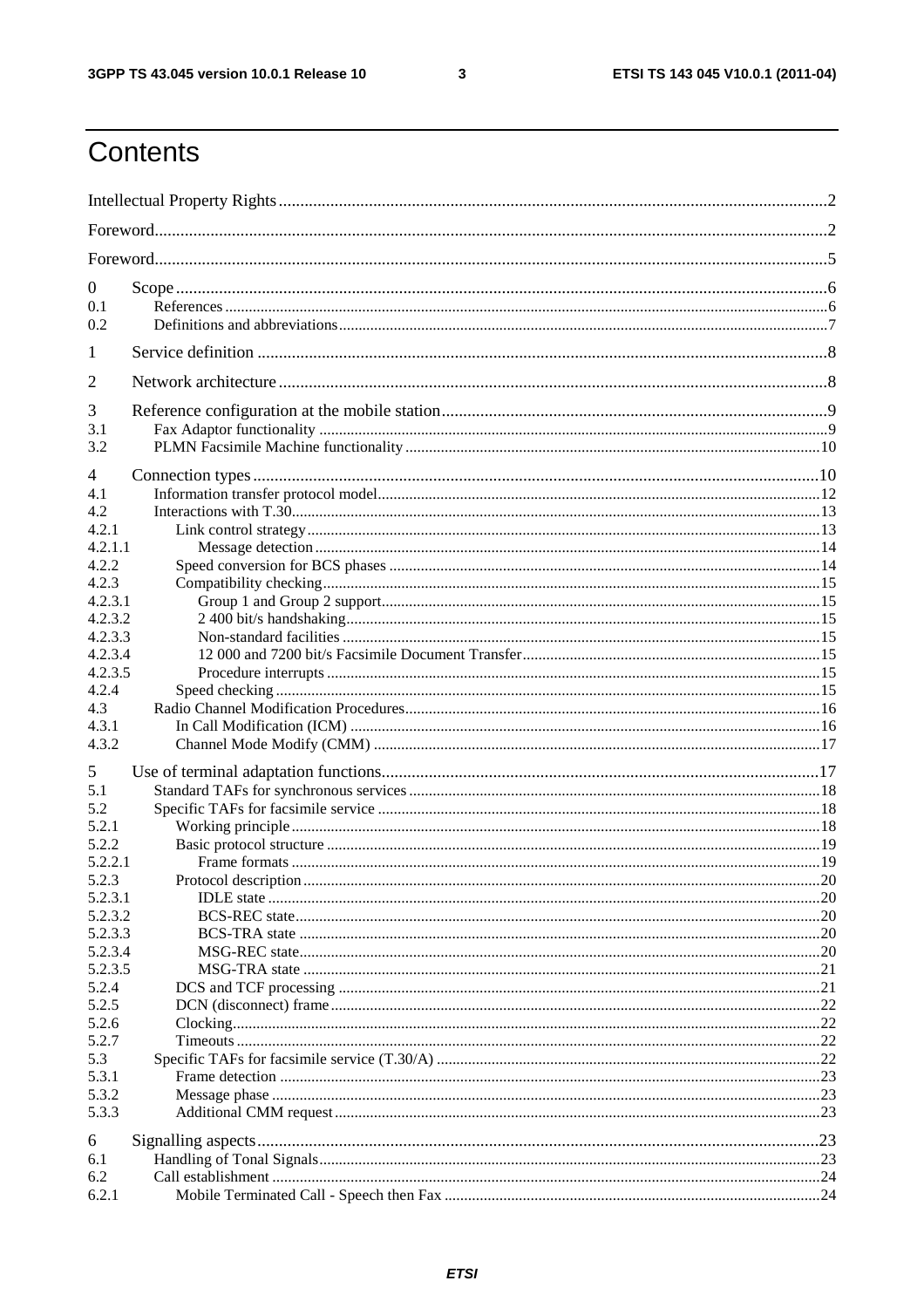$\overline{\mathbf{4}}$ 

| 6.2.2          |                                 |  |  |  |  |  |
|----------------|---------------------------------|--|--|--|--|--|
| 6.2.3          |                                 |  |  |  |  |  |
| 6.2.4          |                                 |  |  |  |  |  |
| 6.2.5          |                                 |  |  |  |  |  |
| 6.3            |                                 |  |  |  |  |  |
| 7 <sup>7</sup> |                                 |  |  |  |  |  |
| 7.1            |                                 |  |  |  |  |  |
| 7.2            |                                 |  |  |  |  |  |
|                | <b>Annex I</b> (informative):   |  |  |  |  |  |
|                | <b>Annex II (informative):</b>  |  |  |  |  |  |
|                | <b>Annex III (informative):</b> |  |  |  |  |  |
|                |                                 |  |  |  |  |  |
|                |                                 |  |  |  |  |  |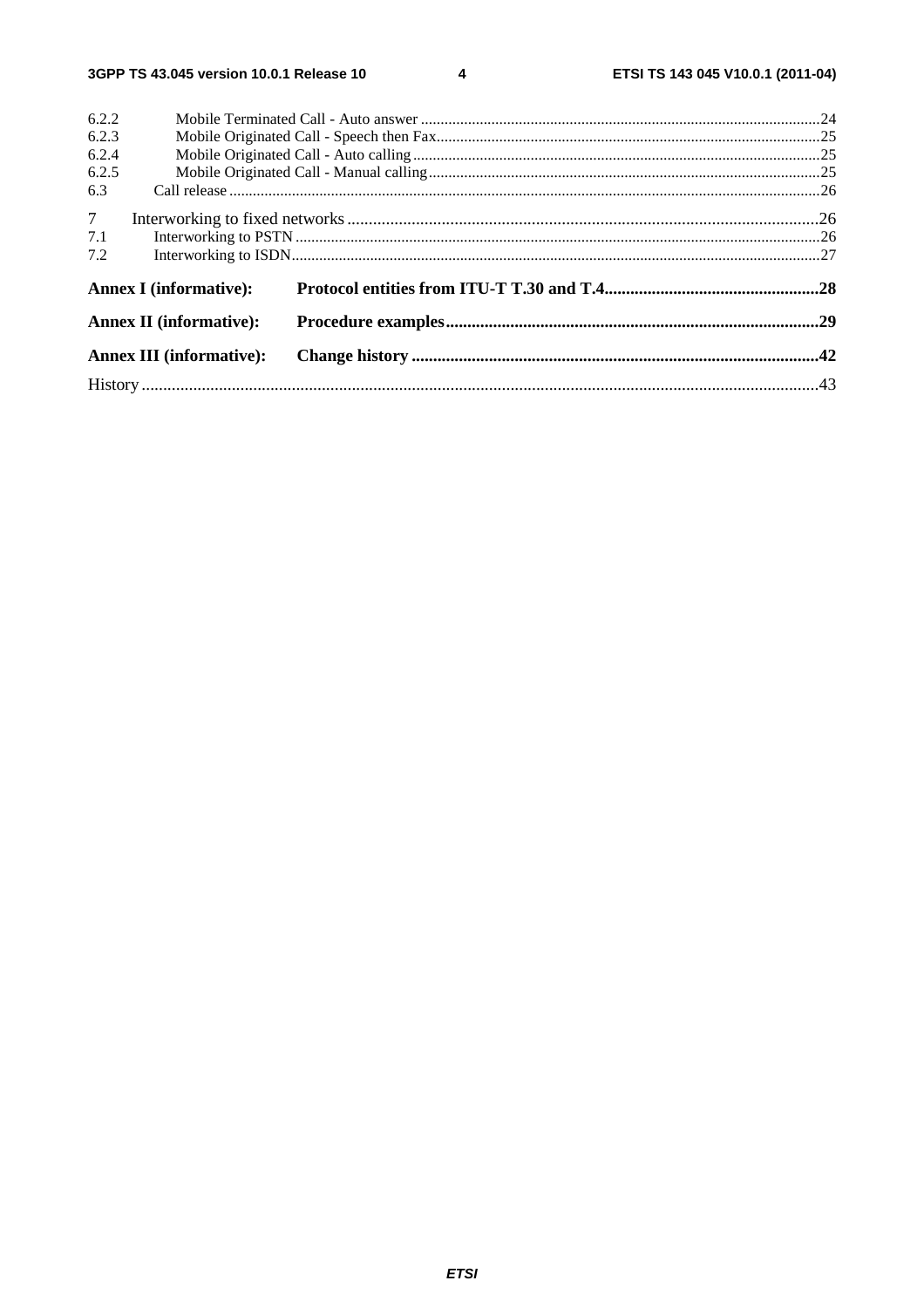### Foreword

This Technical Specification has been produced by the 3<sup>rd</sup> Generation Partnership Project (3GPP).

The contents of the present document are subject to continuing work within the TSG and may change following formal TSG approval. Should the TSG modify the contents of the present document, it will be re-released by the TSG with an identifying change of release date and an increase in version number as follows:

Version x.y.z

where:

- x the first digit:
	- 1 presented to TSG for information;
	- 2 presented to TSG for approval;
	- 3 or greater indicates TSG approved document under change control.
- y the second digit is incremented for all changes of substance, i.e. technical enhancements, corrections, updates, etc.
- z the third digit is incremented when editorial only changes have been incorporated in the document.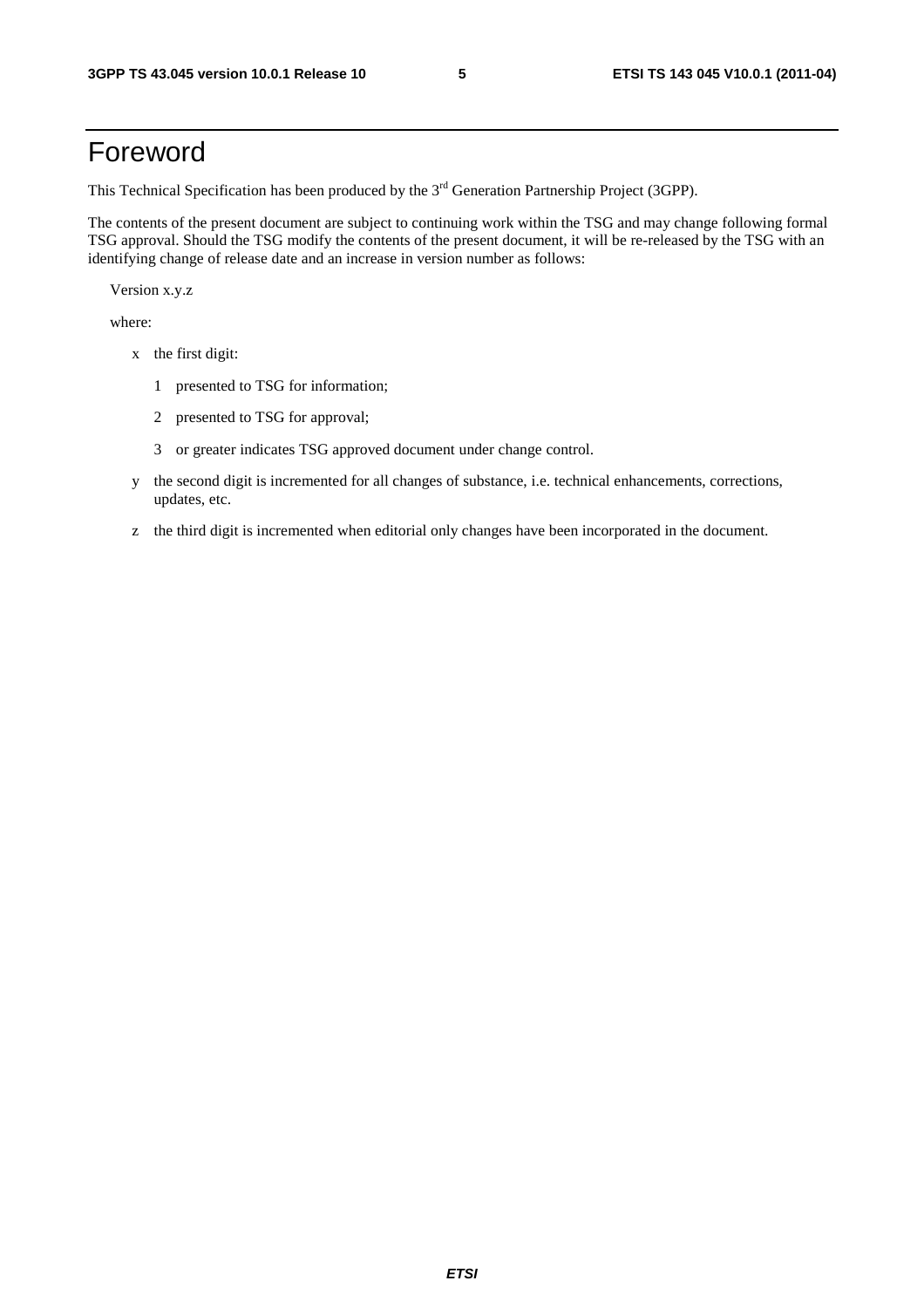### 0 Scope

The present document deals with the procedures allowing the technical realization of the Group 3 facsimile Service within the A/Gb mode PLMN using transparent Network support, according to the definition of Teleservice 61 and 62 specified in the 3GPP TS 22.003 [2].

### 0.1 References

The following documents contain provisions which, through reference in this text, constitute provisions of the present document.

- References are either specific (identified by date of publication, edition number, version number, etc.) or non-specific.
- For a specific reference, subsequent revisions do not apply.
- For a non-specific reference, the latest version applies. In the case of a reference to a 3GPP document (including a GSM document), a non-specific reference implicitly refers to the latest version of that document in the same Release as the present document.
- [1] Void.
- [2] 3GPP TS 22.003: " Teleservices supported by a GSM Public Land Mobile Network (PLMN)".
- [3] 3GPP TS 22.034: "High Speed Circuit Switched Data (HSCSD) Stage1".
- [4] 3GPP TS 43.010: " GSM Public Land Mobile Network (PLMN) connection types".
- [5] 3GPP TS 23.034: " High Speed Circuit Switched Data (HSCSD) Stage2.
- [6] 3GPP TS 04.02: " GSM Public Land Mobile Network (PLMN) access reference configuration".
- [7] 3GPP TS 04.08: " Mobile radio interface layer 3 specification".
- [8] 3GPP TS 44.021: " Rate adaption on the Mobile Station Base Station System (MS BSS) interface".
- [9] 3GPP TS 27.001: " General on Terminal Adaptation Functions (TAF) for Mobile Stations (MS)".
- [10] 3GPP TS 27.003: " Terminal Adaptation Functions (TAF) for services using synchronous bearer capabilities".
- [11] 3GPP TS 29.007: " General requirements on interworking between the Public Land Mobile Network (PLMN) and the Integrated Services Digital Network (ISDN) or Public Switched Telephone Network (PSTN)".
- [12] ITU-T Recommendation T.35: "Procedure for the allocation of ITU-T members' codes".
- [13] ITU-T Recommendation F.160 Fascicle II.5: "General operational provision for the international public facsimile".
- [14] ITU-T Recommendation T.4 Fascicle VII.3: "Standardization of group 3 facsimile apparatus for document transmission".
- [15] ITU-T Recommendation T.30 Fascicle VII.3: "Procedures for document facsimile transmission in the general switched telephone network".
- [16] ITU-T Recommendation V.21 Fascicle VIII.l: "300 bits per second duplex modem standardized for use in the general switched telephone network".
- [17] ITU-T Recommendation V.24 Fascicle VIII.l: "List of definitions for interchange circuits between data terminal equipment (DTE) and data circuit-terminating equipment (DCE)".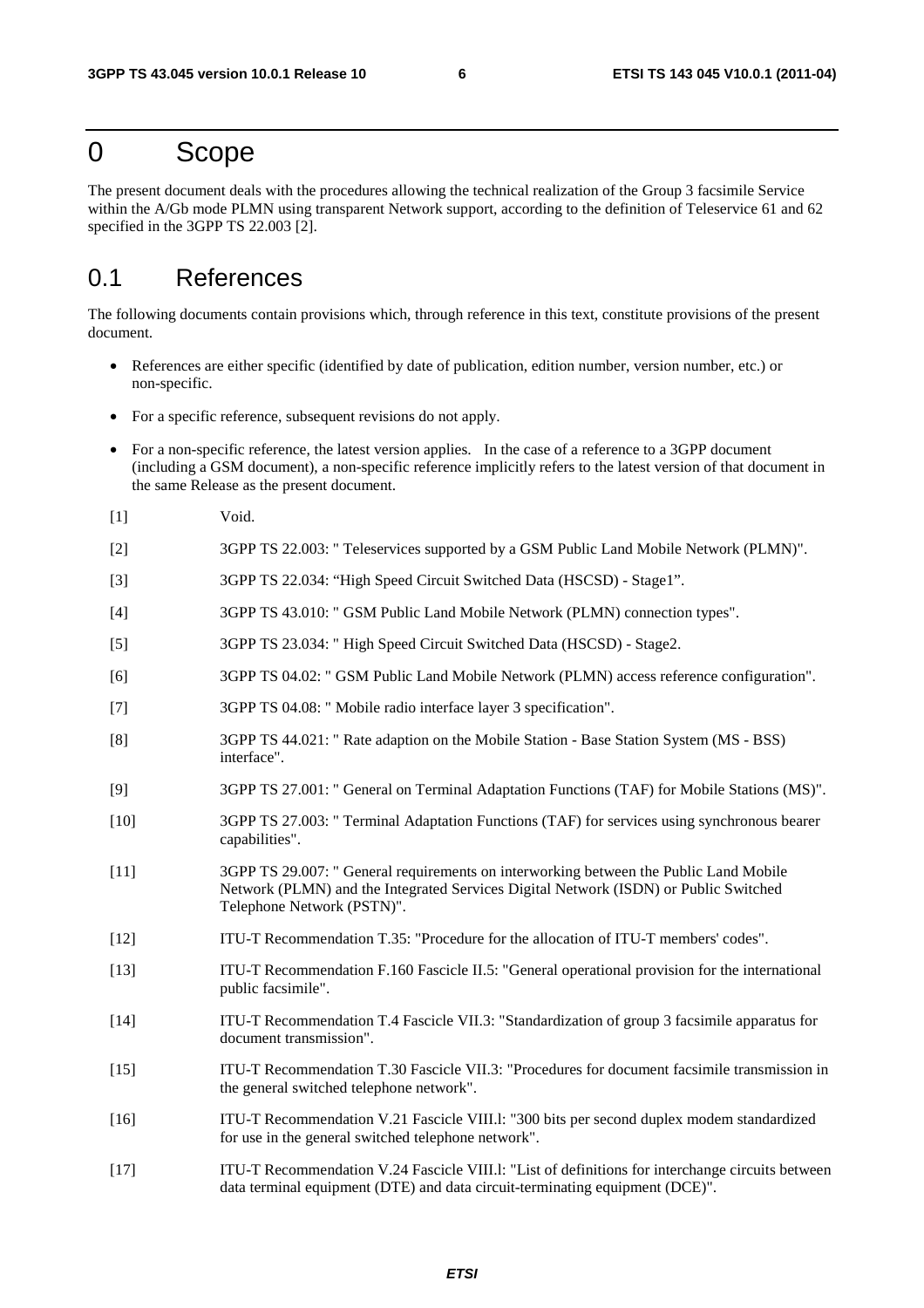| $[18]$ | ITU-T Recommendation V.25bis Fascicle VIII.1: "Automatic calling and/or answering equipment<br>on the general switched telephone network (GSTN) using the 100-series interchange circuits".                      |
|--------|------------------------------------------------------------------------------------------------------------------------------------------------------------------------------------------------------------------|
| $[19]$ | ITU-T Recommendation V.27ter Fascicle VIII.1: "4 800/2 400 bits per second modem<br>standardized for use in the general switched telephone network".                                                             |
| [20]   | ITU-T Recommendation V.29 Fascicle VIII.1: "9 600 bits per second modem standardized for use<br>on point-to-point 4-wire leased telephone-type circuits".                                                        |
| [21]   | ITU-T Recommendation V.33 Fascicle VIII.1: "14 400 bits per second modem standardized for use<br>on point-to-point 4-wire leased telephone-type circuits".                                                       |
| [22]   | ITU-T Recommendation X.300 Fascicle VIII.6: "General principles for interworking between<br>public networks, and between public networks and other networks for the provision of data<br>transmission services". |
| $[23]$ | ITU-T Recommendation V.17: "A 2-wire modem for facsimile applications with rates up to 14<br>$400 \text{ bit/s}$ ".                                                                                              |
|        |                                                                                                                                                                                                                  |

[24] 3GPP TS 21.905: " Vocabulary for 3GPP Specifications "

### 0.2 Definitions and abbreviations

In addition to those below, abbreviations used in the present document are listed in 3GPP TR 21.905 [1].

| <b>BCS</b>    | Binary Coded Signalling phase of Facsimile transmission as per ITU-T T.30 |
|---------------|---------------------------------------------------------------------------|
| CT105         | Interchange Circuit 105 as per ITU-T V.24                                 |
| CT106         | Interchange Circuit 106 as per ITU-T V.24                                 |
| CT107         | Interchange Circuit 107 as per ITU-T V.24                                 |
| CT108.2       | Interchange Circuit 108/2 as per ITU-T V.24                               |
| CT109         | Interchange Circuit 109 as per ITU-T V.24                                 |
| CT114         | Interchange Circuit 114 as per ITU-T V.24                                 |
| CT115         | Interchange Circuit 115 as per ITU-T V.24                                 |
| FA/MT         | The Fax Adaptor specifically located at MT side                           |
| <b>FA/IWF</b> | The Fax Adaptor specifically located at IWF side                          |
| MSG           | Message phase of Facsimile transmission as per ITU-T T.30                 |

All protocol entities from ITU-T Facsimile Recommendations (T.4 and T.30) apply; in the present document they are referenced to in the same way as in the above ITU-T Recommendations (see also annex I to the present document).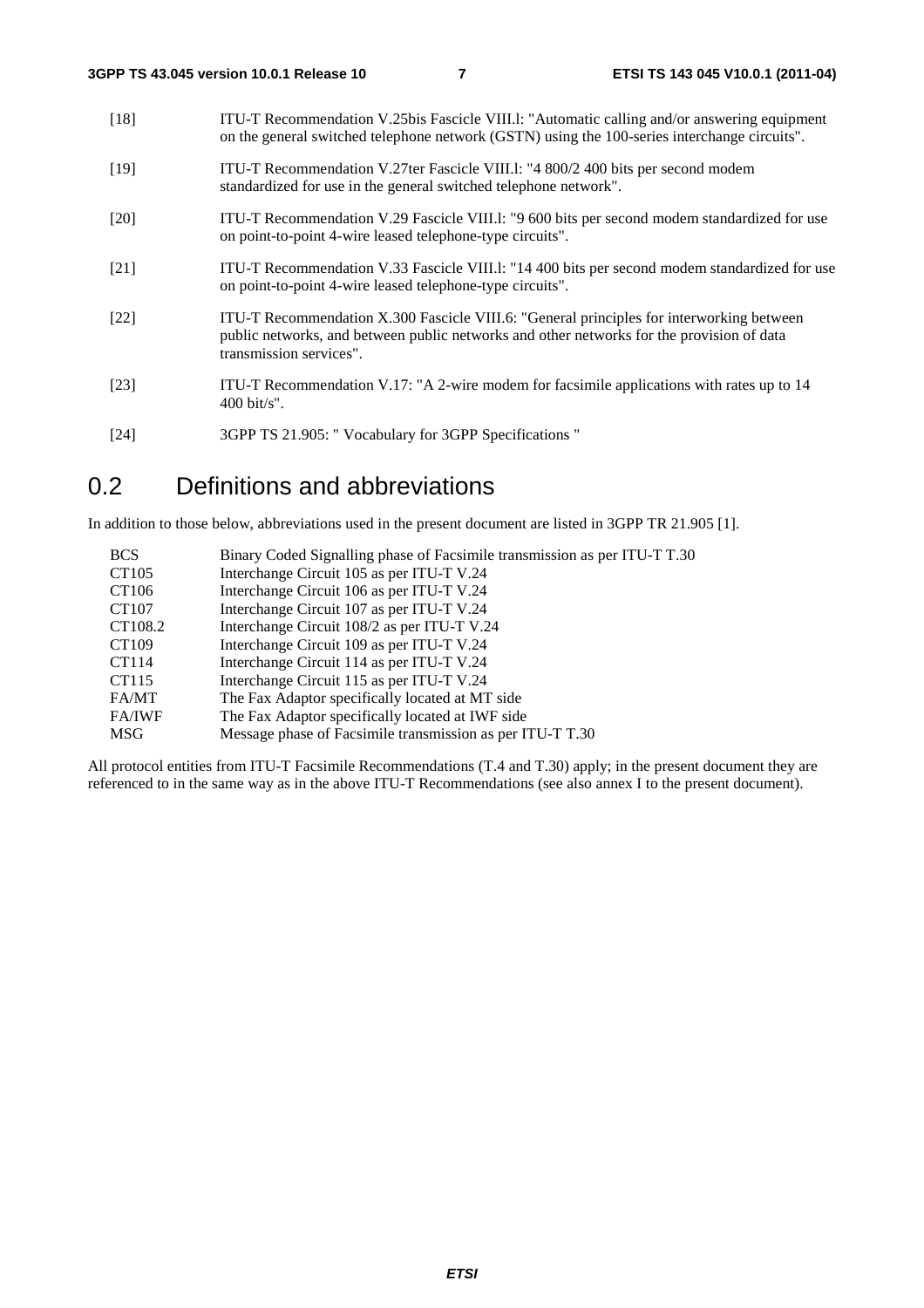# 1 Service definition

The fixed network Group 3 Facsimile service, as basically defined in ITU-T Recommendation F.160, is an international telematic service for ISO A4 document transmission between two facsimile stations.

The service specification is comprised of two parts: the control protocol described in ITU-T Recommendation T.30, and the document transmission coding described in ITU-T Recommendation T.4.

The facsimile Teleservice is intended to allow facsimile connections between group 3 apparatus using:

- a PLMN as a stand alone facility, for mobile to mobile communication;
- a PLMN to gain access to fixed networks PSTN and ISDN, for mobile to/from land communication.

For this Teleservice, the document coding is as ITU-T Recommendation T.4 with no modifications. The protocol used is ITU-T Recommendation T.30 modified within the PLMN as detailed in the present document.

The interworking between different networks is based on ITU-T Recommendation X.300.

The particular features of this Teleservice are:

- it uses point-point communication;
- the information transfer capability is dual "Speech"/"Group 3 Facsimile" for Teleservice 61 and "Group 3 Facsimile" only for Teleservice 62;
- both mobile originated and terminated calls are supported;
- the information transfer mode is circuit, duplex, synchronous and symmetric;
- different end-to-end transfer rates are used within the same call to take advantage of the better radio path error rate;
- use of a standard synchronous terminal adaptation function (as per 3GPP TS 27.003) within the MS.

### 2 Network architecture

The network architecture applicable to this Teleservice is shown in figure 1/43.045, below.



**Figure 1/43.045: Network architecture** 

This shows the case of mobile to fixed network interworking. For mobile to mobile calls, there would effectively be a loop back within the PLMN, using two IWFs.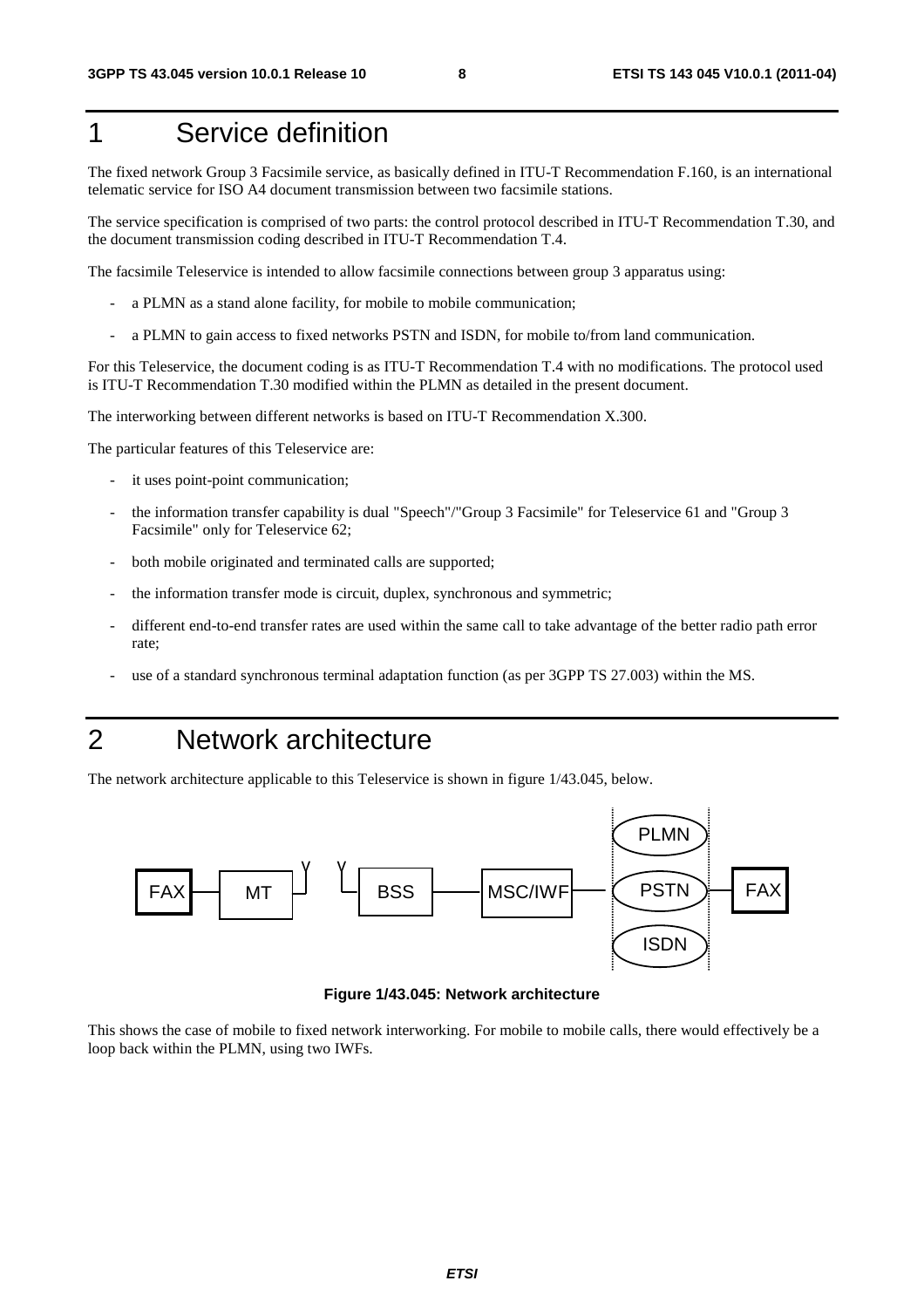# 3 Reference configuration at the mobile station

The mobile reference configurations described in this clause are defined as per 3GPP TS 24.002.



**Figure 2/43.045: Reference configurations** 

The Teleservice definition in 3GPP TS 22.003 regards the group 3 facsimile terminal as a 2-wire analogue terminated equipment. In order to connect this to the MT2 a separate "Fax Adaptor" device is necessary.

This configuration, shown in figure 2a/43.045, has to be considered as the standard configuration, so that all the existing Group 3 facsimile apparatus can be connected to the PLMN.

An alternative realization would be to combine a standard group 3 facsimile machine and the Fax Adaptor into a specially developed "PLMN facsimile machine", directly providing a digital output. Although such a device must appear to the MT2 as identical to the Fax Adaptor (i.e. with an identical interface and protocol), it would allow for a significantly smaller and simpler facsimile machine. This configuration is shown in figure 2d/43.045 and is regarded as a desirable alternative.

In addition of course, it is always possible to realize an MT0, as per figure 2f/43.045, where both the facsimile and mobile termination functions are considered to be part of one integrated unit.

The remaining configurations concern the use of an S interface and are considered as optional configurations. Their use is for further study.

The particular terminal adaptation functions used are those detailed in 3GPP TS 27.003 and the interface to the MT2 used is synchronous V.24 with an option for support of V.25bis procedures for autocalling and autoanswering.

### 3.1 Fax Adaptor functionality

The Fax Adaptor block, figure 3/43.045, is intended to specifically complement the Group 3 facsimile apparatus in order to be able to communicate over a PLMN.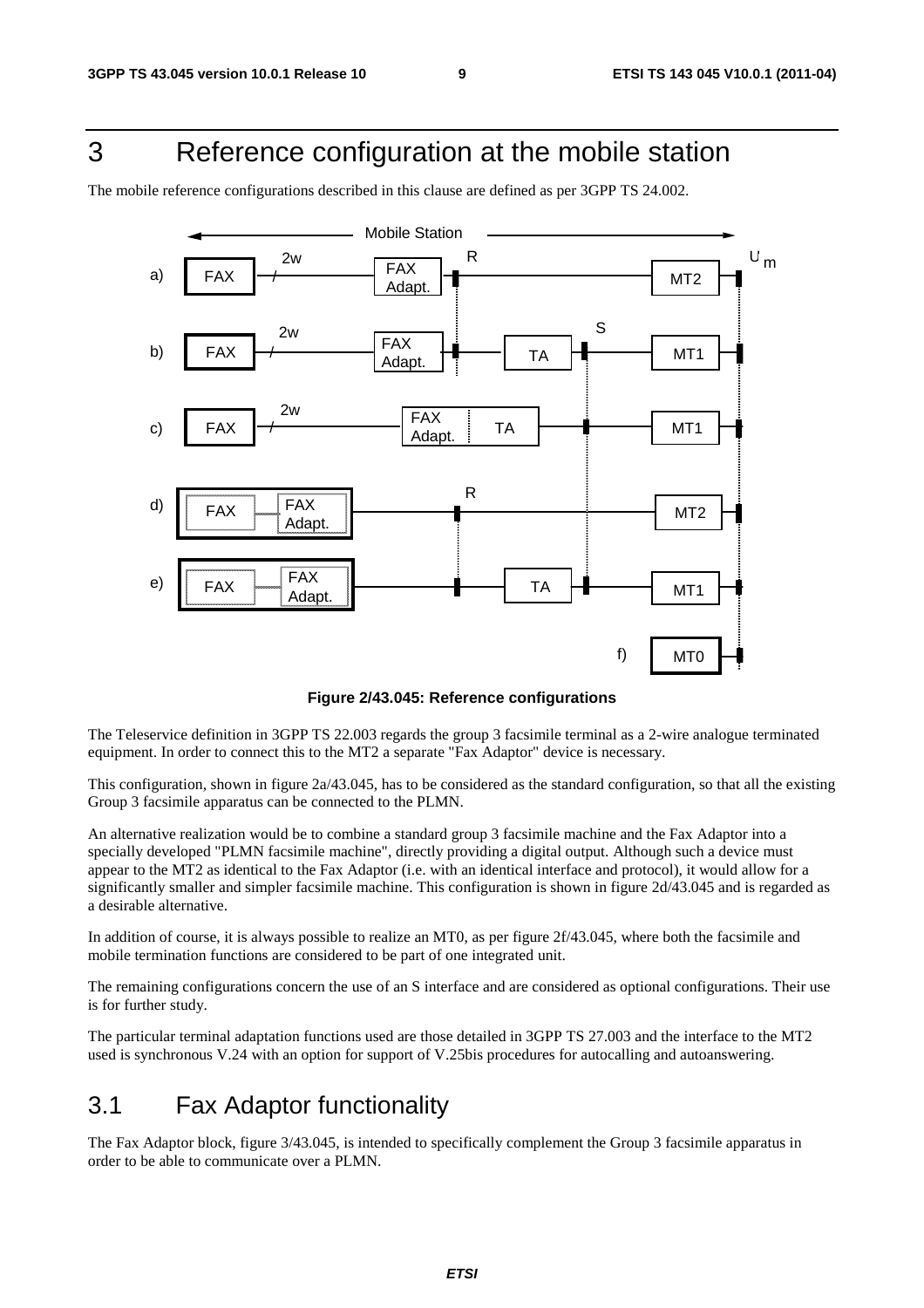

**Figure 3/43.045: Fax Adaptor scheme** 

Whether it has to be a function internal to the PLMN, or an external accessory associated with the Group 3 apparatus, is beyond the scope of the present document, and in any case, does not affect at all the working of the procedure as here described.

It can be functionally partitioned in two sections:

- an analogue section, dealing with:
	- the modulation and demodulation processes according to ITU-T Recommendation V.21, V.27ter, V.29 and V.17 as explained in T.4 and T.30;
	- handling of the signalling on the 2-wire path to the facsimile machine, including autocalling and autoanswer functions where necessary (see clause 6).
- a digital section, dealing with:
	- monitoring and where necessary, manipulation of the T.30 protocol as detailed in the rest of the present document;
	- overall control of the adaptor;
	- connection over the synchronous V.24 interface to the MT as described in 3GPP TS 27.003;
	- where necessary, autocalling and autoanswering functions according to V.25bis.

In the following this specification will reference the Fax Adaptor functionality, considering the most general case where it operates as a full-featured (see figure 3/43.045) separate block (see figure 2a/43.045), as this reference configuration is implicitly or explicitly exhaustive of all service related technical aspects.

### 3.2 PLMN Facsimile Machine functionality

The special PLMN facsimile machine shown in the MS configuration of figure 2d/43.045 has a similar functionality to the digital part of the Fax Adaptor, but without any of the analogue portions.

It appears over the V.24 interface as identical to the Fax Adaptor, i.e. the MT2 needs to have no knowledge of the particular configuration used.

When necessary this reference configuration, will be explicitly referenced to in the following; otherwise all technical aspects relevant to the configuration implicitly apply.

### 4 Connection types

Table 1/43.045 shows the connection elements attributes applicable to this Teleservice (note), adapted from 3GPP TS 43.010.

NOTE: Teleservice 61 includes both speech and data connection types, but Teleservice 62 only the data connection type.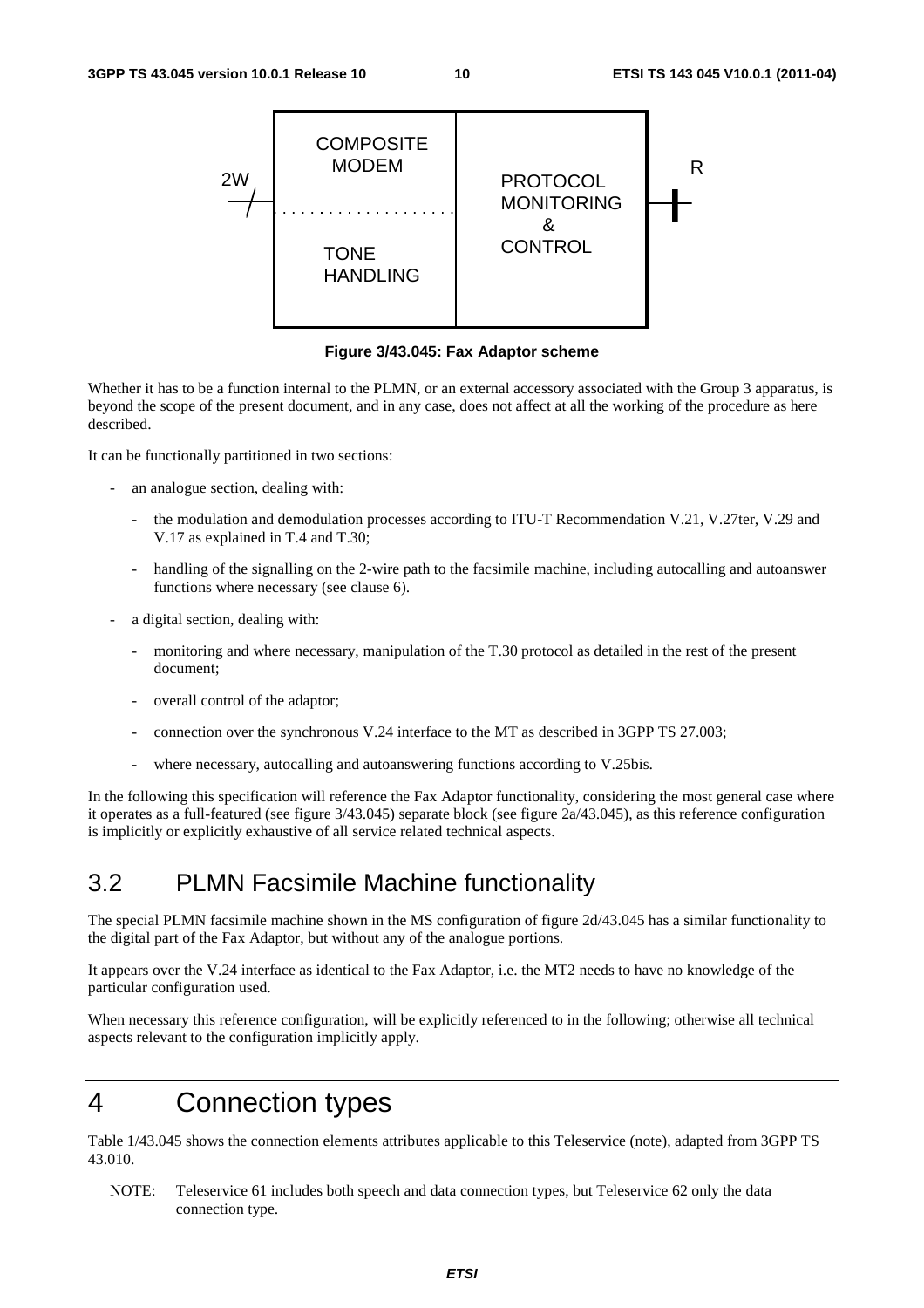| <b>Protocol type</b><br>of Figure 6 of TS<br>3GPP TS 43,010 | <b>Access to TAF</b><br>of the Mobile<br><b>Station</b> | Radio interface<br>connection element | Intermediate<br>rate<br>RA1 to RA2 | <b>BS-MSC/IWF</b><br>connection<br>element |
|-------------------------------------------------------------|---------------------------------------------------------|---------------------------------------|------------------------------------|--------------------------------------------|
| Model 6: Speech                                             |                                                         | Speech/GSM                            |                                    | IITU-T                                     |
|                                                             |                                                         |                                       |                                    | A-law                                      |
| Model 5:                                                    | C/D/S UDI                                               | C/D/S UDI                             | C/D/S UDI                          | C/D/S UDI                                  |
| Facsimile                                                   | - 14.4 kbit/s                                           | - 14.5 kbit/s                         | $-16$ kbit/s                       | $-64$ kbit/s                               |
| Group 3                                                     | $-9.6$ kbit/s                                           | - 12.0 kbit/s                         | $-16$ kbit/s                       | $-64$ kbit/s                               |
|                                                             | $-4.8$ kbit/s                                           | $-6.0$ kbit/s                         | 8 kbit/s                           | $-64$ kbit/s                               |
|                                                             | $-2.4$ kbit/s                                           | $-3.6$ kbit/s                         | 8 kbit/s                           | $-64$ kbit/s                               |
|                                                             | (note)                                                  |                                       |                                    |                                            |
| Model 5b                                                    | C/D/S UDI                                               | C/D/S UDI                             | C/D/S UDI                          | C/D/S UDI                                  |
| Facsimile                                                   | $-14.4$ kbit/s                                          | 14.5 or 2X12 kbit/s                   | 16 or 2X16 kbit/s                  | $-64$ kbit/s                               |
| Group 3                                                     | $9.6$ kbit/s                                            | or 2X6 kbit/s<br>12.                  | 16 or 2X8 kbits                    | $-64$ kbit/s                               |
|                                                             | 4.8 kbit/s                                              | 6 kbit/s                              | 8 kbit/s                           | $-64$ kbit/s                               |
|                                                             | 2.4 kbit/s<br>٠                                         | 6 kbits                               | 8 kbit/s                           | $-64$ kbit/s                               |

#### **Table 1/43.045: Elements of connection types**

NOTE: The highest Access Rate actually supported in this teleservice will be consistent with the highest Access Rate of the Transparent Bearer Service provided by the Network Operator.

 $C =$  Circuit switched  $S =$  Synchronous

 $D = Full-duplex$   $UDI = Unrestricted Digital Information$ 

#### **Table 1a/43.045**

| Fax modem rates         | No. of substreams | Radio i/f rate | <b>Intermediate Rate</b> | <b>Padding Scheme</b> |
|-------------------------|-------------------|----------------|--------------------------|-----------------------|
| 14.4 kbit/s             |                   | $14.5$ kbit/s  | 16 kbit/s                |                       |
|                         |                   | 12 kbit/s      | 16 kbit/s                |                       |
| 12.0 kbit/s             |                   | $14.5$ kbit/s  | 16 kbit/s                | $FA(5D + S)$          |
|                         |                   | 12 kbit/s      | 16 kbit/s                | $FA(5D + S)$          |
| 9.6 kbit/s              |                   | 12 kbit/s      | 16 kbit/s                |                       |
|                         | 2                 | 6 kbit/s       | 8 kbit/s                 |                       |
| $\overline{2.2}$ kbit/s |                   | 12 kbit/s      | 16 kbit/s                | $FA(3D + S)$          |
|                         |                   | 6 kbit/s       | 8 kbit/s                 | $FA(3D + S)$          |
| 4.8 kbit/s              |                   | 6 kbit/s       | 8 kbit/s                 |                       |
| $2.4$ kbit/s            |                   | 6 kbit/s       | 8 kbit/s                 |                       |

 $FA =$  Padding is performed in the  $FA$ 

 $(nD + mS)$  means that m SYNC frames will be added every n'th DATA frame

The MS must support the combinations in table 1a/43.045, restricted to what has been negotiated between the MS and the network.

All transitions from one combination in table 1a/43.045 to another combination in the same table, must be supported by the MS, as long as the fax modem rate is kept constant or the transition of fax modem rate is performed in steps of 2,4 kbit/s.

The figure 4/43.045 shows the scheme of a typical PLMN connection for this Teleservice, considering respectively R and S access at Network Termination.

To grant full support to the ITU-T Recommendation T.30, requiring different transmission speeds, the following strategy shall be implemented:

- PLMN provides for four Access Rates only, that is 14 400 bits/s, 9600 bit/s, 4800 bit/s, 2400 bit/s;
- radio channel modification procedures are used for switching between Speech phase and facsimile phase, as well as to select the suitable Access Rate (14 400,9600/4800/2400 bit/s) within the facsimile phase, as resulting from the preliminary end-to-end negotiation between the terminals;
- to transport Binary Coded Signalling (BCS) requiring a synchronous 300 bit/s bit-rate, speed conversion will be used at both the PLMN ends.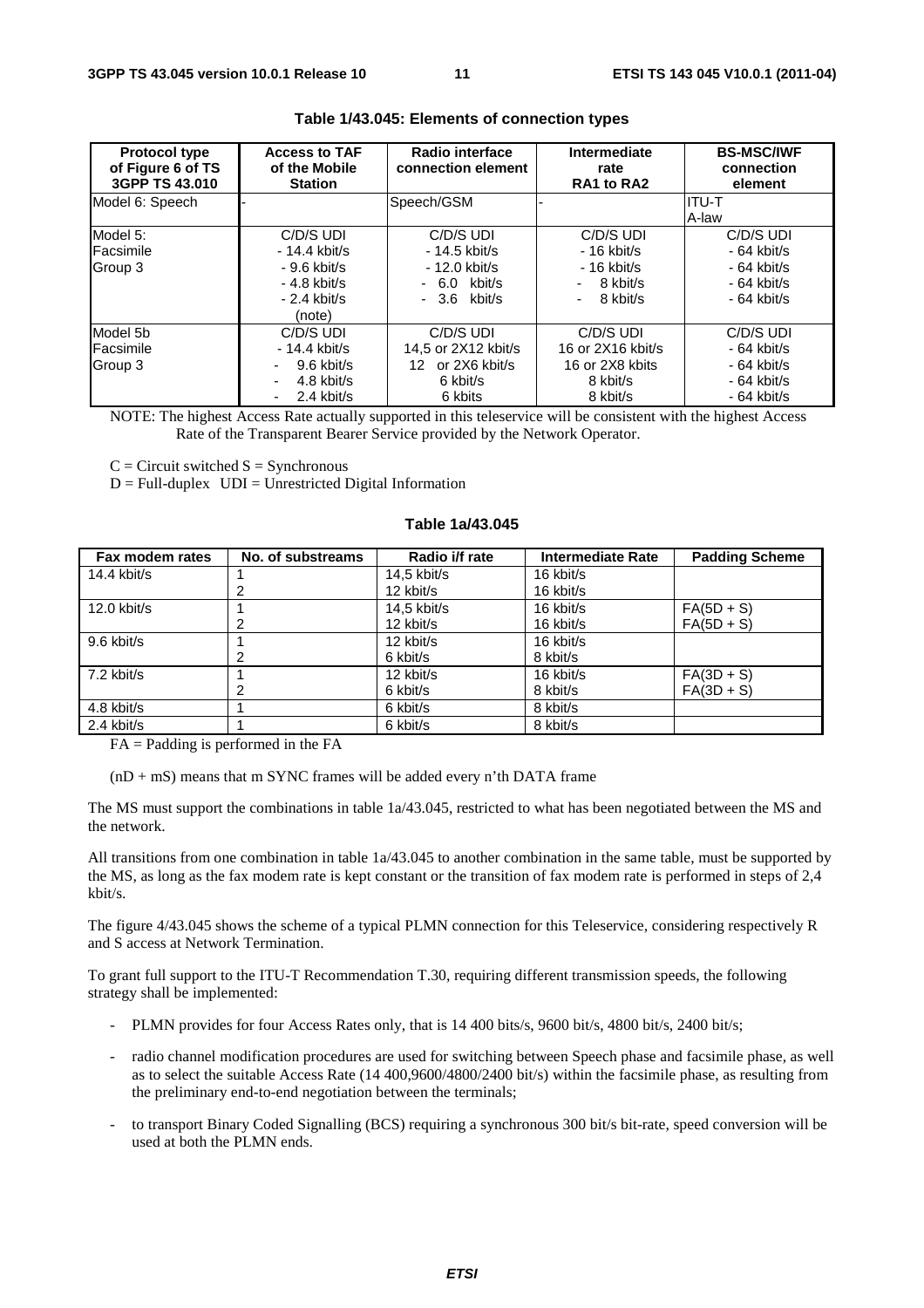

**Figure 4b/43.045: Optional Teleservice connection (F.F.S)** 

### 4.1 Information transfer protocol model

The Figure 5/43.045 depicts the conceptual protocol model for this Teleservice, deduced from model 5 and 5b of Figure 6/43.010.

The main point to be underlined is that all the protocol modules specific for this Teleservice are confined in the Fax Adaptation functions at both the MT and IWF ends. Note that model 5b of figure 6/43.010 details the placing of the splitting and combiner function for multislot configurations.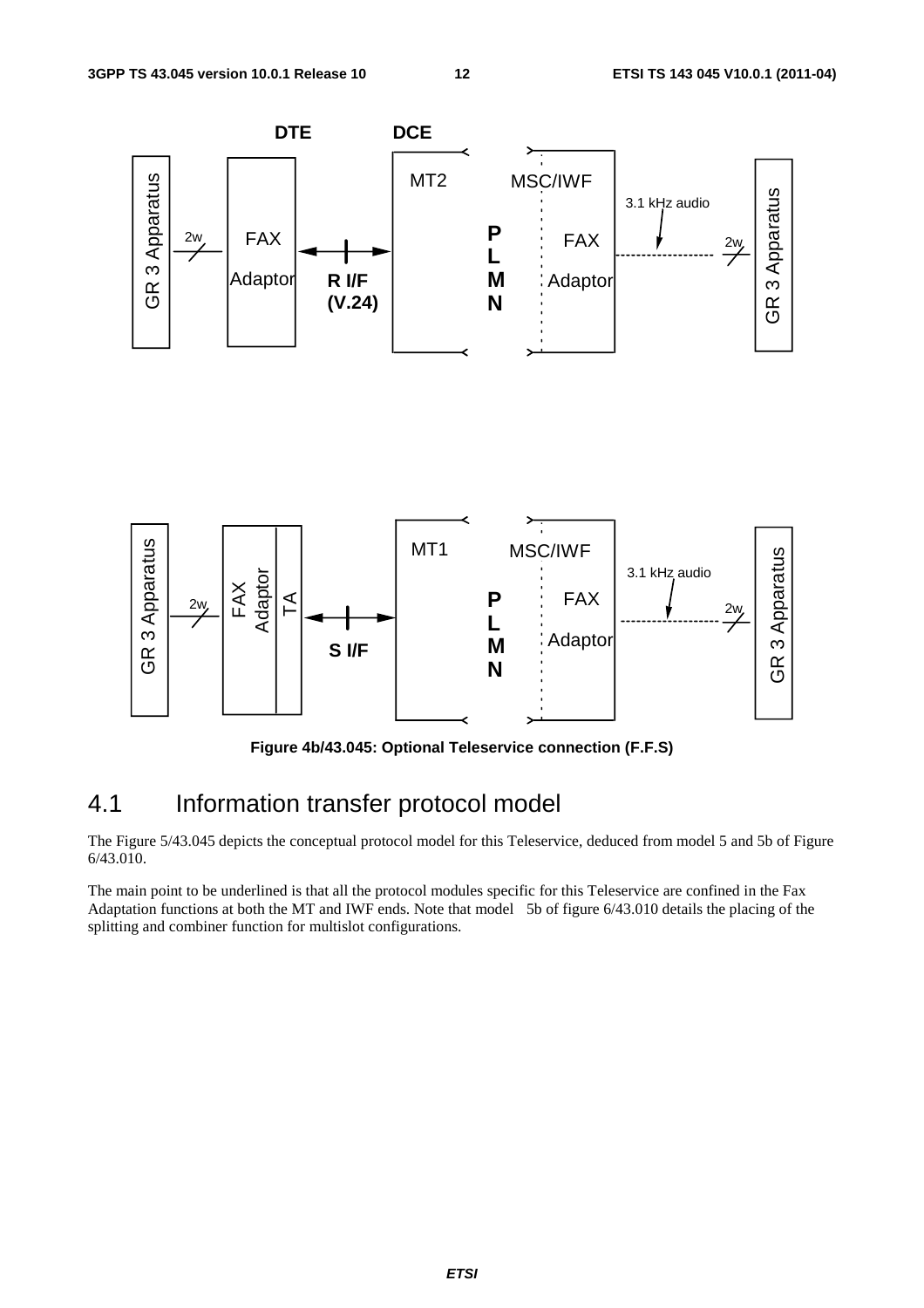

**Figure 5/43.045: Information transfer protocol model** 

### 4.2 Interactions with T.30

The philosophy of this specification is to allow the T.30 protocol to pass transparently wherever possible, through the Fax Adaptors at both ends of the PLMN channel. Manipulations are only made to the protocol where necessary to overcome problems resulting from the differences between the PSTN and the PLMN system. Basically, these problems fall into four categories:

- supporting facsimile on a digital connection type;
- bit errors during transfer of BCS frames:
- the need to change speed to reduce the impact of bit errors during transfer of Fax encoded Messages;
- inability to support some features of T.30.

### 4.2.1 Link control strategy

Though the T.30 procedure is plain half-duplex, between the FAs at both the PLMN ends a full-duplex mode connection will be established. Information transfer is structured in fixed length blocks, carrying either data received from the local modem, or idle synchronization patterns.

Establishment, maintenance and release of the data circuit is performed autonomously by each FA, by properly handling the physical interface to its local modem.

Due to the rigid timeout constrains in T.30 protocol procedure, which will be actually concatenated to the procedure defined here for the PLMN connection part, a strictly forwardonly approach is adopted for data link control; that is no retransmission means are explicitly introduced to recover corrupted information blocks.

Although in the majority of cases the T.30 protocol can take care of lost frames and easily recover, there are some particularly critical points where two consecutive segments in the procedure, without any interposed acknowledgement, require different transmission speeds (BCS speed/Message speed).

In these cases, to grant that a correct change-over from one modem type to another takes place at both the PLMN ends, some additional protection is necessary in the PLMN environment. This protection, actually at the beginning and at the end of the Fax page transmission, is given by means of a confirmation mechanism, whereby the originating FA waits while transmitting a fixed pattern until an explicit acknowledgement is received from the terminating FA. In these cases an interruption of the normal T.30 information flow may eventually result.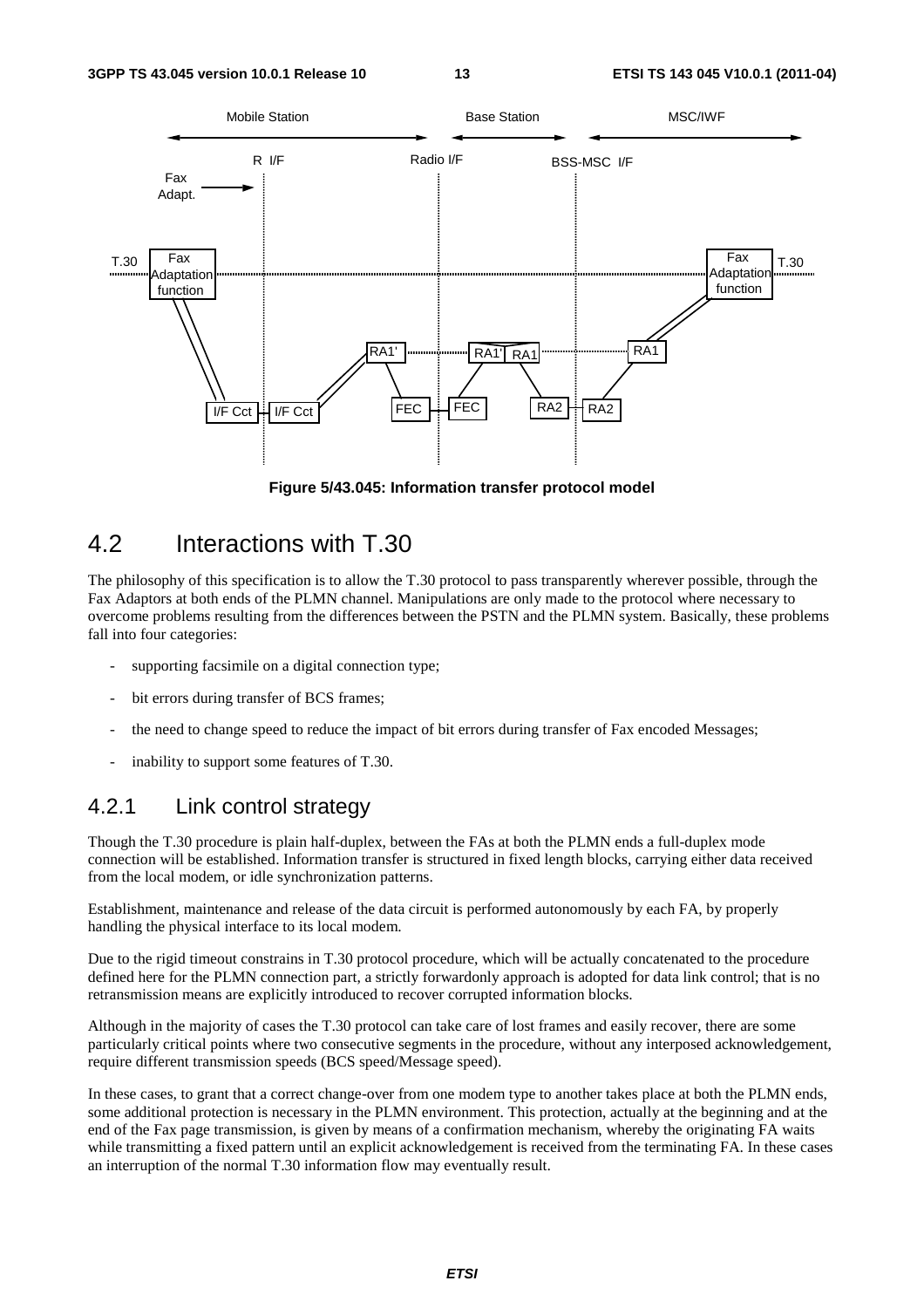Aiming at minimizing any possible delay in the end-to-end transmission between the two facsimile apparatuses, the FAs will pass on information without error control of the message integrity (note). To this regard, however, it is worth underlining that an essential requirement in this procedure is the detection of some key messages exchanged between the terminals, carrying basic control information. Hence, in parallel to the primary information passing process, a continuous monitoring of the information flowing across the FA is necessary, to detect these messages, fully checked in their logical integrity.

NOTE: All V.21 modems in the FAs shall use the faster response time provided by ITU-T Rec. V.21 (see table 2/V.21) for OFF to ON transition of CT109 and CT106.

In addition, as detailed below, some fields in some frames may need to be changed.

#### 4.2.1.1 Message detection

While in BCS, the following frames have to be detected:

- DIS/DTC, to monitor all operational parameters proposed to the sender terminal by the receiver terminal;
- DCS, to realize (see table  $2/T.30$ ) the actual message transmission speed accepted by the sender terminal and the relevant message transfer direction;
- NSF, to inhibit Non-Standard Facilities, if explicitly required by the user Fax Adaptor configuration;
- DCN, to initiate the Call release procedure.

During the Message phase (C phase of T.30) a single bit pattern has to be detected, the EOL character, a unique codeword that can never be found within a valid line of Fax coded Data (see ITU-T Recommendation T.4, subclause 4.1.2), and therefore used to control the buffer level in each FA, as detailed in the following subclause 5.2.6.

### 4.2.2 Speed conversion for BCS phases

Given the signalling load caused by the Channel Mode Modify procedure, rather than changing the radio channel speed to 300 bit/s to carry the BCS frames, a speed conversion mechanism is exploited at both the PLMN ends, allowing to maintain the Channel rate of the Message phase (14 400/9600/4800/2400 bit/s) during BCS phases.

A speed conversion factor can be defined as:

Fax Message speed (14 400 or 9600 or 4800 or 2400 bit/s)

---------------------------------------------------------------------

Standard BCS speed (300 bit/s)

which will assume the value 8 or 16 or 32 or 48, depending on the actual Message speed negotiated between the terminals.

On the basis of the above speed conversion factor, in the originating FA up-conversion to Message speed will be performed according to the repetition algorithm specified in subclause 5.2.3.2.

In the terminating FA, down-conversion to the BCS speed will require a decimation algorithm (see subclause 5.2.3.3); this algorithm is assumed implementation dependent, and hence its actual definition is beyond the scope of the present document.

As the actual Access Rate over the GSM-TCH may change throughout the Call, speed conversion factor needs to be updated in both FAs.

The FA/IWF will update this value upon successful completion of a CMM procedure (see subclause 4.3.2).

The FA/MT which does not have direct access to the PLMN signalling channel (except for MT0 configuration), shall estimate the actual Access Rate established over the GSM-TCH from the effective Access Rate of the MT data interface (or any other means in case of MT0); this check shall be performed whenever a BCS frame is sent towards the Radio path after which a change for GSM-TCH Access Rate may be expected (e.g., DIS and DCS frames for Normal Fax mode, PPR and CTC frames for Error Correction Mode).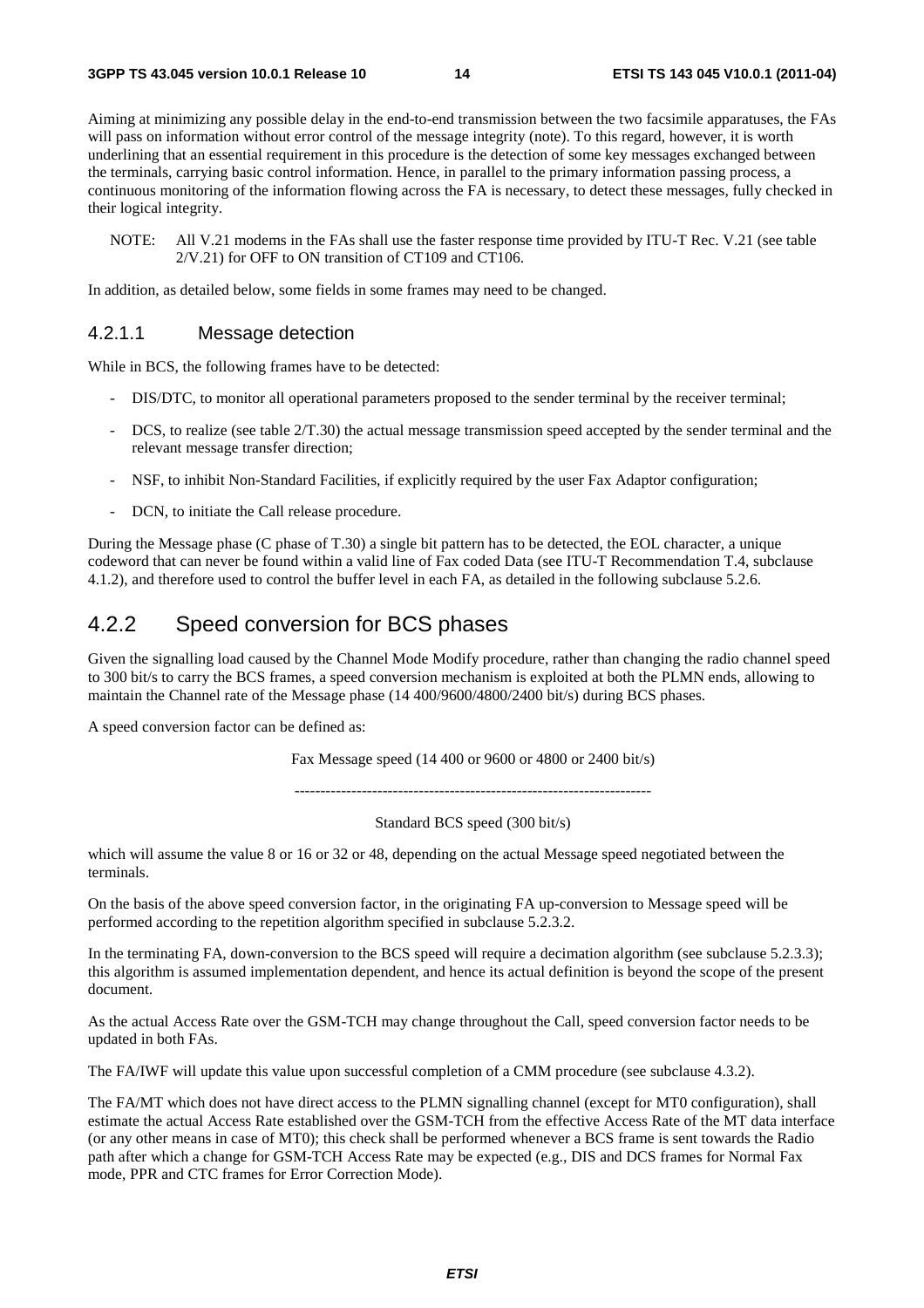### 4.2.3 Compatibility checking

Some features of T.30 cannot be supported in the PLMN environment. Fax Adaptation function is in charge of dealing with such compatibility checking.

#### 4.2.3.1 Group 1 and Group 2 support

Group 1 and Group 2 equipments are not supported by the Teleservice as described in the present document.

To this purpose, any tonal signalling specific to the above kind of Fax apparatus will be ignored by the Fax adaptation function at MS and IWF.

#### 4.2.3.2 2 400 bit/s handshaking

Only standard 300 bit/s Binary Coded Signalling is supported. To this purpose the FA will ignore this capability within the B segment of T.30 procedure, looking for DIS frame, by default, from V.21 modem only.

#### 4.2.3.3 Non-standard facilities

Non-standard facilities are supported in so far they are not in conflict with the standard procedure described in the present document. All the relevant BCS frames are passed end-to-end, unless an explicit deletion is required by the user (e.g. by a specific input at the Fax Adaptor associated with the MS). In this case, upon detection (see subclause 4.2.1.1) of the NSF frame identifier (the Facsimile Control Field octet according to T.30 terminology), the whole HDLC frame shall be stripped and replaced by a PLMN specific NSF frame, containing a Country Code and a unique identification of the FA manufacturer, encoded as per ITU-T T.35 and according to national regulations; the Information field of this NSF frame shall have a maximum length of 6 octets, and shall not require any specific functionality in the PLMN.

#### 4.2.3.4 12 000 and 7200 bit/s Facsimile Document Transfer

End-to-end transfer of T.4 information at 12 000 and 7 200 bit/s can be supported, even if this Bearer Service is not provided by a PLMN.

To this purpose a 14 400 bit/s or 9 600 bit/s Access Rate shall be used in the PLMN, by exploiting only part of the available bandwidth. The originating FA will add padding information to data received from the MSG modem, before transmission over the GSM-TCH; the terminating FA will remove the same information to restore the net 12 000 or 7 200 bit/s continuous data stream to be transmitted over its local MSG modem.

The relevant procedures are fully described in sections 5.2.3.4 and 5.2.3.5.

#### 4.2.3.5 Procedure interrupts

Procedure interrupts are only possible in Teleservice 61; in case of Teleservice 62 any attempt to invoke procedure interrupts by MMI on the MT (see subclause 4.3.1 below) will be ineffective.

### 4.2.4 Speed checking

Upon receiving DIS/DTC frame, the FA/IWF shall perform a basic speed checking procedure, aiming at verifying compatibility between the bit-rate possibilities offered by the called Fax apparatus (bit fields 11, 12, 13, 14 in the IF) and the actual Access Rates allowed on the PLMN (2 400/4 800/9 600/14400 bit/s); in addition, some of these bit rates may result inhibited during the call, if a speed lower than 9 600 bit/s has been chosen by the user in the call set up message (for example if a better error rate is required).

The following cases may occur:

some of the bit-rates indicated in DIS/DTC are not allowed on GSM-TCH (e.g. the max speed indicated in setup is 9 600 bit/s, while DIS/DTC requests V.33); a possible strategy to cater for this case is altering the indication in DIS/DTC to a compatible value (e.g. V.29) by forcing appropriately the relevant bits (note); other strategies are possible and allowed, as long as the same goal of supporting the progress of the call is pursued, by constraining the Fax apparatuses to use as message speeds the access rates actually available in the PLMN.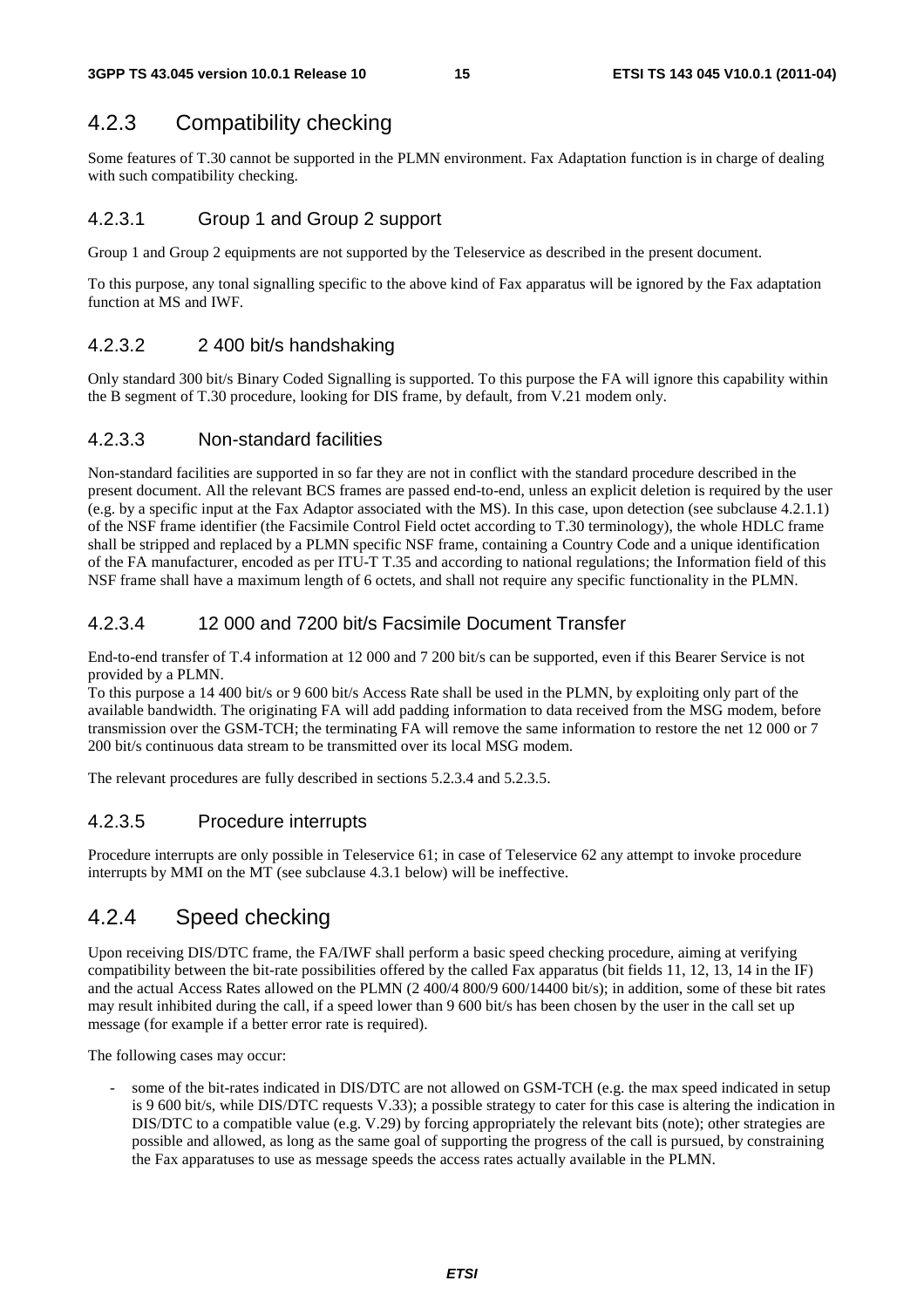- NOTE: Is beyond the scope of this specification to specify the implementation strategy adopted to recalculate the frame CRC after the manipulation; additional delays, if any, shall not have a significant impact on T.30 operability.
- the full set of bit-rates indicated in DIS/DTC are not compatible with the allowed Access Rates on GSM-TCH (e.g. the max speed indicated in setup is 2 400 bit/s while DIS/DTC requests V.29 only); in this case the call shall be failed;
- the full set of bit-rates indicated in DIS/DTC are compatible with the allowed Access Rates on GSM-TCH; in this case no action shall be taken, independently of the access rate actually established.

It should be noted that the "14400 bit/s" as max speed indication in the SETUP message, does not preclude the establishment of a Call towards a Fax GR 3 equipment supporting only 9600, 4 800 and 2 400 bit/s as Message speed. As a matter of fact, due to the multiplexing mechanism for BCS phases the initial Access Rate (14 400 bit/s) will affect only the connection part between the called MS and the associated IWF, whilst the appropriate Message speed will be actually negotiated during the initial BCS phase, and settled upon reading the appropriate field in DCS frame (see subclause 4.2.1.1). Therefore, if a request for MSG transmission is received, without a valid DCS frame being detected in advance (hence the message speed is undefined), the FA/IWF shall release the call immediately.

### 4.3 Radio Channel Modification Procedures

There are two reasons why the characteristics of the radio channel may need to be changed during a call.

Firstly, for the swap from speech to data and vice versa. In this case the In Call Modification procedure as detailed in 3GPP TS 24.008 is carried out.

Secondly, if a T.30 speed drop back is requested, a channel mode modify procedure as detailed in 3GPP TS 24.008 is initiated to match the radio channel rate to the facsimile transmission speed to optimize the error rate.

### 4.3.1 In Call Modification (ICM)

Applies only for Teleservice 61.

The speech to facsimile change is initiated by MMI at the MS as in other data services starting the ICM procedure via MODIFY signalling. CT108.2 ON condition towards MT is a basic requirement to allow speech/data transition take place.

Additionally, the data call direction (DCD) must be known to both the FA's because of a correct tone handling. The DCD identifies the call direction from the calling to the called station according to ITU-T T.30 phase "A" tonal signals.

The DCD is derived from the evaluation of the behaviour of the mobile Fax machine. No later than 3 sec after connecting the Fax apparatus to the line the FA/MT is able to determine the DCD. If a CNG tone or nothing is detected by the FA/MT the mobile Fax station is the calling station, if a CED tone or a BCS signal is detected by the FA/MT the mobile Fax station is the called station. The FA/MT indicates this towards the MT by means of CT105: CT105 OFF condition indicates "mobile terminated", CT105 ON condition indicates "mobile originated". The detection of CT105 condition and subsequent triggering of the MODIFY message has to be done 3 sec after reception of the ON condition of CT108.2.

A reverse DCD compared with the initial call setup direction is indicated to the FA/IWF by means of the "Reverse Call Setup Direction" (RCSD) information element within the MODIFY message. If the MODIFY message had contained this information element, the same information element shall be included in the MODIFY COMPLETE message (ACK). On the basis of RCSD and additional information about the initial call setup direction (e.g. Transaction Identifier flag as per 3GPP TS 24.007), the FA/IWF shall resolve the actual DCD.

At DCD condition "mobile originated" the FA/IWF has to transmit CNG if neither CED nor a BCS signal has been already received, otherwise nothing. At the DCD condition "mobile terminated" the FA/IWF has to transmit CED. At the moment when the CT107 goes to ON condition the FA/MT has to generate CED if CT105 was in ON condition, otherwise nothing (see subclauses 6.2.1 and 6.2.3).

Selection of the speech phase from the data phase (T.30 Procedure Interrupt request) may be initiated by the mobile Fax machine as well as by the fixed network fax machine (refer to the diagrams in figure II.-10/43.045 and II.-11/43.045). Upon receipt of the "alert operator" tone request will be accepted by manual intervention via MT (phone off-hook), and is reflected to the Fax Adaptor (PLMN Facsimile machine) by CT106 and CT109 going in OFF condition.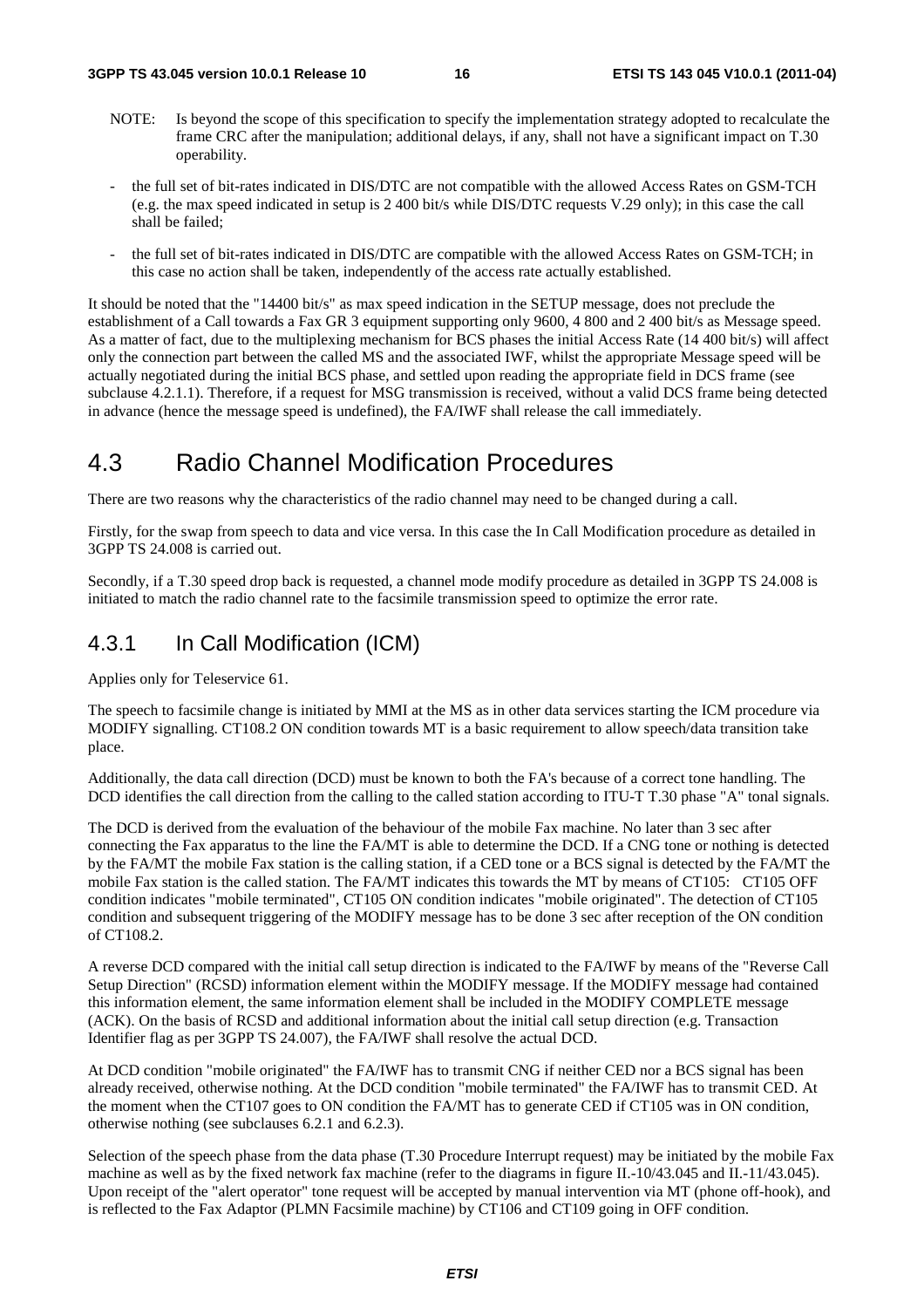Upon monitoring the transit of the necessary sequence of BCS signals specific for PRI the CT108.2 goes to OFF condition causing ICM from the Fax data phase to the speech phase. In case of Procedure Interrupt request from the fixed network side (figure II-10/43.045), a guard timer in the MS is necessary to protect against the possible loss of the response to the PRI-Q(PIN/PIP) sent from the MS. After the execution of ICM CT107 is set to OFF condition finishing the Fax data phase.

Subsequent re-selection of the data phase will be by manual intervention via the MS causing CT108.2 going to ON condition initiating ICM.

During the speech phase of a procedure interrupt, the "phone off-hook" condition of the MT is reported via the Fax Adaptor "R" interface (CT106/109 in OFF condition) to the fax apparatus which must remain functionally connected to the Fax Adaptor to maintain the connection.

The precise operation of the Fax Adaptor for the support of procedure interrupt is implementation dependent.

#### 4.3.2 Channel Mode Modify (CMM)

The channel mode modification procedure is only initiated by the FA/IWF. Its purpose is to adjust the radio channel bit rate to match the message speed negotiated end-to-end between the facsimile machines.

The FA/IWF enters the CMM routine upon detecting the DCS frame sent either from the MS or from the PSTN.

In the first case, FA/IWF being actually the receiving side in the facsimile document transmission, the CMM procedure is executed as soon as the end of frame is detected.

That is, FA/IWF monitors the DCS frame and, if the requested rate differs from the existing radio channel rate, then in sequence:

- issues a CMM request to the new rate towards the PLMN signalling;
- waits for the acknowledgement of CMM completed (note);
- NOTE: Information sent/received to/from the GSM-TCH while waiting for CMM completed is considered irrelevant, and left implementation dependent in the context of this Recommendation.
- returns back to the usual information passing process.

In the second case, FA/IWF being actually the transmitting side in the facsimile document transmission, the CMM procedure is executed after a suitable delay assumed as the time for transferring the DCS frame across the Radio channel.

That is, FA/IWF monitors the DCS frame and, if the requested rate differs from the existing radio channel rate, then in sequence:

- waits for a fixed time of 150 m/sec.;
- issues a CMM request to the new rate towards the PLMN signalling;
- waits for the acknowledgement of CMM completed;
- returns back to the usual information passing process.

If the CMM procedure fails, the IWF will initiate the release of the call. However, in calls restricted to one channel and radio interface rate not higher than 12 kbit/s, this does not necessarily apply.

As it will be seen below (see subclause 5.2.4), in both cases the execution of the CMM procedure has to be seen like an exception within the usual information passing process, even overlapping it to maintain the overall end-to-end fixed delay.

## 5 Use of terminal adaptation functions

According to the Connection types (figure 4/43.045) there are two classes of TAFs to be considered.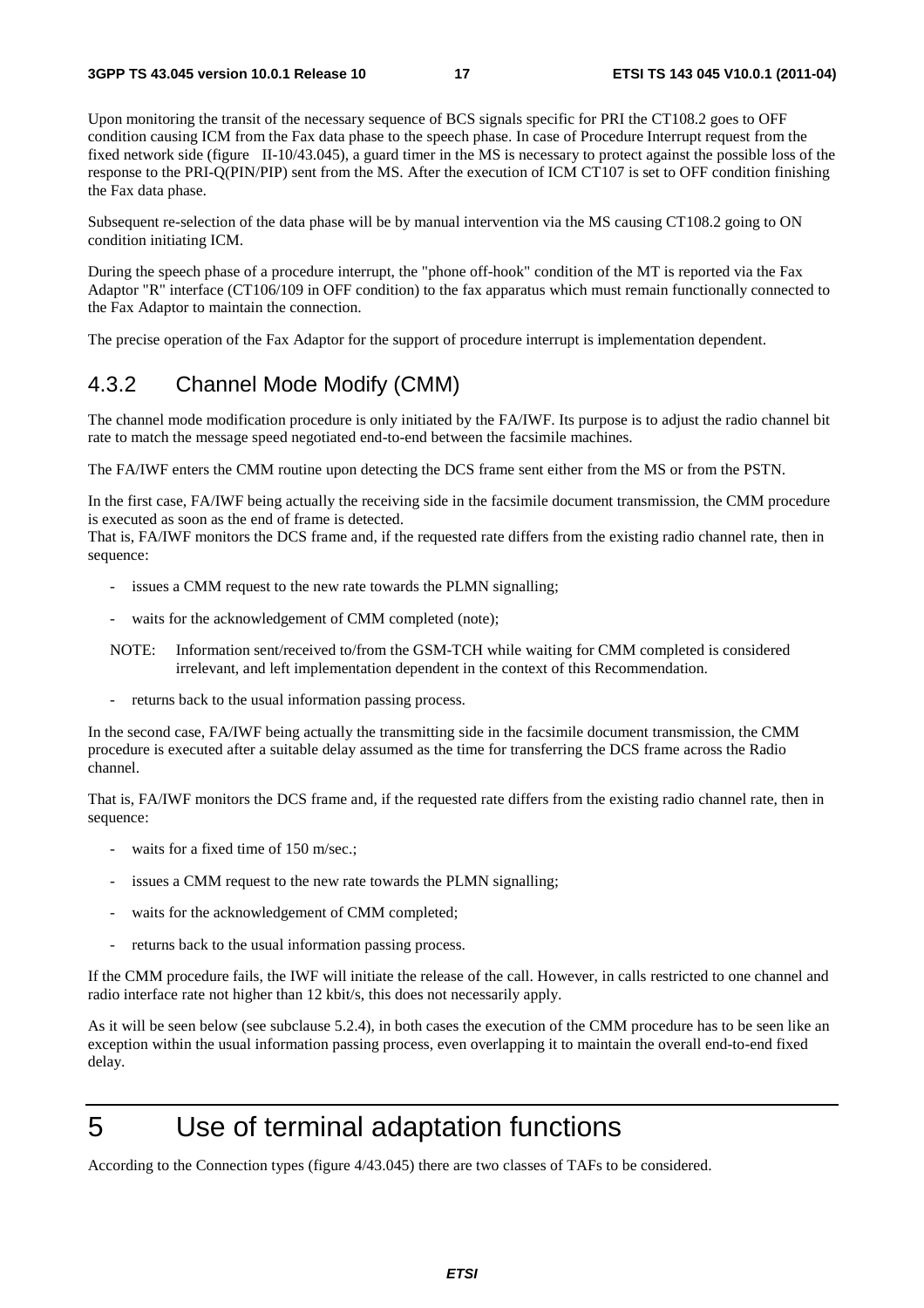### 5.1 Standard TAFs for synchronous services

Are those described in 3GPP TS 27.003 for synchronous bearer capabilities in the transparent mode. The Rate Adaption functions shall comply with the 3GPP TS 44.021.

The interchange circuit signalling mapping is in accordance with the 3GPP TS 27.003.

### 5.2 Specific TAFs for facsimile service

Integral part of an end-to-end connection for this Teleservice is the Fax Adaptation function, located at both the PLMN ends and in charge of adapting the T.30 protocol procedure to the PLMN environment, as described in clause 4 of the present document.

The main features relevant to the adaptation function are detailed in the following. For a better clarification, the Finite State Machine approach will be adopted in the following description of FA functionality, considering it as a set of states defined by specific interactions with both the PLMN digital channel and the analogue channel.

#### 5.2.1 Working principle

The working principle of the proposed solution is depicted in figure 6/43.045.



**Figure 6/43.045: Fax Adaptor working principle** 

The Fax Adaptor is split in its main functional blocks:

- a BCS (300 bit/s) modem capability (half duplex);
- a MSG (14400/12000/9600/7200/4800/2400 bit/s) modem capability (half duplex);
- Mux/Demux capability, to connect the PLMN traffic channel (full duplex) to either of these modems.

Looking at the overall Facsimile service architecture in PLMN (figure 5/43.045), half-duplex transmission is initiated in either side of the connection by the actual request on the physical interface (CT109 ON on the local modem), is then continued on the PLMN traffic channel (TCH), and finally terminated on the appropriate modem at the remote side.

On the basis of the above assumptions, considering the Fax Adaptor a finite state machine, the whole Adaptation process can be described by a set of 5 states:

- IDLE state, when the FA is just connected to the GSM-TCH, sending synchronizing patterns over the radio path;
- BCS-REC state, when the FA is receiving data from the V.21 modem (BCS phases);
- BCS-TRA state, when the FA is transmitting data over the V.21 modem (BCS phases);
- MSG-REC state, when the FA is receiving data from the MSG modem (2400/4800/7200/9600/

12000/14400 bit/s);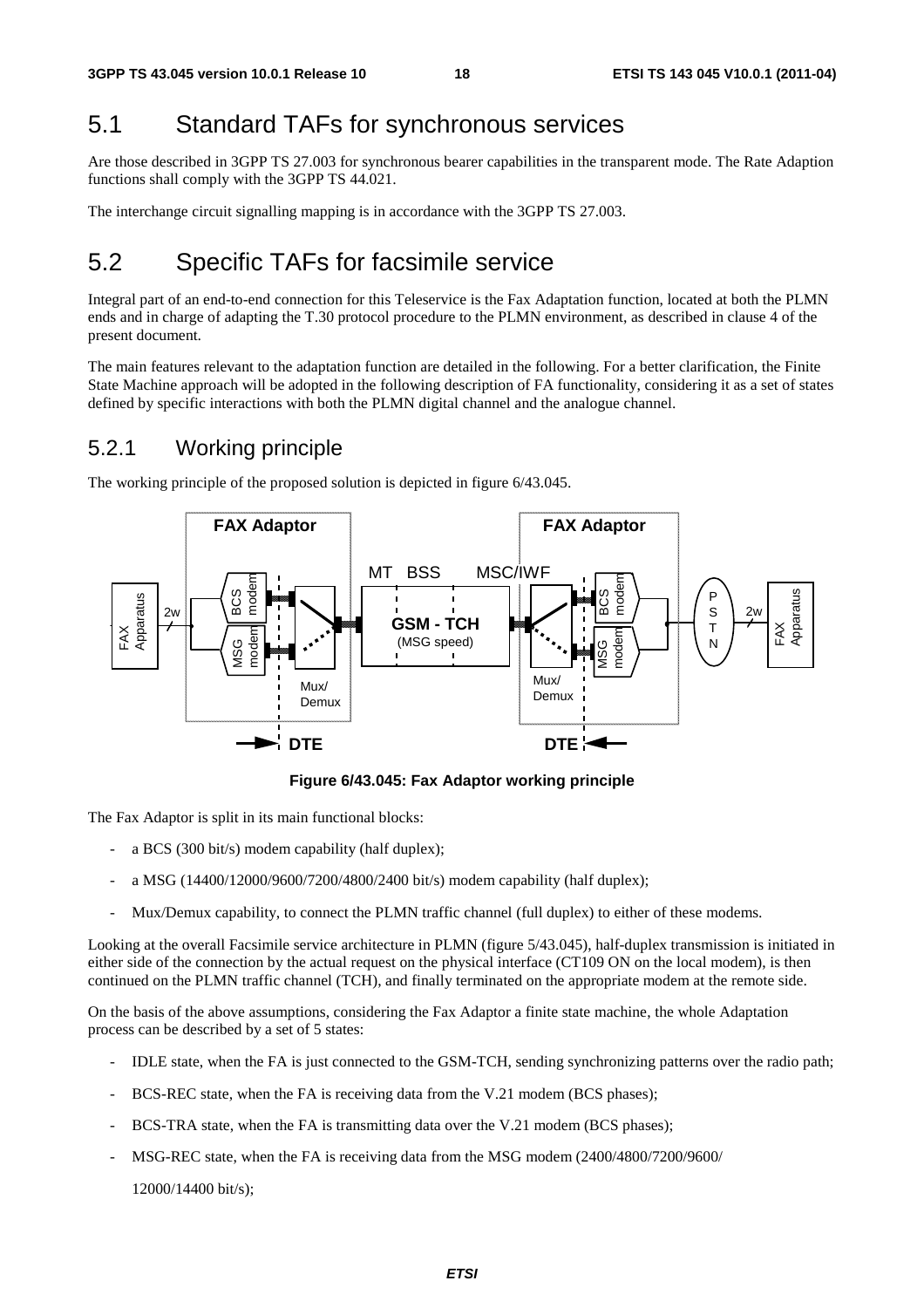MSG-TRA state, when the FA is transmitting data over the MSG modem.

### 5.2.2 Basic protocol structure

The protocol structure is based on a strictly synchronous approach, using 64 bit fixed length frames; that is each FA actually sends/receives information as 64 bit frames, in sequence and without interruption, during the whole duration of a call; the content of each frame depends on the specific state currently implemented.

The following set of frame types encompasses the full range of capabilities required:

- SYNC frame, explicitly designed to allow synchronization at the remote end, even in the adverse transmission environment like the cellular radio channel; it is a unique frame, used even as idle frame whenever there is no information to be sent over the radio path;
- STATUS frame, intended to carry both state identification codes, along with state specific information; this frame has a unique structured format to allow synchronization checking at remote side; the actual information content is related to the specific state;
- DATA frame which is fully unstructured, and carries Fax coded information during MSG phases.

#### 5.2.2.1 Frame formats

To reduce complexity of finding synchronization over a 64 bit pattern, SYNC frames are obtained by concatenating two 32 bit sync codewords, the second one being the 1's complement notation of the first one.

The following codes shall be used for sync codewords:

MSB

hex code 3E375096: first sync codeword

hex code ClC8AF69: second sync codeword

To improve the probability of detecting synchronization, up to 3 errors are tolerate in each single sync codeword; even in this conditions, the false sync probability is quite negligible.



#### **Figure 7/43.045: STATUS frame format**

STATUS frames have an internal 8 bit modularity (see figure 7/43.045), where odd octets contain state identification codes (IDENT), and even octets contain status specific information (INFO). IDENT octets are split in two (four bit) fields, each one repeating the same code for status identification:

hex code 1: BCS-REC state

hex code 3: MSG-REC state

hex code 4: MSG-TRA state

To improve the probability of detecting the correct state, up to 3 corrupted codes are tolerate in the total 8 instances repeated within a single STATUS frame. INFO octets contain the same code repeated 4 times within one frame; in particular:

- for BCS-REC state this octet contains 8 bits received from the BCS modem;
- in all other states an idle code (hex code 0F) is inserted.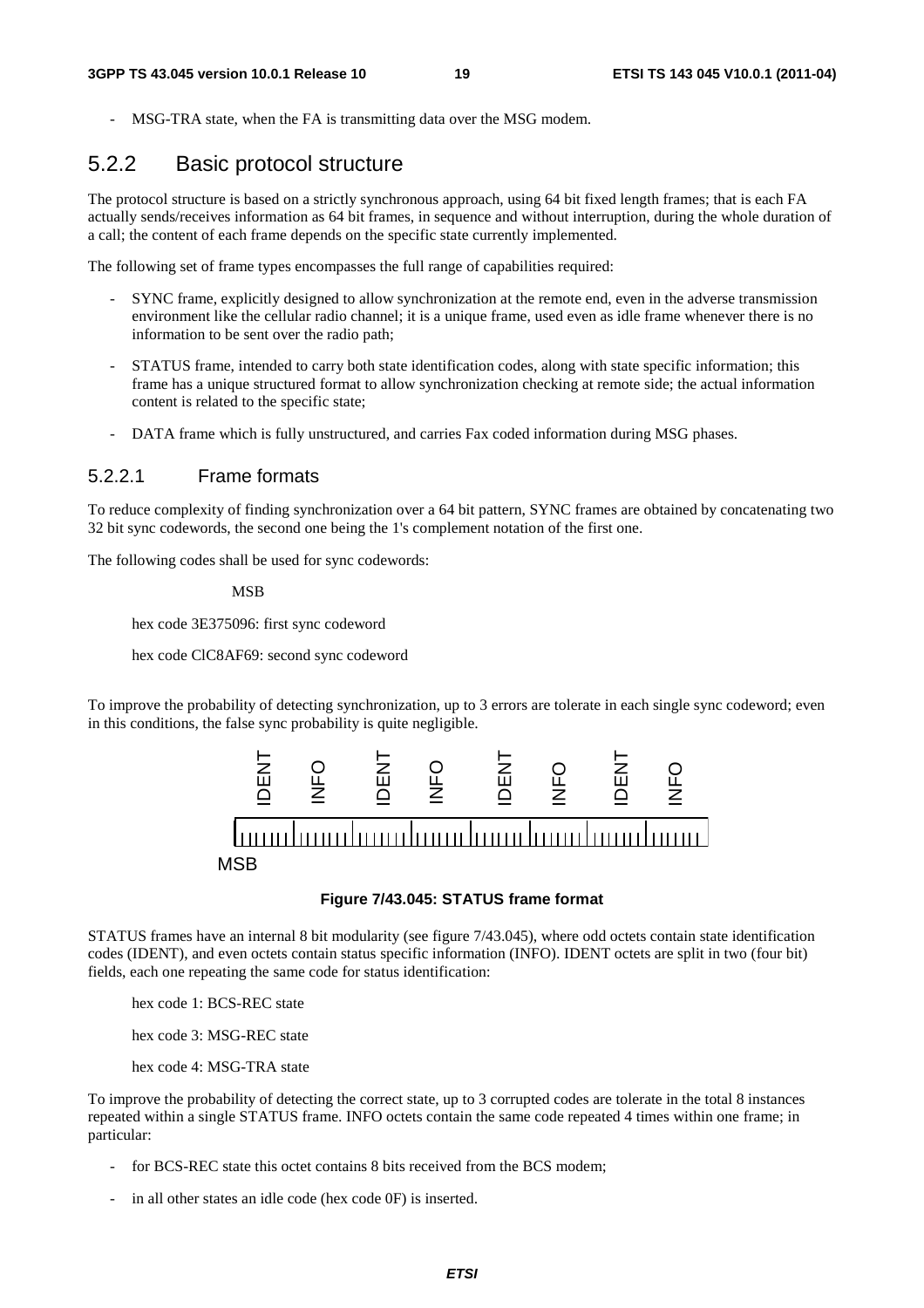DATA frames are 64 bit fully unstructured information blocks; the last DATA frame in a Message phase will be truncated to the actual length of the bit stream to be transmitted.

A general rule concerning all the above frames is that most significant bits are transmitted first; in addition, a basic First-In First-Out functionality will be implemented in the information passing process.

#### 5.2.3 Protocol description

The above defined Finite State Machine model will be used to fully describe the protocol procedure.

#### 5.2.3.1 IDLE state

In each FA this state implies a continuous transmission of SYNC frames towards the radio path, to allow frame synchronization at the remote end. This state is entered into immediately after the end of the synchronization process over GSM-TCH, and will be returned to whenever loss of synchronization is assumed.

#### 5.2.3.2 BCS-REC state

The basic function of FA in this state is transferring BCS information from local modem to GSM-TCH.

Transition to this state is triggered by CT109 ON condition of V.21 modem. Towards the radio path continuous transmission of STATUS frames is performed, according to the format described in the above subclause 5.2.2.1, as soon as 8 bits at least are available from the modem; information received from GSM-TCH is ignored while CT109 (local modem) is in the ON condition.

Every 8 bits received from the V.21 modem, the appropriate number of STATUS frames (1 or 2 or 4 or 6 depending on the current TCH access rate) will be originated.

Following CT109 (local modem) OFF condition, padding bits (e.g. ls) will be inserted to assemble the last octet.

Monitoring the content of certain BCS frames is required; the DCS frame requires a specific procedure, detailed in the following subclause 5.2.4 in the present document.

#### 5.2.3.3 BCS-TRA state

The basic function of FA in this state is transferring BCS information from GSM-TCH to its local V.21 modem.

Transition to this state is triggered by reception of BCS-REC code from TCH. Towards the radio path continuous transmission of SYNC frames is performed, according to the format described in the above subclause 5.2.2.1.

The information received from GSM-TCH, after proper decimation (likely a voting algorithm, implementation dependent), is passed to the V.21 modem. Upon detecting again a SYNC frame, the modem is turned OFF and a transition to the IDLE state is performed.

Monitoring the content of certain BCS frames is required; the DCS frame requires a specific procedure, detailed in the following subclause 5.2.4 in the present document.

In addition a supervisoring function is required to check maintenance of synchronization, by examining the inherently structured STATUS frame format. Loss of synchronization will be assumed in case of reception of unstructured STATUS frames, that is, when the repetition mechanism for both the IDENT and the INFO octets does not allow unambiguous result to the voting algorithm. In this case an estimate of the INFO octet value in the received STATUS frames is anyway passed on to the V.21 modem, up to a maximum BCS-TRA duration of 2.5 sec.; at this point, if the correct synchronization has not been recovered yet, the modem is turned OFF and a transition to the IDLE state is performed.

In case of loss of V.110 synchronization on the PLMN side, the FA shall transmit 0s towards the analogue interface, as long as no data is available.

#### 5.2.3.4 MSG-REC state

The basic function of FA in this state is transferring MSG information from its local modem to GSM-TCH.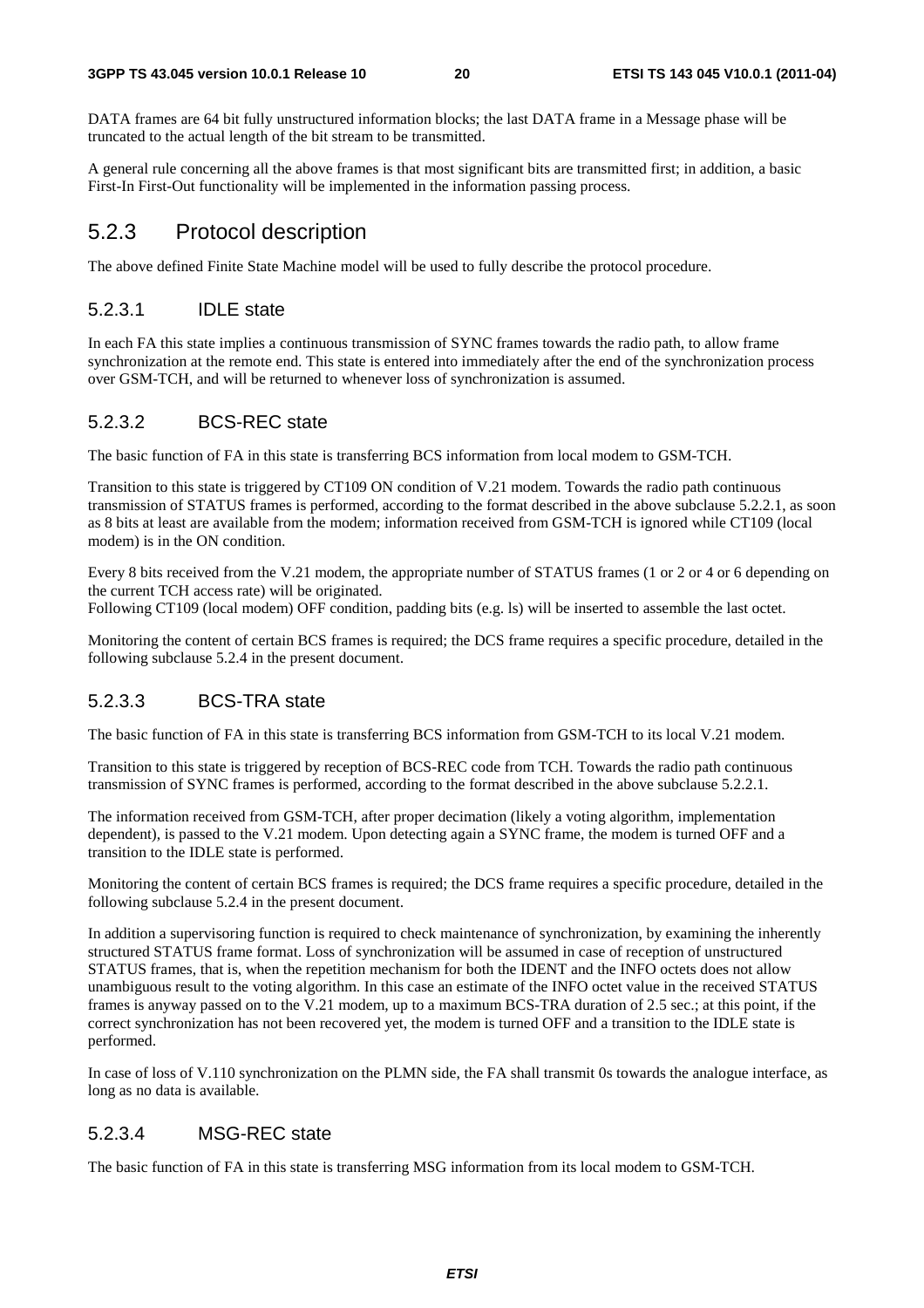Transition to this state is triggered by the MSG modem being trained. Towards the radio path continuous transmission of STATUS frames interleaved with SYNC frames is performed. Actual transfer of Fax coded data over the radio path can be initiated only after the specific acknowledgement is received from the remote side, that is reception of MSG-TRA indication in a STATUS frame, signifying the correct state transition. All data received from the MSG modem will be stored in the FA buffer, to be passed on to GSM-TCH (First-In First-Out mechanism) as soon as this confirmation message is received. Transmission is performed by means of unstructured DATA frames, aligned to the last SYNC or STATUS frame; in this phase, information received from GSM-TCH is ignored.

Following CT109 OFF condition of MSG local modem, after all buffered data are transmitted (the last DATA frame is truncated if necessary), a transition to the IDLE state is performed. In this state the FA waits (meanwhile BCS data received from the local modem are ignored) for a minimum of 5 transmitted SYNC frames, in order to indicate to the remote FA the end of the message.

While waiting for the acknowledgement re-synchronization shall be performed if necessary, following reception of unrecognisable SYNC frames or unstructured STATUS frames.

In case of 7.2 kbit/s MSG speed, a SYNC frame will be stuffed every 3 DATA frames, to produce the data stream at 9.6 kbit/s. The overall protocol structure will result in multi-frame entities (3 DATA frames followed by a single SYNC frame), continuously sent over the radio path. Similar mechanisms for multislot configurations are specified in table 1a/43.045 for MSG speed of 12 kbit/s.

#### 5.2.3.5 MSG-TRA state

The basic function of FA in this state is transferring MSG information from GSM-TCH to its local MSG modem.

Transition to this state is triggered by reception of MSG-REC code from TCH; towards the radio path continuous transmission of STATUS frames interleaved with SYNC frames is performed.

The MSG modem is trained and a timer (300 m/sec) corresponding to the round trip time over the GSM-TCH is started. After timeout, loss of synchronization in the information received from TCH, will be assumed as the first Fax coded DATA frame. From the receipt of Message on, continuous transmission of SYNC frames is performed.

All data received from the GSM-TCH will be stored in the FA buffer, to be passed on to the MSG modem (First-In First-Out mechanism) as soon as the modem training terminates (CT106 ON).

From this time on, re-synchronization will be attempted continuously; when an IDLE state is recognized again in the data stream received from the radio path, end of MSG phase will be assumed; then a transition to the IDLE state will be executed, where the FA will wait (ignoring data received from GSM-TCH) until the buffered information has been fully transmitted to the local MSG modem; the procedure will then proceed in the normal way.

In case of 12.0 or 7.2 kbit/s MSG speed, the above general rule applies as well.

NOTE: In this case, no longer an isolate SYNC frame can be interpreted as the end of MSG phase (transition to the IDLE state of the originating FA at the remote side).

However multi-frame synchronization shall be checked in addition, to remove the SYNC frame stuffed by the originating FA to match the 14.4 kbit/s or 9.6 kbit/s Access Rate over the PLMN. If necessary multi-frame resynchronization shall be performed.

In case of loss of V.110 synchronization on the PLMN side, the FA shall transmit 0s towards the analogue interface, as long as no data is available.

### 5.2.4 DCS and TCF processing

Transmission of TCF is performed end-to-end between the two Fax apparatuses, and requires in both FAs a specific routine triggered by DCS command.

As far as the originating FA is concerned, the general procedure as described above for MSG phase (MSG-REC state) applies, but no acknowledgement is required, both at the beginning and at the end, and so no buffering is necessary. That is, just following CT 109 ON condition of the MSG modem, unstructured DATA frames are sent over the radio path, aligned to previous frames; upon CT 109 OFF condition the last frame is sent (truncated if necessary), and a transition to the IDLE state is performed.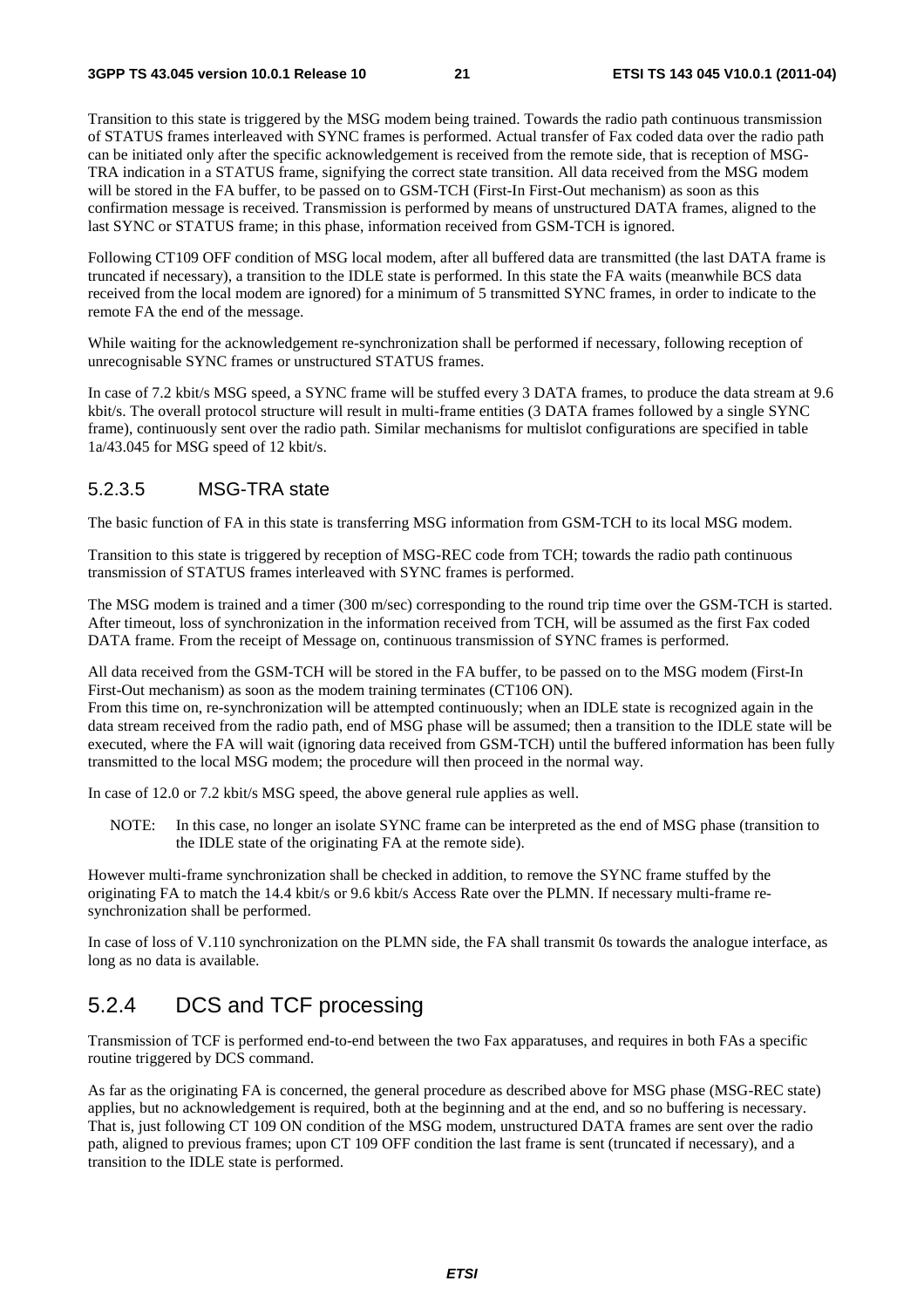As far as the terminating FA is concerned, after passing DCS command and waiting for the appropriate delay (75 m/sec), transition to the MSG-TRA is executed; here modem training shall be pre-empted and, as soon as the modem is ready for sending (CT 106 ON), loss of synchronization on TCH will be assumed as the first DATA frame containing TCF information and will be passed to the MSG modem. After 1.5 sec. timeout (standard TCF duration), the MSG modem will be turned OFF and the IDLE state entered as usual. Fill information (i.e. logical 0s) will be sent on the local modem if real TCF bit stream is not available.

When DCS frame requires a different Message speed with respect to the actual Access Rate established on the PLMN channel, CMM procedure will be issued (at IWF side only) as detailed in subclause 4.3.2 of the present document, just upon detecting the end of DCS frame, before any other task.

To ensure that the time gap between the DCS and TCF is within  $75 +/20$  ms period as specified in ITU-T/T.30, the training shall be pre-empted in the terminating FA, as defined above.

### 5.2.5 DCN (disconnect) frame

The FA/MT, upon detection of the DCN frame (see T.30) sent by the local terminal to indicate the end of facsimile transmission, passes this information to GSM-TCH in the normal way and then, initiates the disconnection procedure towards MT, as defined in subclause 6.3/43.045. When the DCN frame is received from GSM-TCH, disconnection procedure is initiated immediately by the FA/MT, as defined in subclause 6.3/43.045.

### 5.2.6 Clocking

At MS the Fax Adaptor or PLMN facsimile machine will acquire received data bit timing on CT115 (from MT). The transmitter element timing CT114 (from MT) shall be synchronized to CT115.

Since a synchronous terminal adapter function is used, the clock rate over the V.24 interface will always reflect the rate over the radio interface.

In this Teleservice the Network Independent Clocking (NIC) mechanism is not used; to compensate against mismatching between PLMN clock speed and local modem clock speed, a FIFO buffering technique shall be adopted in the FAs on both the PLMN sides. The strategy to manage the buffer queue has a direct impact on the overall delay of the MSG phase, and therefore on T.30 operability in the ensuing post-message phase; basically this procedure is regarded as implementation dependent, and hence is beyond the scope of the present document. A possible implementation is described below, aiming at minimizing the addition delay.

In the originating FA, when the modem speed is lower, according to T.4 (subclause 4.1.3/T.4) a pause may be placed in the message flow by transmitting a FILL sequence (variable string of 0s) between a line of Data and an EOL character. When the modem speed is higher, as no flow control is provided by T.4 coding, the buffer will store excess data resulting from a Fax page transmission.

In the terminating FA the same control means will be exploited.

### 5.2.7 Timeouts

The overall Fax Adaptation function has no intrinsic timeout, and so relies fully on the timing constraints associated to the end-to-end T.30 procedure.

This means that, no matter of the reference configuration used at the MS, either the "standard" one (figure 2a/43.045) or the "PLMN Facsimile Machine" (figure 2d/43.045), the progress of the Call for this Teleservice will be merely subject to the T.30 typical timing protections, settled externally (physically and/or functionally) with respect to the procedure as described above.

### 5.3 Specific TAFs for facsimile service (T.30/A)

The optional error correction procedure, as defined in ITU-T T.4 and T.30 (annex A) Recommendations may be fully supported, provided some specific features are added to the Fax Adaptation procedure as resulting from the previous subclause 5.2/43.045.

These features are relevant to: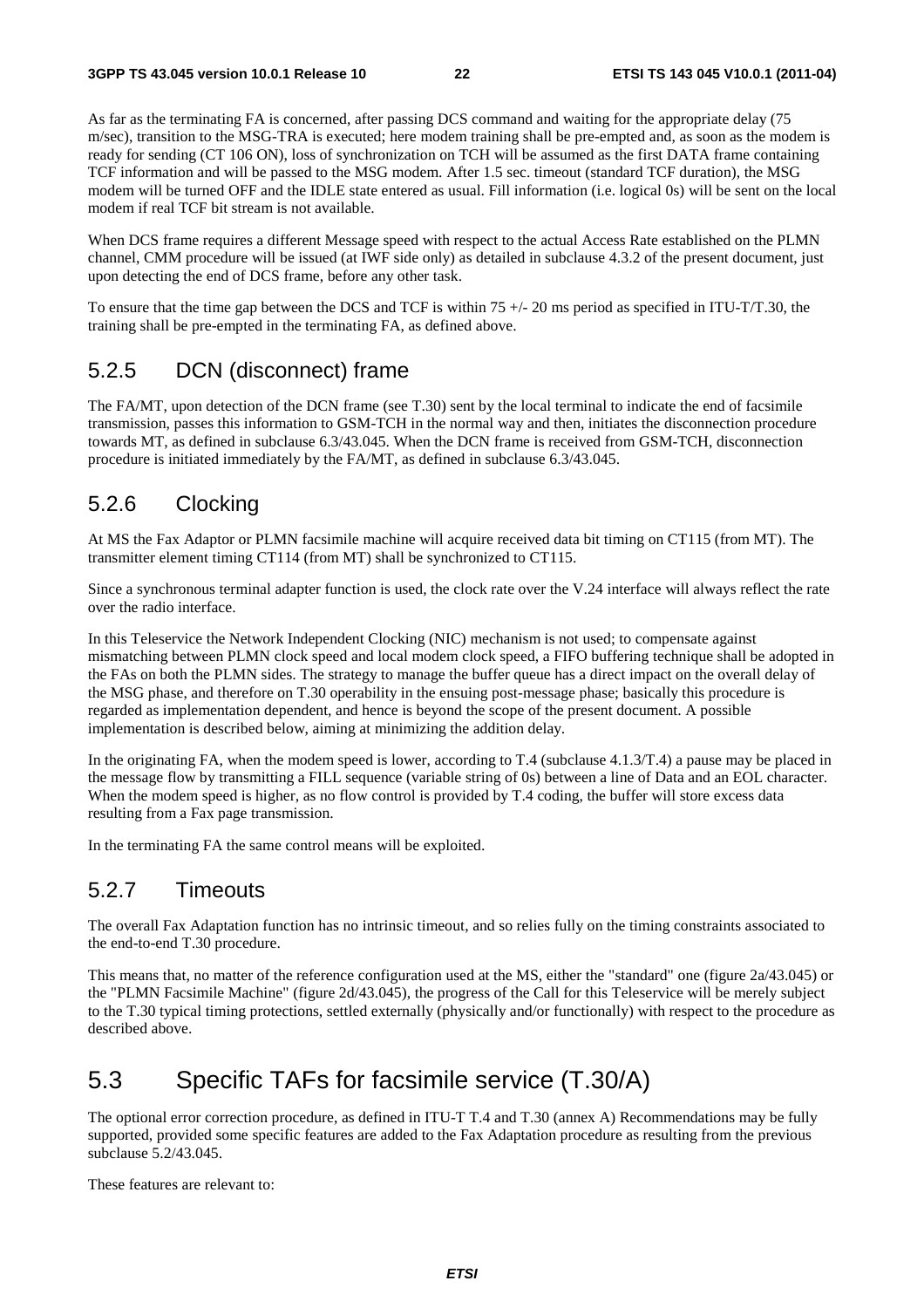- additional HDLC frame to be detected:
- handling of the Message phase;
- modification of the Channel rate (CMM request);

The Error Correction mode is entered upon detection of the relevant bits in the DIS/DTC frame.

If the FA does not support the ECM, the relevant bit in the DIS has to be set to zero by the FA.

#### 5.3.1 Frame detection

During the BCS phases, beside the frames enlisted in subclause 4.2.1.1/43.045, an additional frame (CTC) has to be detected, as it fixes the retransmission strategy chosen by the Fax transmitting terminal.

#### 5.3.2 Message phase

The same buffering approach as for standard T.30 procedure (see subclause 5.2.3.1/43.045) will be exploited to overcome the mismatching in clock speed between PLMN and the local modem; in this case however the HDLC flag code (hex 7E) will be used to control the buffer level, as the Fax coded data are structured in HDLC frames.

### 5.3.3 Additional CMM request

While in BCS the CTC frame has to be detected, due to the possible (not mandatory) request of changing the transmission speed to a fallback bit-rate.

The CMM request towards the PLMN (when appropriate) is issued at the IWF side, by exploiting the bit-rate indication in the CTC frame, similar to the indication in DCS frame.

Upon detecting the CTC frame, either sent by the PSTN or by the MS, provided the transmission speed indication is different from the existing Channel rate, as soon as the end of frame is detected, CMM request is issued, using exactly the same procedure as described for DCS in subclause 4.3.2 of the present document

If a 7,2 kbit/s MSG speed is requested in the CTC frame, no CMM request is necessary, and the specific procedure described in subclause 4.2.3.4 applies, using the same 9,6 kbit/s Access Rate over the PLMN channel.

### 6 Signalling aspects

3GPP TS 27.003 identifies the BC/LLC/HLC requirements to be supported by the MT.

In case of Teleservice 61 (Alternate Speech/Facsimile), both "Speech" and "Group 3 facsimile" Bearer Capability Information Elements (BC-IE) are necessary to set up the call; the sequence order in which these BC-IEs are transmitted identifies the service to be provided first by the PLMN. For Mobile Originated calls, the MT indicates in the SETUP message the first requirement e.g. speech, by sending this as the first BC-IE; for an "autocalling" facsimile request, the "Group 3 Facsimile" BC-IE is sent as the first one.

For Mobile Terminated calls, the MT may change the order of BCIEs and send them back in the CALL CONF message.

In case of Teleservice 62, a single BC-IE ("Group 3 Facsimile") is used.

Interworking between Teleservice 61 and 62 is specified in 3GPP TS 22.003 and 3GPP TS 27.001.

### 6.1 Handling of Tonal Signals

Because the ITU-T defined service uses modems, there are some signals received from the analogue link at the IWF and (where used) the Fax Adaptor which do not have a direct binary representation. These signals cannot therefore be passed across the radio interface in the same way as the T.30 and T.4 information. These signals are the modem Called (CED) and Calling (CNG) tones sent at the start of each Fax data phase of the call; they are generated locally by the FA/MT and FA/IWF, exploiting an end-to-end time alignment mechanism, triggered by appropriate messages on the PLMN signalling channel. The procedure is detailed in the following.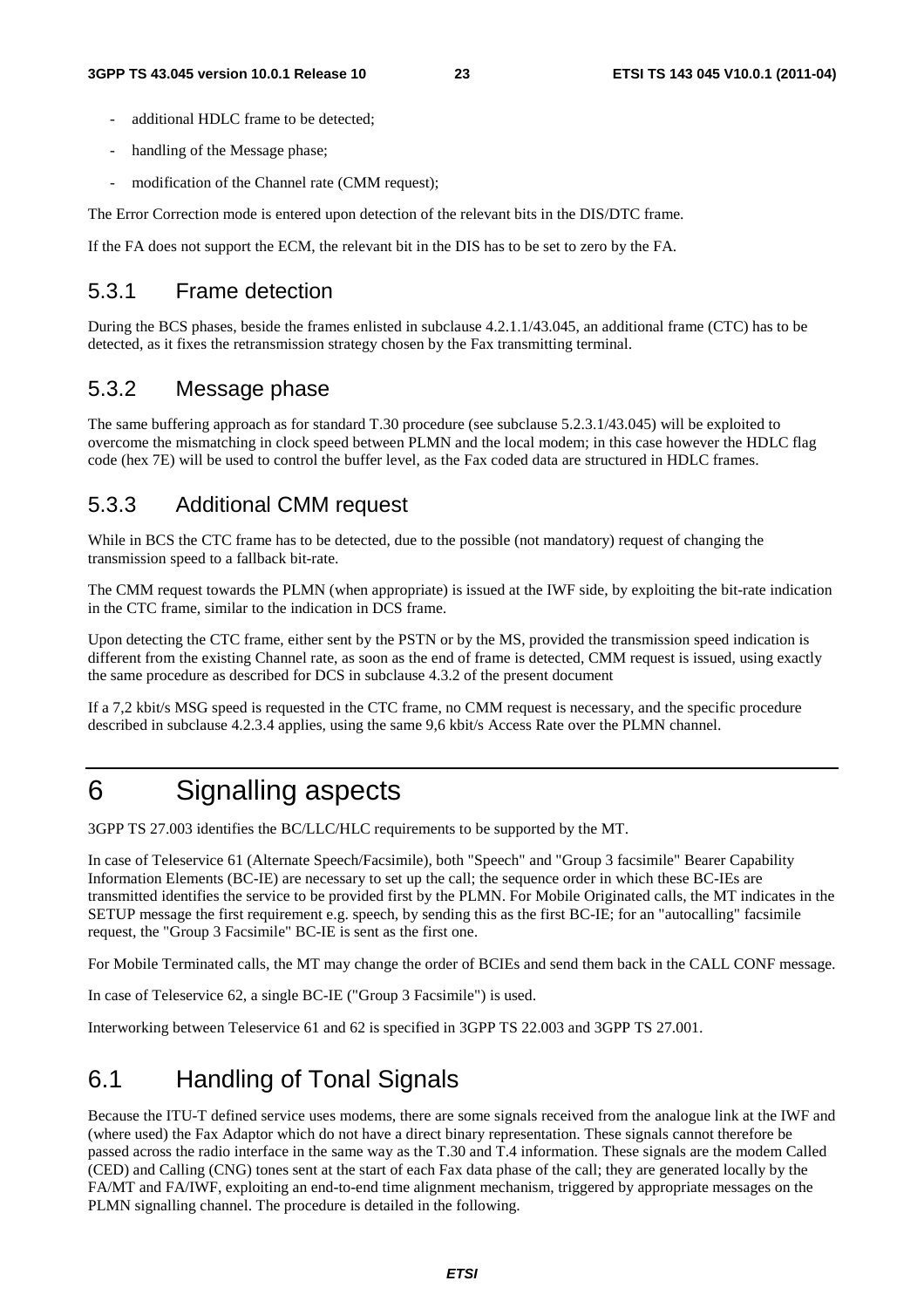### 6.2 Call establishment

The PSTN Facsimile apparatus may be manually or automatically calling.

### 6.2.1 Mobile Terminated Call - Speech then Fax

Refer to diagrams in figure II-5a/43.045 and II-5b/43.045. In both of the figures the initial call setup is mobile terminated. In figure II-5a/43.045 the data call direction is also mobile terminated, in figure II-5b/43.045 it is mobile originated.

In order to make the transition from the speech phase to the facsimile phase, the MODIFY command must be initiated by MMI at the MS

In the case where a PLMN facsimile machine is used, it will turn on CT108.2 when it is connected to the line by manual intervention.

In the case where a Fax Adaptor at MT is used, it will turn on CT108.2 when the mobile Fax Apparatus is connected to the line by manual intervention.

After determination of the data call direction and ICM (see subclause 4.3.1) and on completion of the synchronization process over the radio interface, CT107 shall be turned on by the MT; in the case where a Fax Adaptor is used, on receipt of CT107 from MT, the Fax Adaptor will complete the tonal handshaking according to the rules in subclause 4.3.1. The analogue link at FA/IWF side will be established in accordance with the T.30 Recommendation; provided the synchronization process is completed (CT108.2 ON condition), the appropriate tone according to the rules in subclause 4.3.1 shall be transmitted. In case of data call direction "mobile terminated" the CED tone shall be transmitted after a silence time of 1,8 to 2,5 sec. (see T.30/4.3.3.2) from the call being answered; during transmission of CED tone (2,6 sec. minimum duration, followed by a delay period of  $75 +/- 20$  m/sec) the IWF/FA will process data received from GSM-TCH as usual, but the relevant information (e.g. preamble of a BCS frame) shall be discarded without any buffering.

Note that CT109 and CT106 at the R interface of the MT must be in the ON condition before any further procedure can be carried out end-to-end between the Fax Adaptors; therefore, as soon as the synchronization process over the radio interface is completed, both CT109 and CT106 (MT side) are clamped to the ON condition by the FA/IWF (by setting the appropriate status bits in the V.110 frame), so fixing a full-duplex mode throughout the whole data phase of the call.

### 6.2.2 Mobile Terminated Call - Auto answer

Refer to the diagram in figure II-6/43.045.

A call received from the PSTN will cause the MT to turn on CT125 at the R interface.

In the case where a PLMN facsimile machine is used, V.25bis auto answer process is handled directly by turning on CT108.2. In the case where a Fax Adaptor is used, CT125 will cause ring current to be sent to the mobile Fax apparatus. The Fax Adaptor will turn on CT108.2 when the mobile Fax Apparatus answers the call.

On receipt of CT108.2, the MT will answer the call and initiate the synchronization process over the radio interface.

On completion of the synchronization process over the radio interface, CT107 shall be turned on by the MT; in the case where a Fax Adaptor is used, on receipt of CT107 from MT, the Fax Adaptor will initiate the tonal handshaking by sending CNG (mandatory).

The analogue link at IWF side shall be established in accordance with the T.30 Recommendation; the same considerations apply as detailed in the previous subclause 6.2.1 for CED transmission.

Note that CT109 and CT106 at the R interface of the MT must be in the ON condition before any further procedure can be carried out end-to-end between the Fax Adaptors; therefore, as soon as the synchronization process over the radio interface is completed, both CT109 and CT106 (MT side) are clamped to the ON condition by the FA/IWF.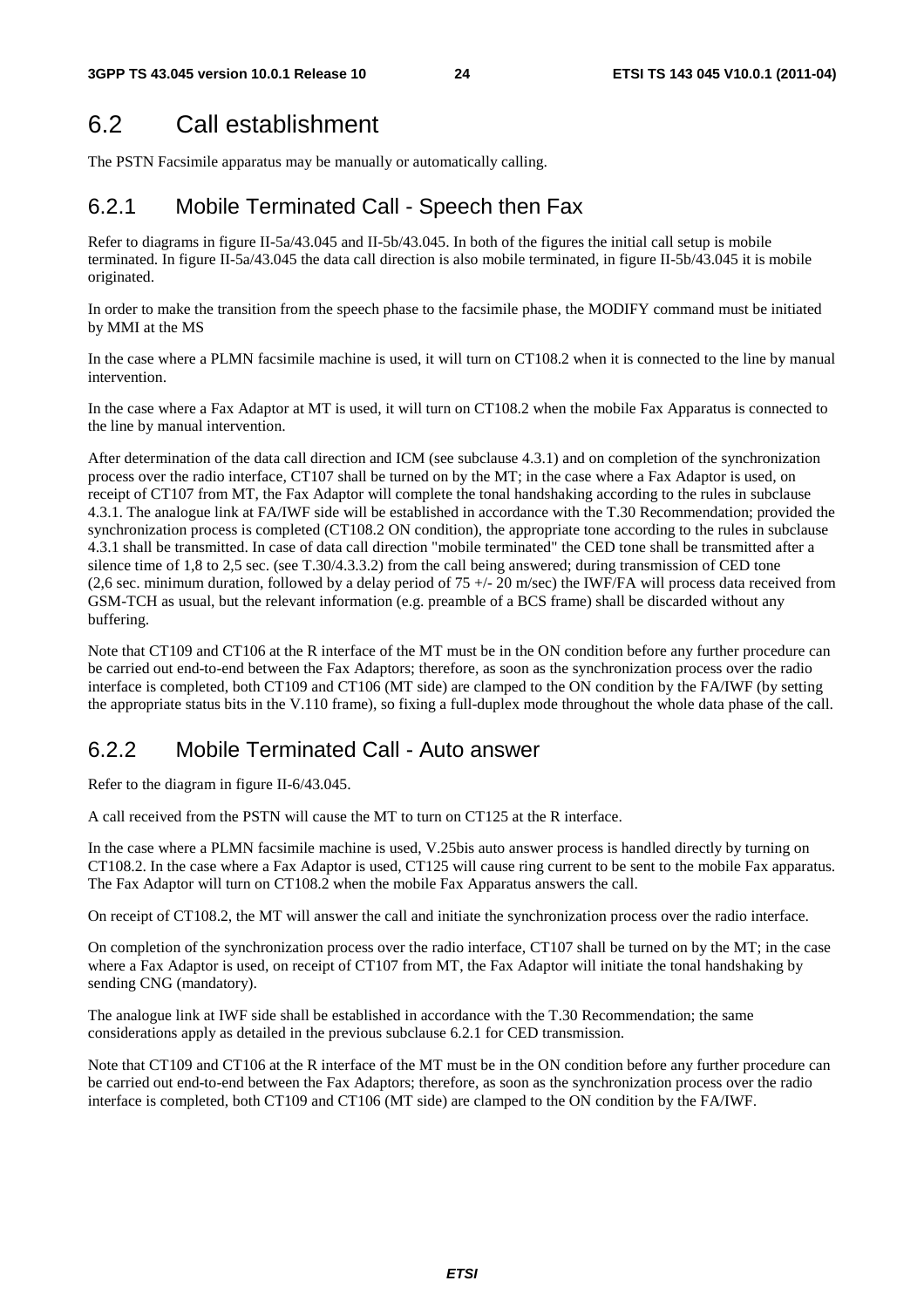### 6.2.3 Mobile Originated Call - Speech then Fax

Refer to diagrams in figure II-7a/43.045 and II-7b/43.045. In both of the figures the initial call setup is mobile originated. In figure II-7a/43.045 the data call direction is also mobile originated, in figure II-7b/43.045 it is mobile terminated.

In order to make the transition from the speech phase to the facsimile phase, the MODIFY command must be initiated by MMI at the MS, which will result in a synchronization phase over the radio interface and connection to line of FA/IWF.

In the case where a Fax Adaptor is used, the mobile Fax apparatus must be connected to line by manual intervention at this stage, and will cause the Fax Adaptor to turn on CT108.2 towards the MT. In the case where a PLMN facsimile machine is used, CT108.2 shall be turned on when the PLMN facsimile apparatus is connected to line by manual intervention.

After determination of the data call direction and ICM (see subclause 4.3.1) and on completion of the synchronization process over the radio interface, the modem at IWF will be automatically selected and send the appropriate modem tone according to the rules in subclause 4.3.1 to the PSTN Fax apparatus. Also CT107 shall be turned on by MT, whereupon the FA/MT will complete the tonal handshaking according to the rules in subclause 4.3.1.

Note that CT109 and CT106 at the R interface of the MT must be in the ON condition before any further procedure can be carried out end-to-end between the Fax Adaptors; therefore, as soon as the synchronization process over the radio interface is completed, both CT109 and CT106 (MT side) are clamped to the ON condition by the FA/IWF.

### 6.2.4 Mobile Originated Call - Auto calling

Refer to the diagram in figure II-8/43.045.

Over the V.24 interface the autocalling procedure of V.25bis is initiated, using the relevant HDLC format commands. This is done either directly from the PLMN facsimile machine or, in the case where a Fax Adaptor is used, by loop disconnect or DTMF dialling information between the mobile Fax apparatus and the Fax Adaptor.

When the call is answered, a synchronization phase will take place over the radio interface.

On completion of the synchronization process over the radio interface, the modem at IWF will be automatically selected and send CNG (mandatory) to PSTN Fax apparatus. Also CT107 shall be turned on by MT. In the case where a Fax Adaptor is used, the receipt of CT107 shall cause the Fax Adaptor to connect to line.

Note that CT109 and CT106 at the R interface of the MT must be in the ON condition before any further procedure can be carried out end-to-end between the Fax Adaptors; therefore, as soon as the synchronization process over the radio interface is completed, both CT109 and CT106 (MT side) are clamped to the ON condition by the FA/IWF.

### 6.2.5 Mobile Originated Call - Manual calling

Refer to the diagram in figure II-9/43.045.

When the call is answered a synchronization phase will take place over the radio interface, provided CT108.2 is in ON condition.

In the case where a Fax Adaptor is used, the mobile Fax apparatus must be connected to line by manual intervention at this stage, and will cause the Fax Adaptor to turn on CT108.2 towards the MT.

In the case where a PLMN facsimile machine is used, CT108.2 shall be turned on when the PLMN facsimile apparatus is connected to line by manual intervention.

On completion of the synchronization process over the radio interface, the modem at IWF will be automatically selected and send CNG (mandatory) to PSTN Fax apparatus. Also CT107 shall be turned on by MT. In the case where a Fax Adaptor is used, the receipt of CT107 shall cause the Fax Adaptor to connect to line.

Note that CT109 and CT106 at the R interface of the MT must be in the ON condition before any further procedure can be carried out end-to-end between the Fax Adaptors; therefore, as soon as the synchronization process over the radio interface is completed, both CT109 and CT106 (MT side) are clamped to the ON condition by the FA/IWF.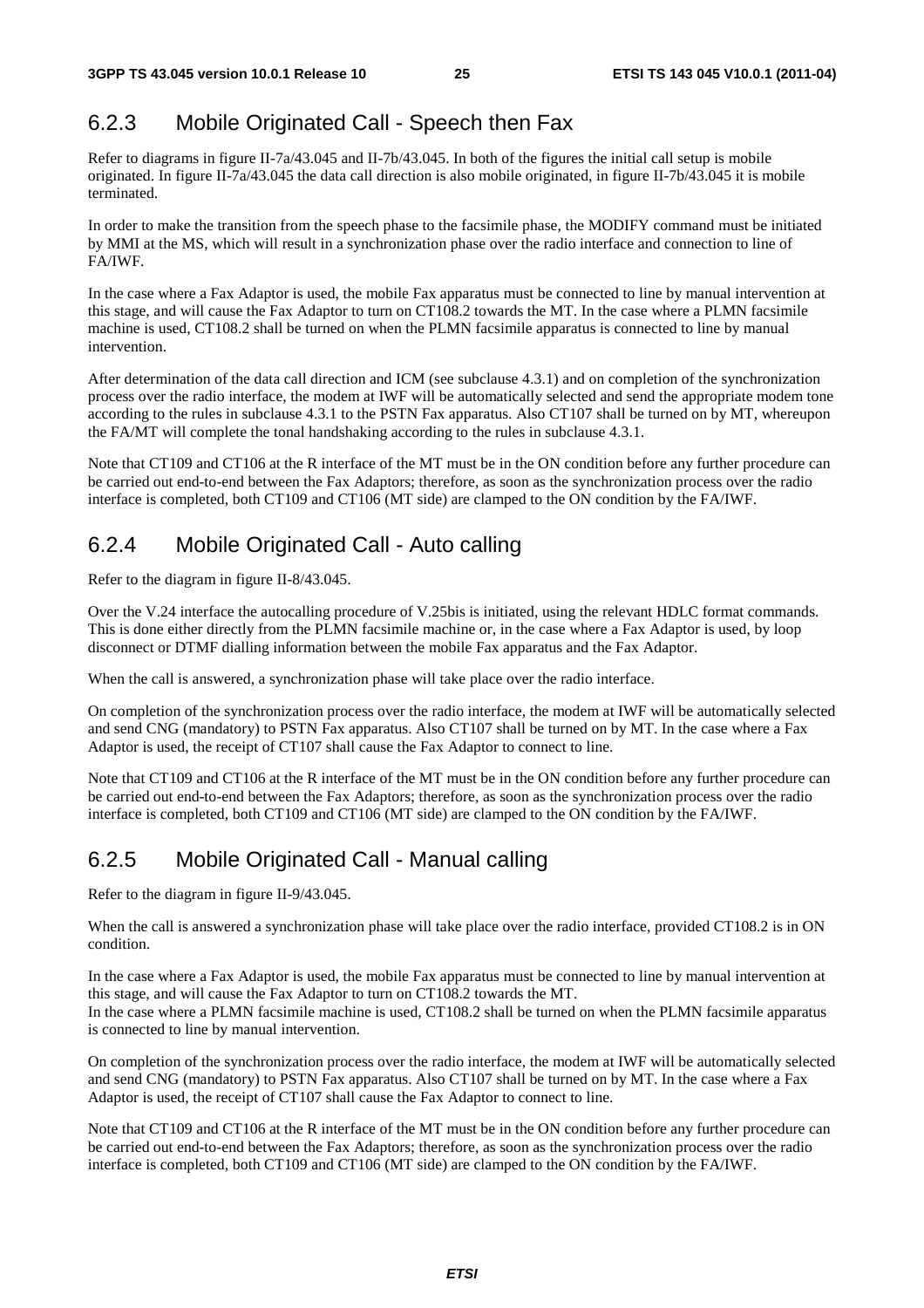### 6.3 Call release

The normal call release procedure will be initiated at the MS, either by the PLMN Facsimile Machine or by the FA/MT, forcing CT108.2 in OFF condition; this will follow DCN frame (disconnect, see subclause 5.2.5 of the present document) occurrence, either sent over the GSM-TCH towards the remote Fax terminal or received via GSM-TCH from the remote Fax terminal.

In the former case CT109 will be actually turned OFF after a time delay of 200 m/sec from DCN being sent. In the latter case no delay is necessary before turning CT108.2 in OFF condition; when the received DCN is corrupted and hence undetected in the MS by the FA, the Call Control entity in the MSC/IWF will release the call over the PLMN connection element, following the disconnection over the PSTN.

# 7 Interworking to fixed networks

PSTN and ISDN only are considered, both used as transit network to complement the PLMN in the end-to-end connection between GR 3 facsimile apparatus, figure 8/43.045.

As far as the signalling aspect are concerned, both general and Facsimile Teleservice specific requirements, as specified in 3GPP TS 29.007, apply. Clarifications given in the following deal with Traffic channel aspects only.

### 7.1 Interworking to PSTN

As the standard access of Group 3 facsimile terminals for this Teleservice is a 2-wire analogue interface, all the technical requirements for network interworking to PSTN are identical in principle to those encountered for the terminal connection to the MT.

The key functional block is the Fax Adaptor described in clauses 4 to 6 of the present document. As far as network interworking is concerned, the main function to be performed by such block is the correct managing of a composite modem, in accordance with the requirements of ITU-T Rec. T.30.

- V.21 synchronous mode, as standard facility for all BCS phases;
- V.27ter for message speeds of 4 800 and 2 400 bit/s;
- V.29 for 9 600 and 7 200 bit/s message speed.
- V.17 for 7200, 9600, 12000 and 14400 bit/s message speed.

The mechanism for selecting the right modem is the following:

- the actual message speed is obtained by detecting the DCS frame (see table  $2/T.30$ ) while in BCS phase;
- on entering the Message phase, there is an interchange between the V.21 modem and the actual modem agreed upon between the terminals for message transmission;
- on exiting the Message phase the V.21 modem is selected again.

Times for settling the modems will be in accordance with the requirements of Recommendation T.30.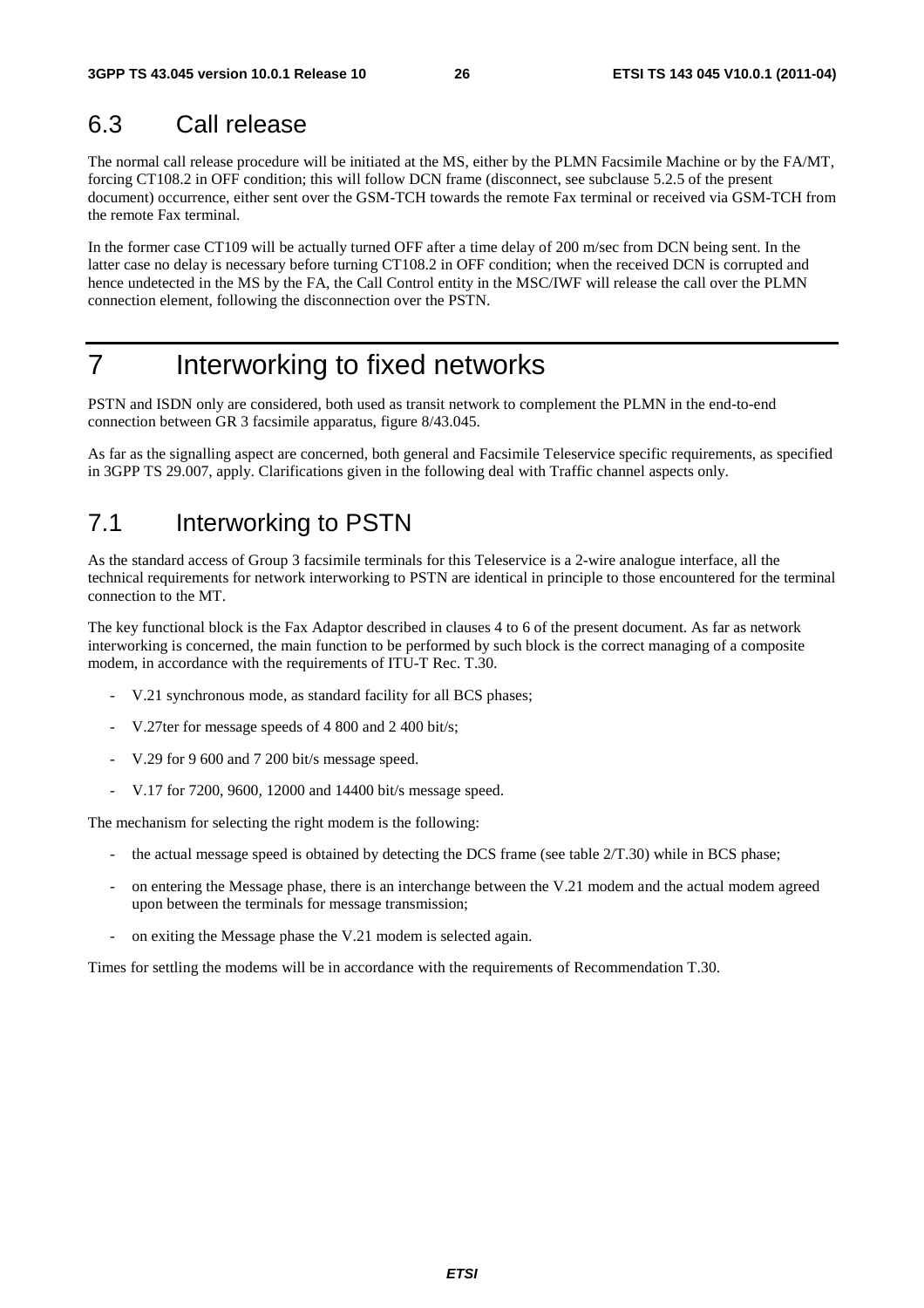

**Figure 8/43.045: Network interworking** 

### 7.2 Interworking to ISDN

The use of 3,1 kHz bearer capability of ISDN allows for an interworking of PLMN very similar in practice to the scheme for PSTN, figure 6/43.045.

The Fax Adaptor function is in conformance with the description given in clauses 4 to 6 of the present document, and operates as detailed in subclause 7.1/43.045.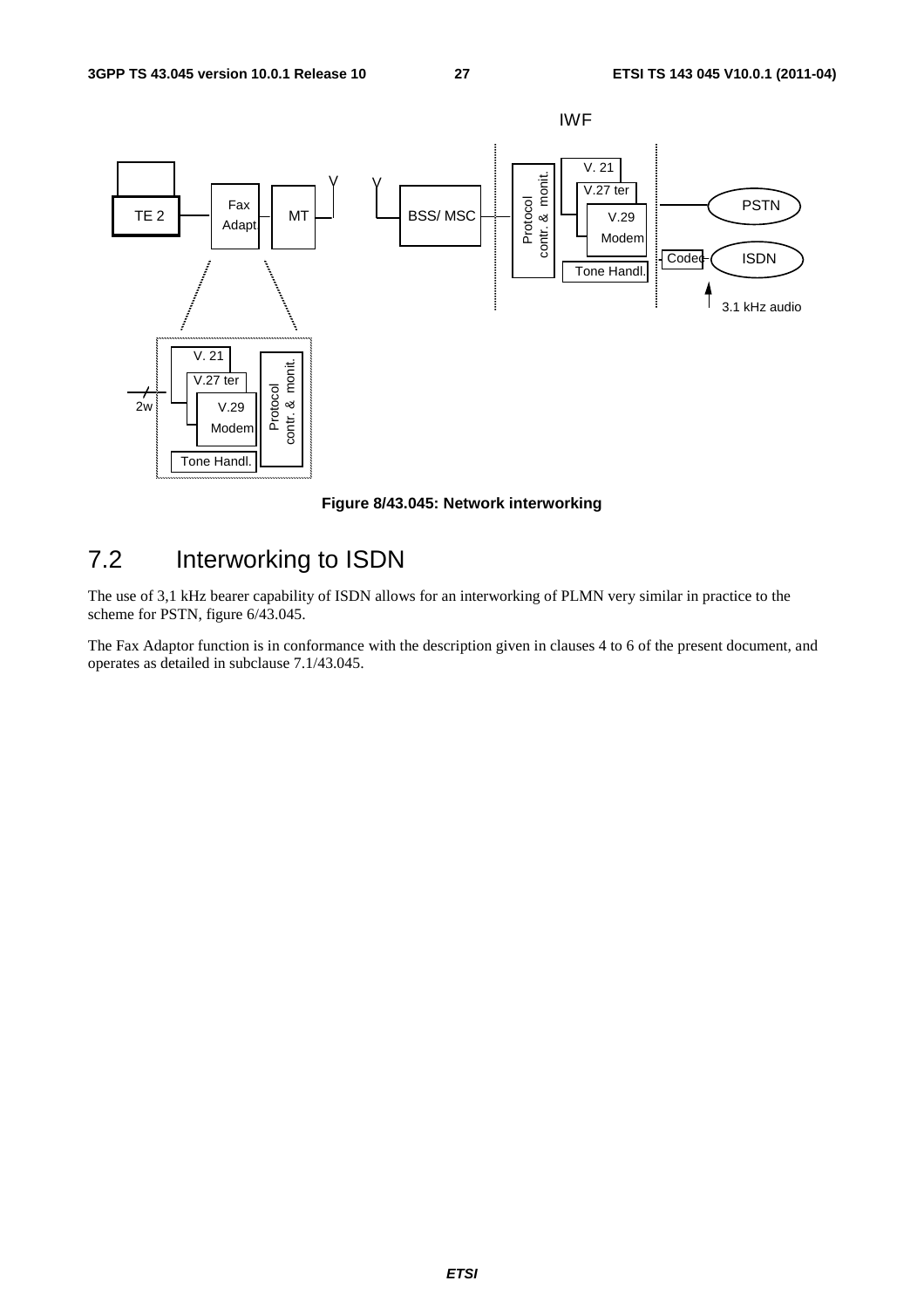# Annex I (informative): Protocol entities from ITU-T T.30 and T.4

List of T.30 signals

| Abbre-     | <b>Function</b>                        | <b>Signal format</b> | T.30 standard   T.30 err.corr. |                         |
|------------|----------------------------------------|----------------------|--------------------------------|-------------------------|
| viation    |                                        |                      |                                |                         |
| <b>CED</b> | Called station identification          | 2100 Hz              | $\overline{X}$                 | X                       |
| <b>CFR</b> | Confirmation to receive                | X010 0001            | X                              | X                       |
| <b>CRP</b> | Command repeat                         | X101 1000            | X                              | X                       |
| <b>CIG</b> | Calling subscriber identification      | 1000 1000            | X                              | X                       |
| <b>CNG</b> | Calling tone                           | 1100 Hz              | X                              | X                       |
| <b>CSI</b> | Called subscriber identification       | 0000 0010            | X                              | Χ                       |
| <b>CTC</b> | Continue to correct                    | X100 1000            |                                | X                       |
| <b>CTR</b> | Response to continue to correct        | X010 0011            |                                | X                       |
| <b>DCN</b> | Disconnect                             | X101 1111            | X                              | $\overline{\mathsf{x}}$ |
| <b>DCS</b> | Digital command signal                 | X100 0001            | X                              | Χ                       |
| <b>DIS</b> | Digital identification signal          | 0000 0001            | X                              | X                       |
| <b>DTC</b> | Digital transmit command               | 1000 0001            | X                              | X                       |
| <b>EOM</b> | End of message                         | X111 0001            | X                              |                         |
| <b>EOP</b> | End of procedure                       | X111 0100            | X                              |                         |
| <b>EOR</b> | End of retransmission                  | X111 0011            |                                | X                       |
| <b>ERR</b> | Response to end of retransmission      | X011 1000            |                                | X                       |
| <b>FCD</b> | Facsimile coded data                   | 0110 0000            |                                | $\overline{\mathsf{x}}$ |
| FCF        | Facsimile control field                | ---                  | X                              | X                       |
| <b>FCS</b> | Frame checking sequence                | 16 bits              | X                              | X                       |
| <b>FIF</b> | Facsimile information field            | ---                  | X                              | X                       |
| <b>FTT</b> | Failure to train                       | X010 0010            | X                              | X                       |
| <b>MCF</b> | Message confirmation                   | X011 0001            | $\overline{\mathsf{x}}$        | $\overline{\mathsf{x}}$ |
| <b>MPS</b> | Multi-page signal                      | X111 0010            | $\mathsf X$                    |                         |
| <b>NSC</b> | Non-standard facilities command        | 1000 0100            | X                              | Χ                       |
| <b>NSF</b> | Non-standard facilities                | 0000 0100            | X                              | X                       |
| <b>NSS</b> | Non-standard set-up                    | X100 0100            | X                              | X                       |
| PIN        | Procedural interrupt negative          | X011 0100            | $\overline{\mathsf{x}}$        | $\overline{\mathsf{x}}$ |
| PIP        | Procedural interrupt positive          | X011 0101            | X                              | X                       |
| <b>PIS</b> | Procedure interrupt signal             | 462 Hz               | X                              | Χ                       |
| <b>PPR</b> | Partial page request                   | X011 1101            |                                | X                       |
| <b>PPS</b> | Partial page signal                    | X111 1101            |                                | X                       |
| PRI        | Procedure interrupt                    | X111 XXXX            | X                              |                         |
| <b>RCP</b> | Return to control for partial page     | 0110 0001            |                                | $\overline{\mathsf{x}}$ |
| <b>RNR</b> | Receive not ready                      | X011 0111            |                                | Χ                       |
| <b>RR</b>  | Receive ready                          | X111 0110            |                                | X                       |
| <b>RTN</b> | Retrain negative                       | X011 0010            | X                              | X                       |
| <b>RTP</b> | Retrain positive                       | X011 0011            | $\mathsf X$                    | $\pmb{\mathsf{X}}$      |
| <b>TCF</b> | Training check frame                   | 0 1.5s               | $\overline{\mathsf{x}}$        | $\overline{\mathsf{x}}$ |
| <b>TSI</b> | Transmitting subscriber identification | X100 0010            | X                              | X                       |

#### List of ITU-T T.4 signals

| Abbre-<br>viation | <b>Function</b>   | <b>Signal format</b> |  |  |
|-------------------|-------------------|----------------------|--|--|
| <b>EOL</b>        | End of line       | 0000 0000 0001       |  |  |
| <b>RTC</b>        | Return to control | $6 * EOL$            |  |  |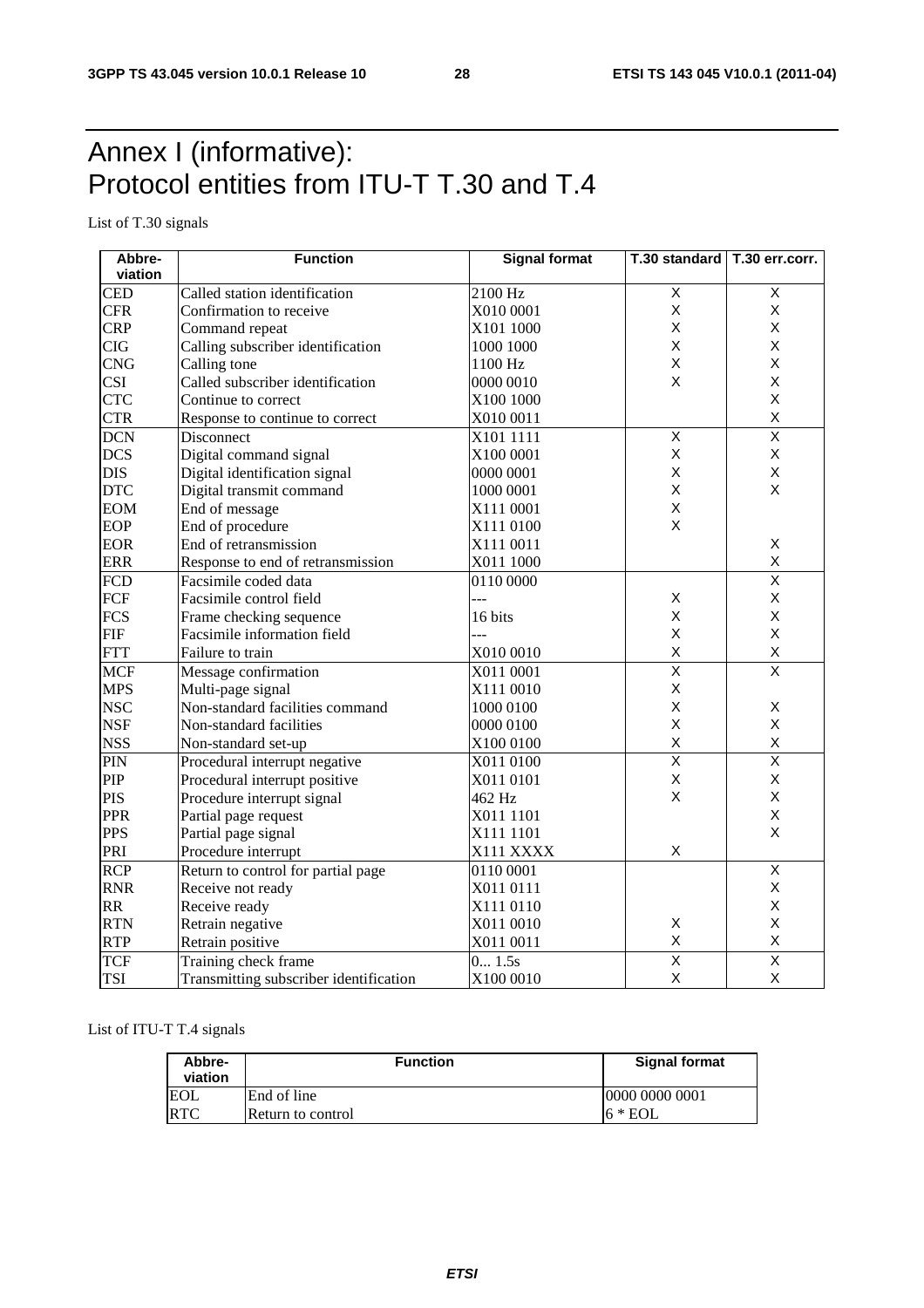

 Fig. II-1/03.45 - Mobile originated facsimile transmission - Typical BCS phase (command/response)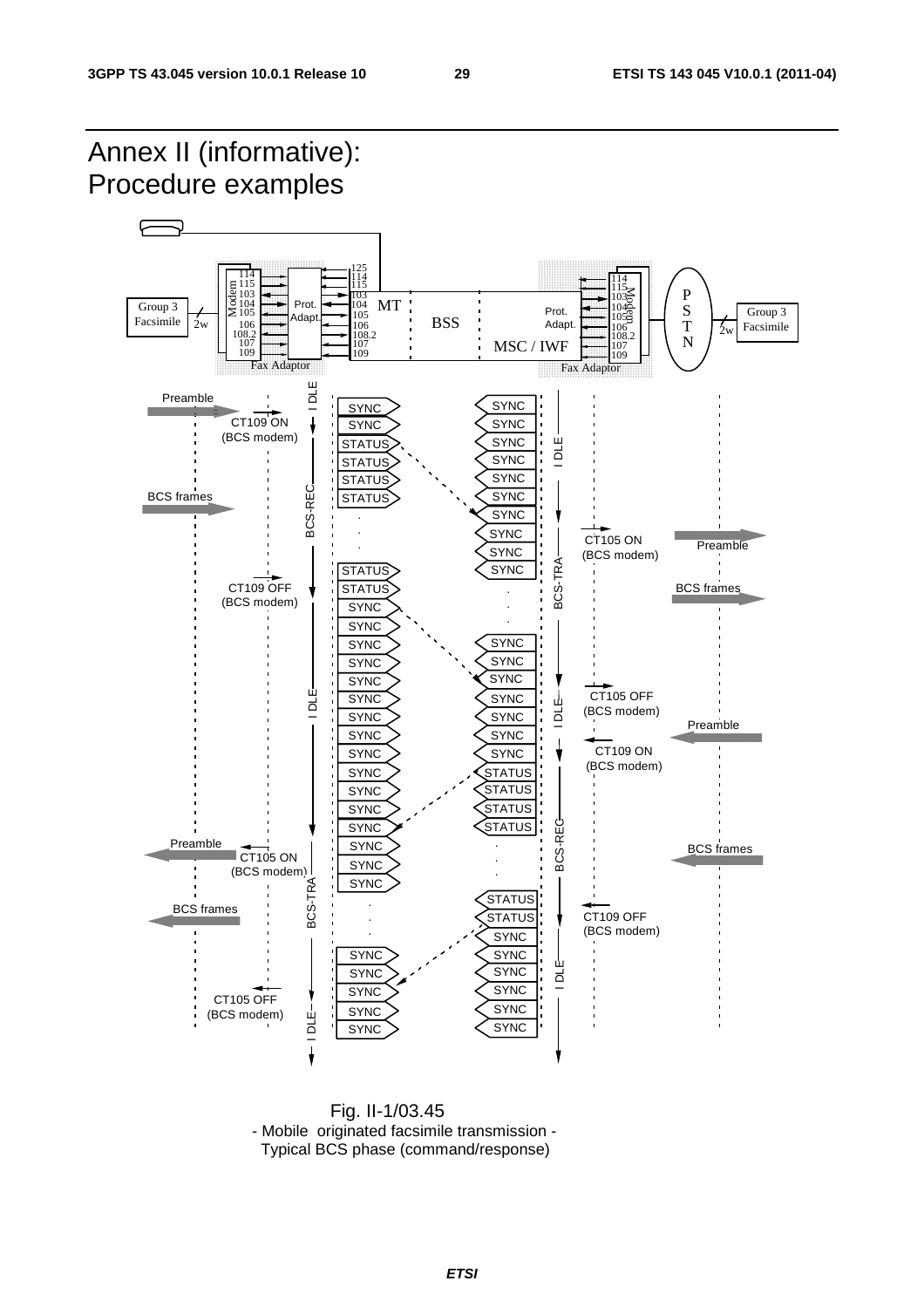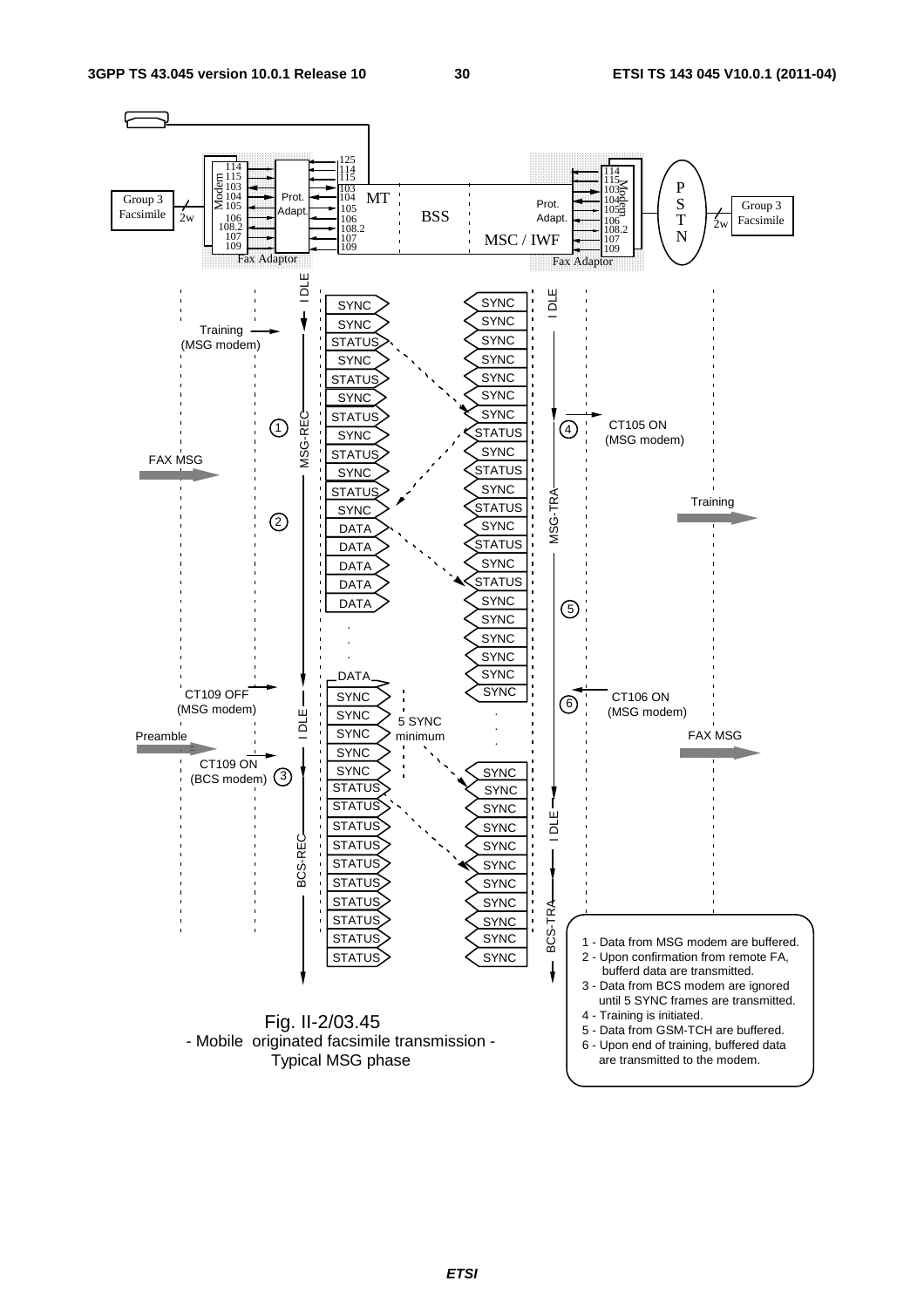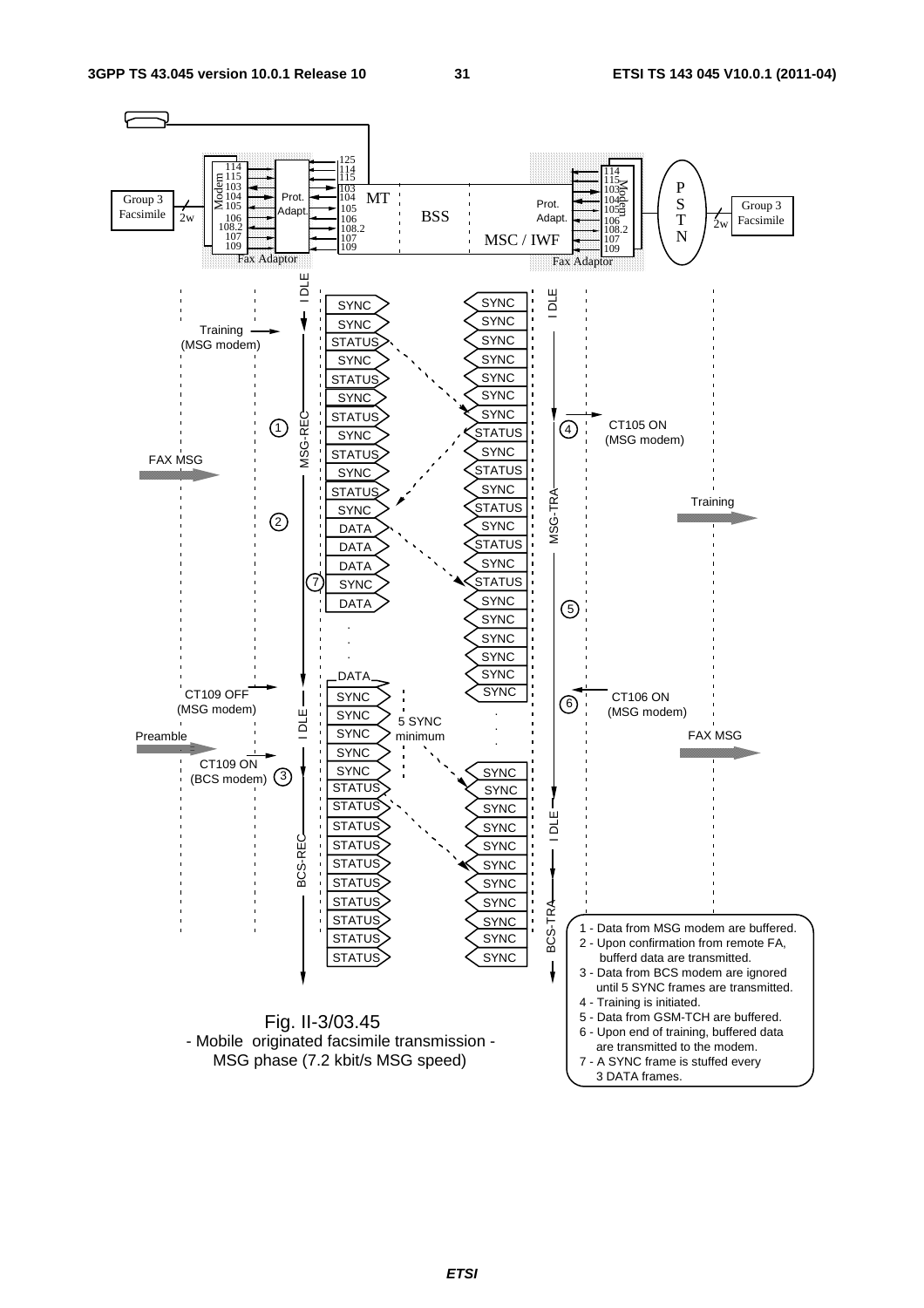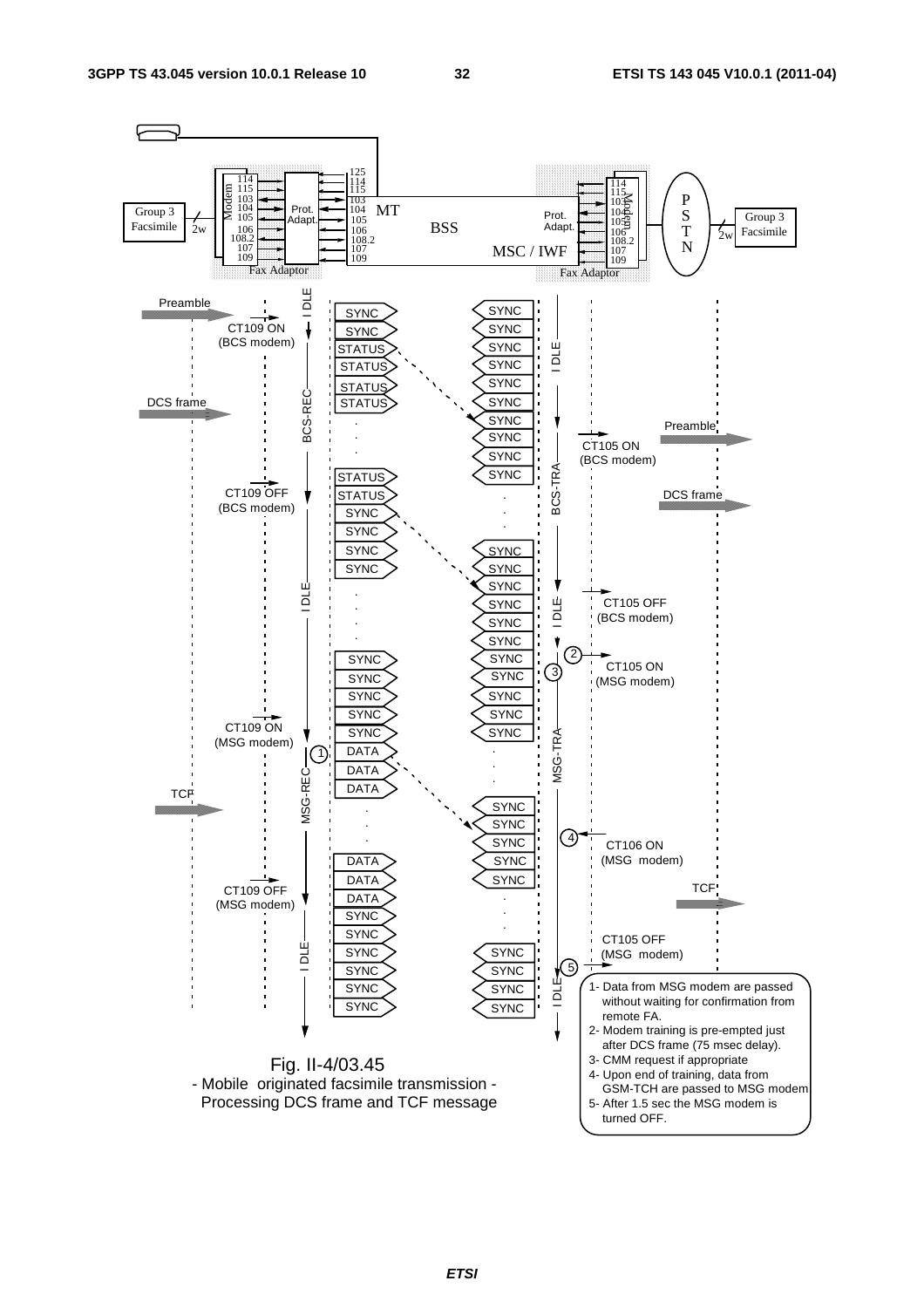

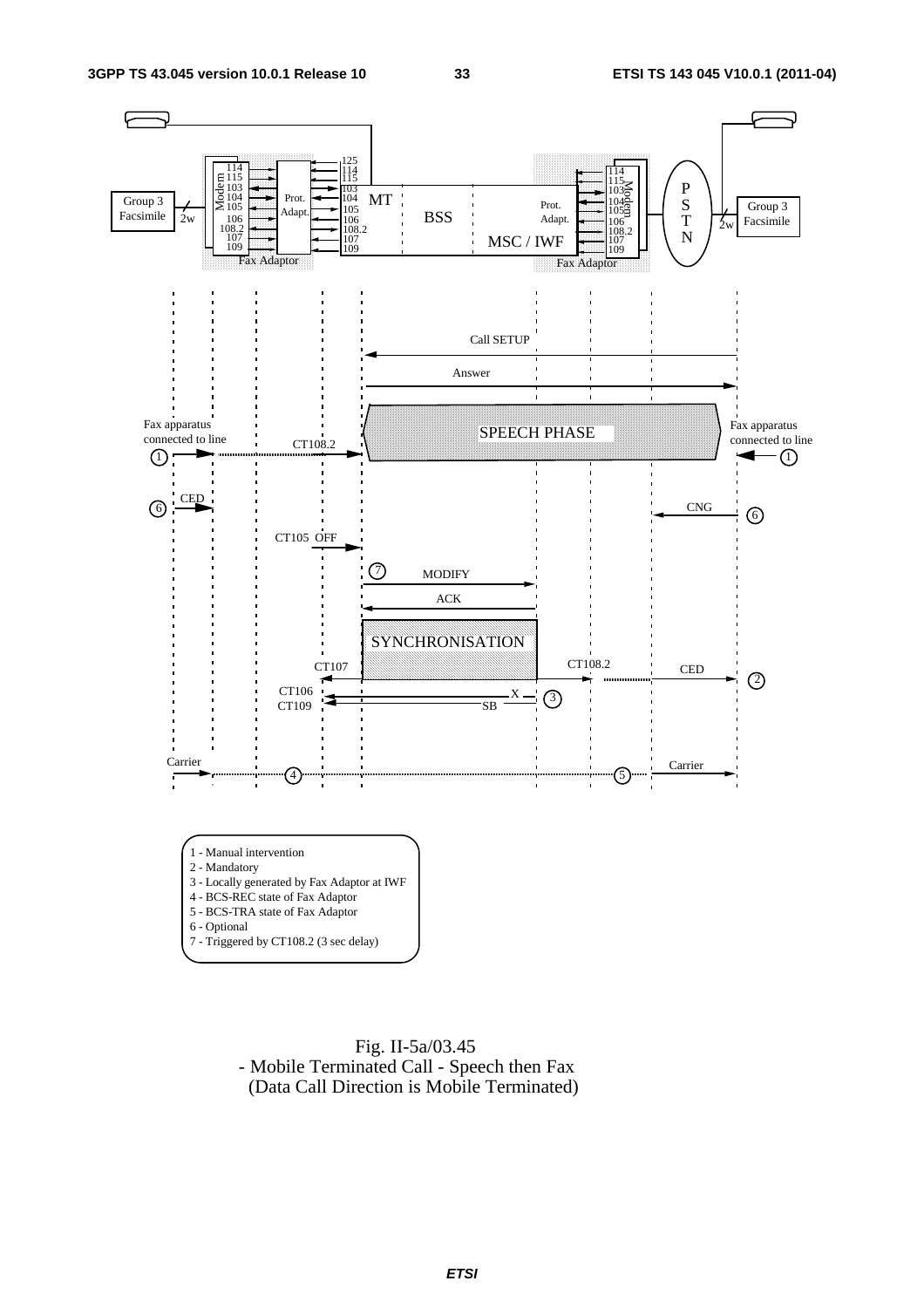

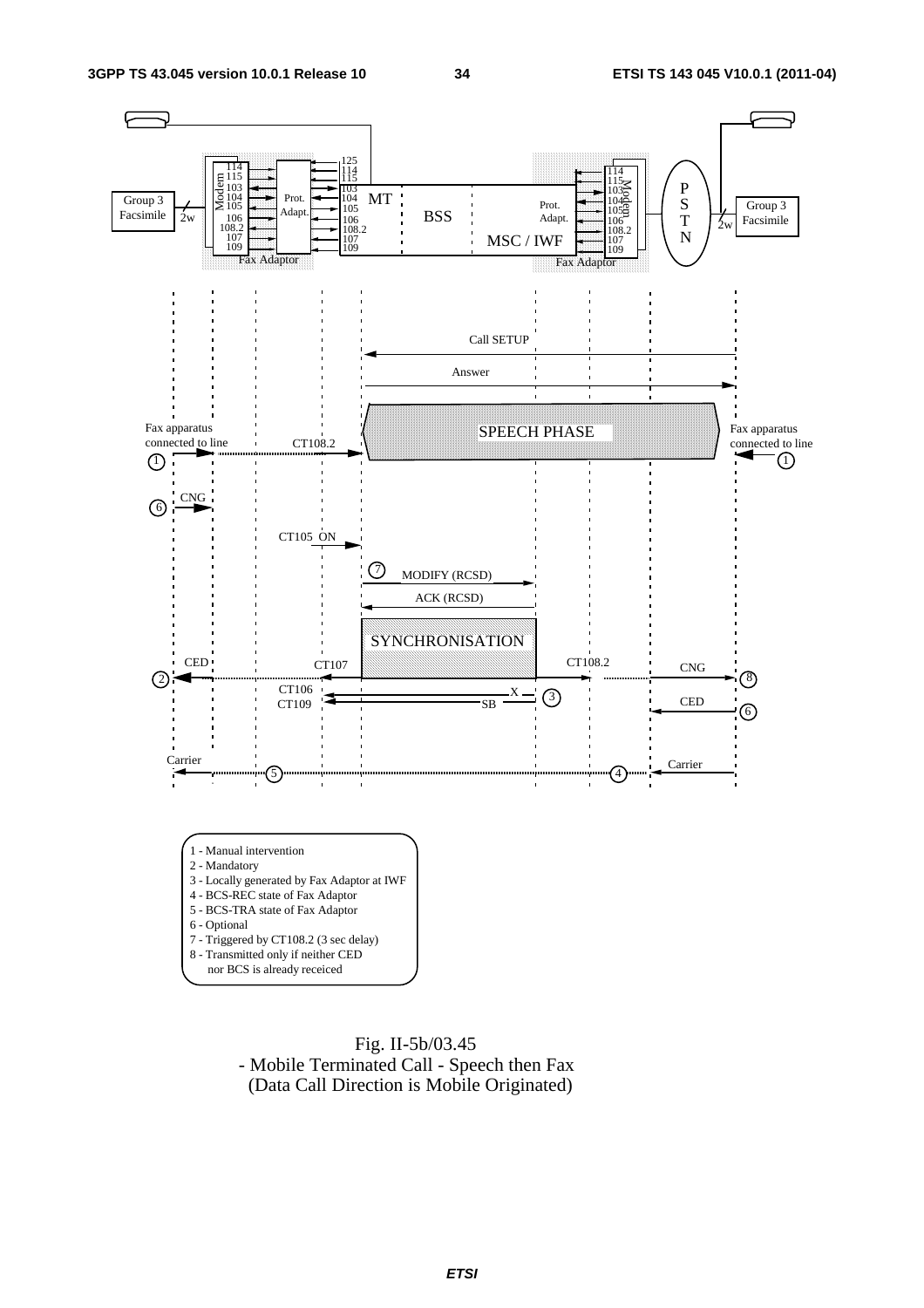

 Fig. II-6/03.45 - Mobile Terminated Call - Auto Answer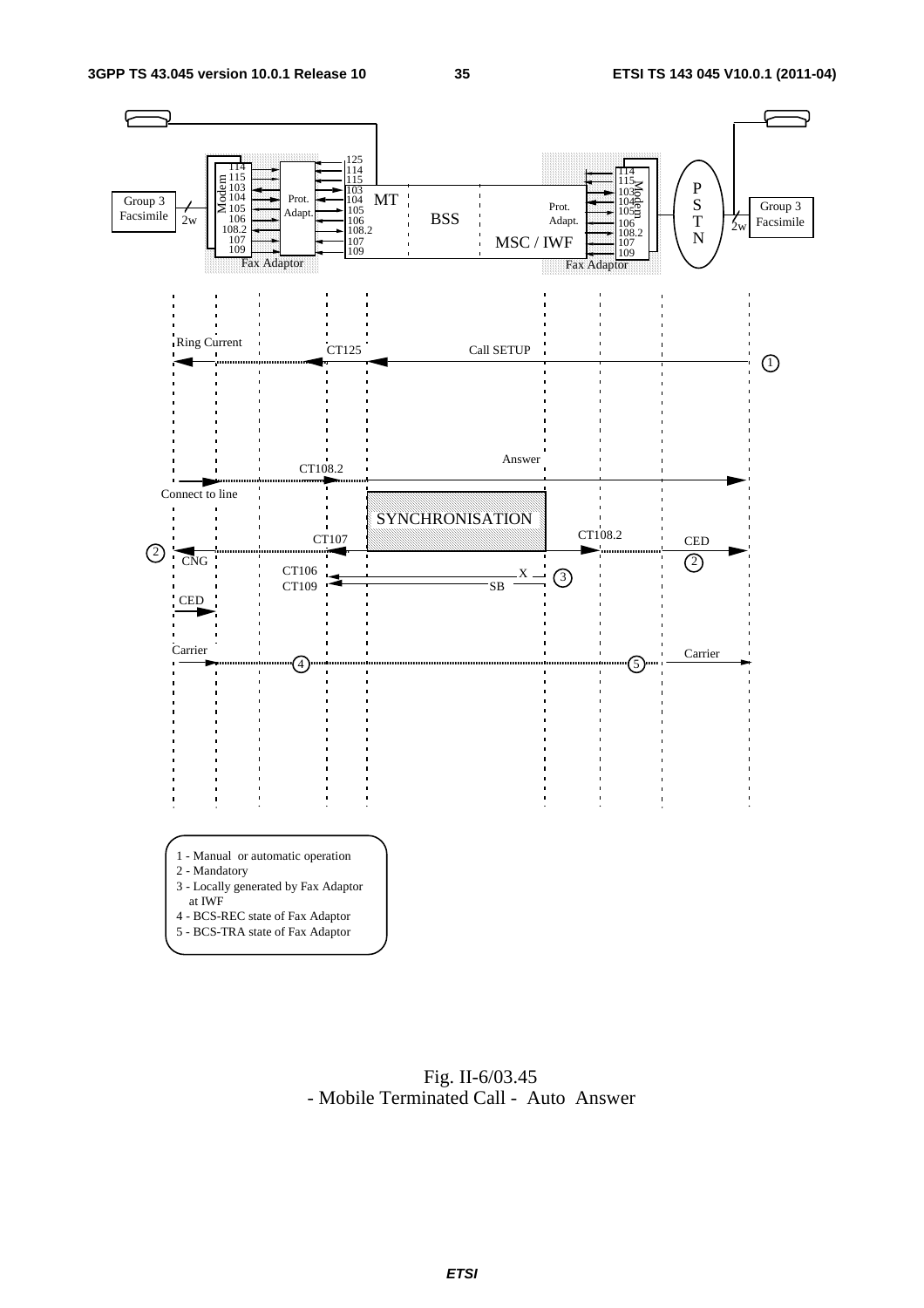

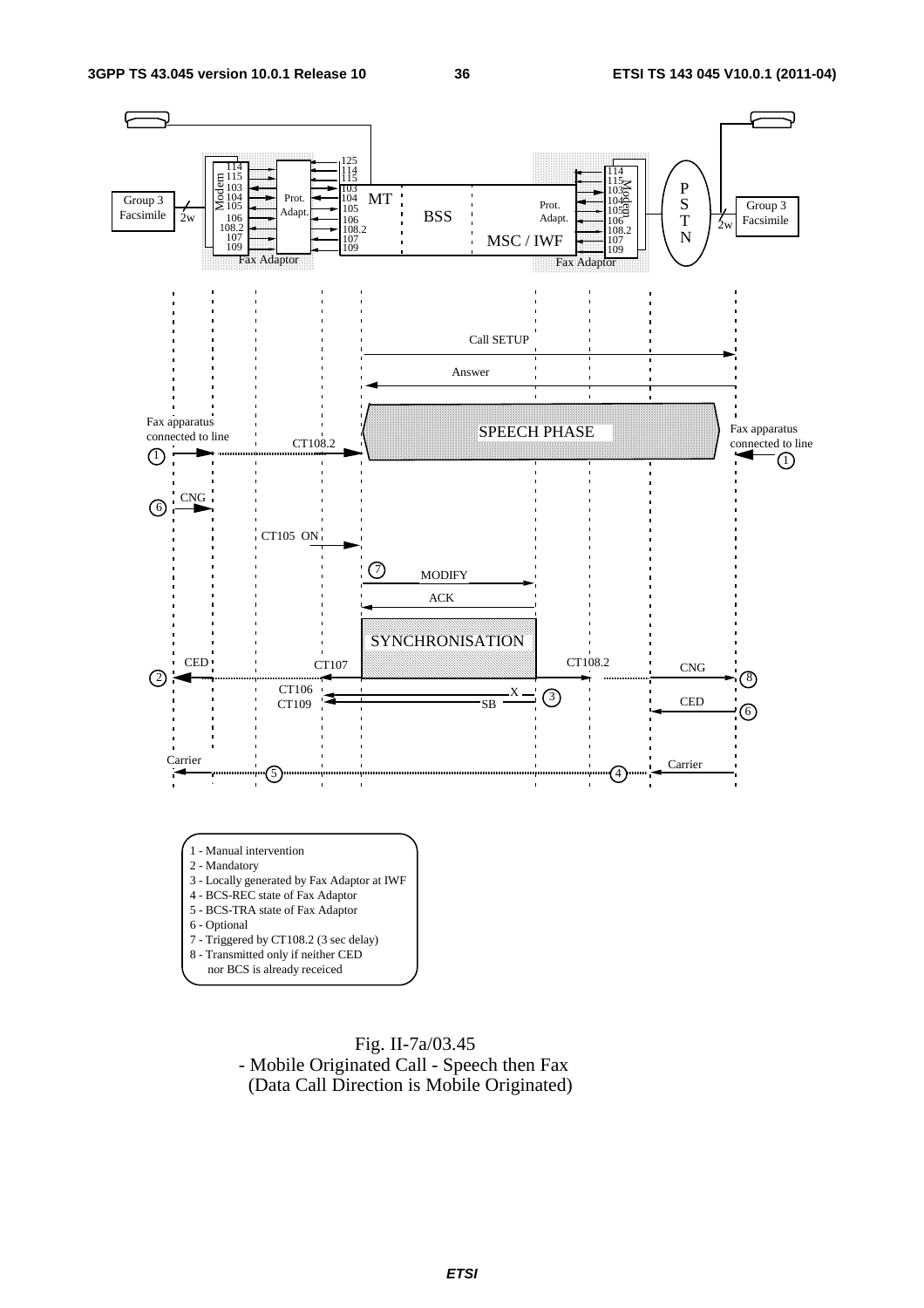

 Fig. II-7b/03.45 - Mobile Originated Call - Speech then Fax (Data Call Direction is Mobile

Terminated)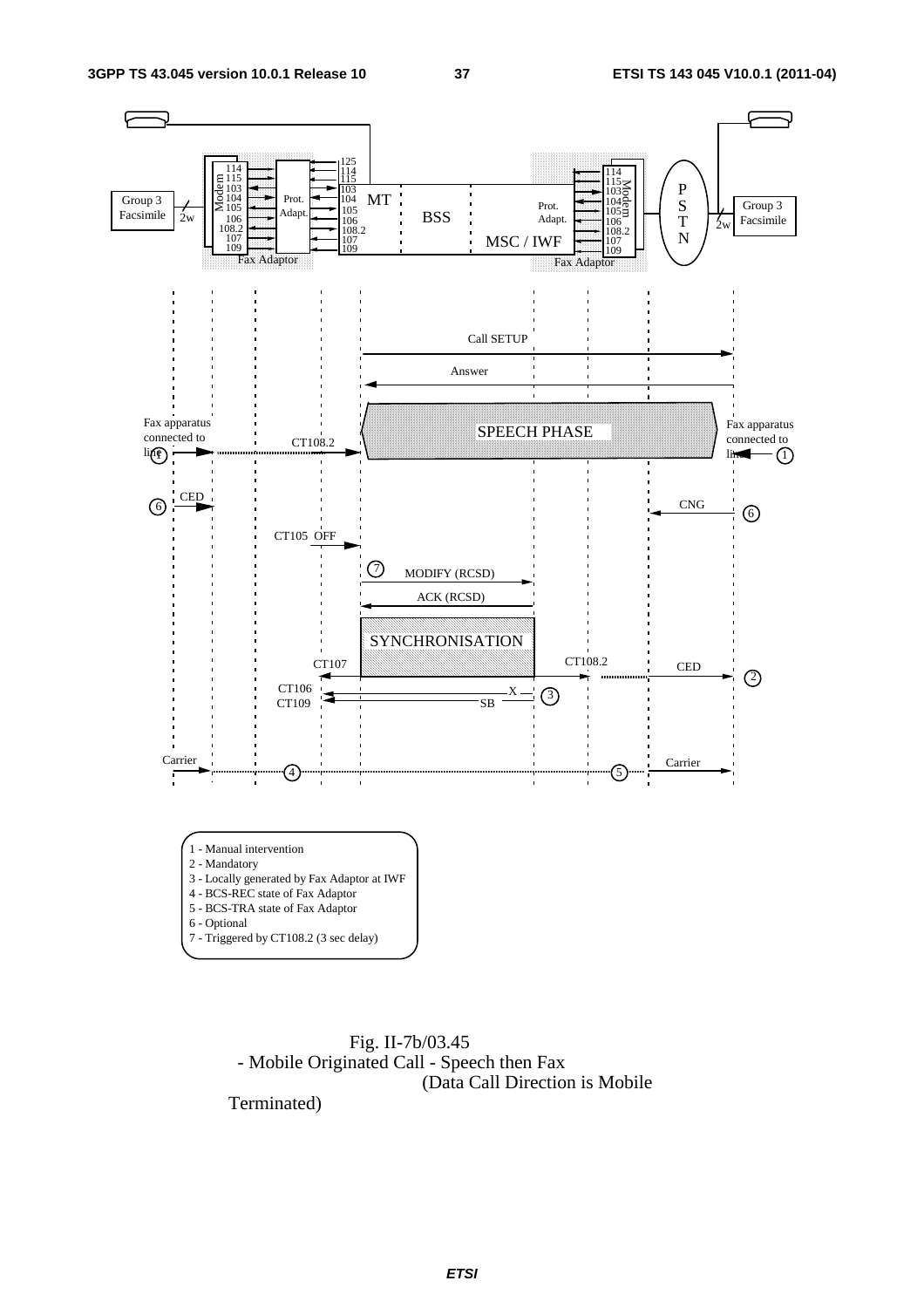

 Fig. II-8/03.45 - Mobile Originated Call - Auto Calling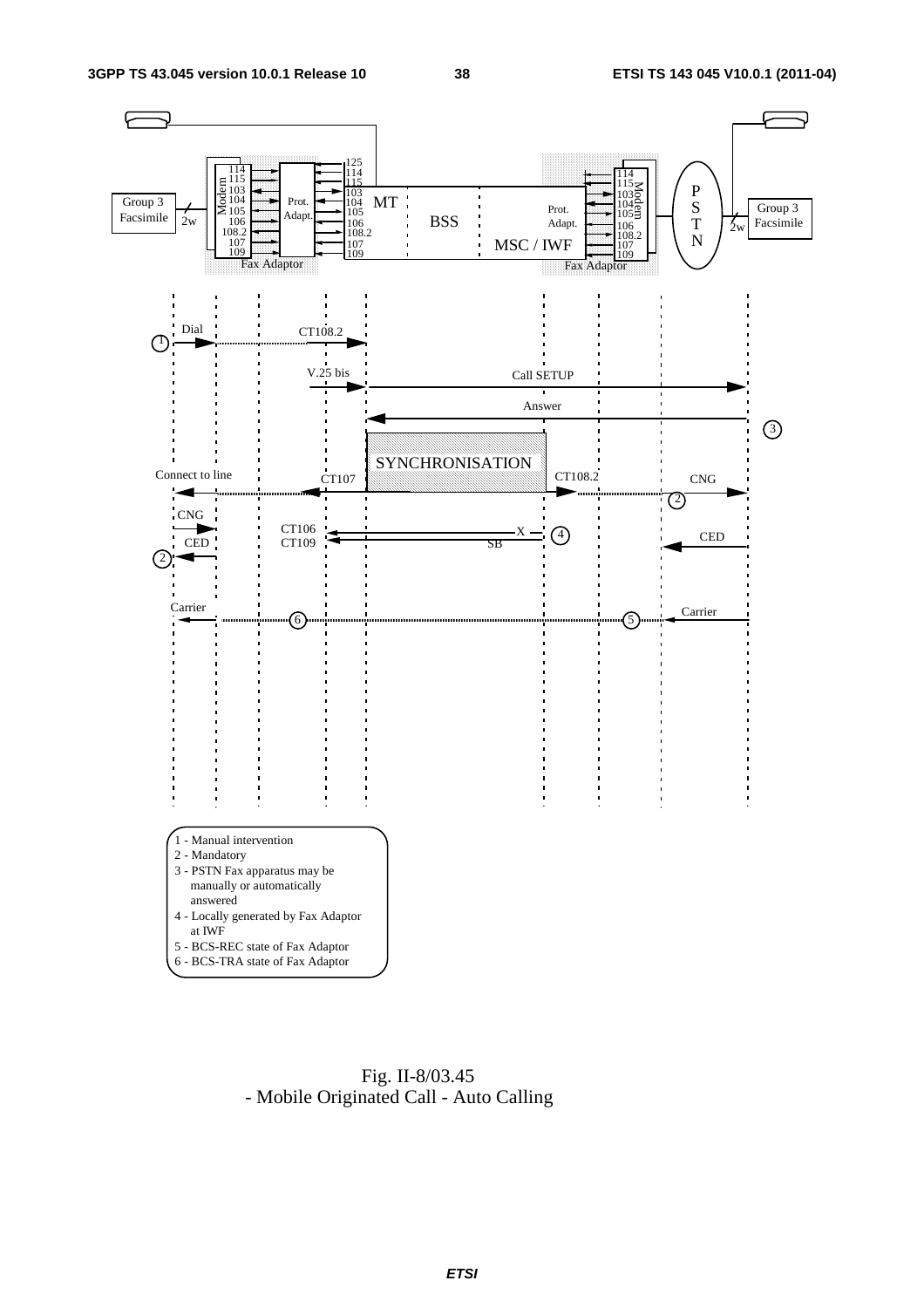

 Fig. II-9/03.45 - Mobile Originated Call - Manual Calling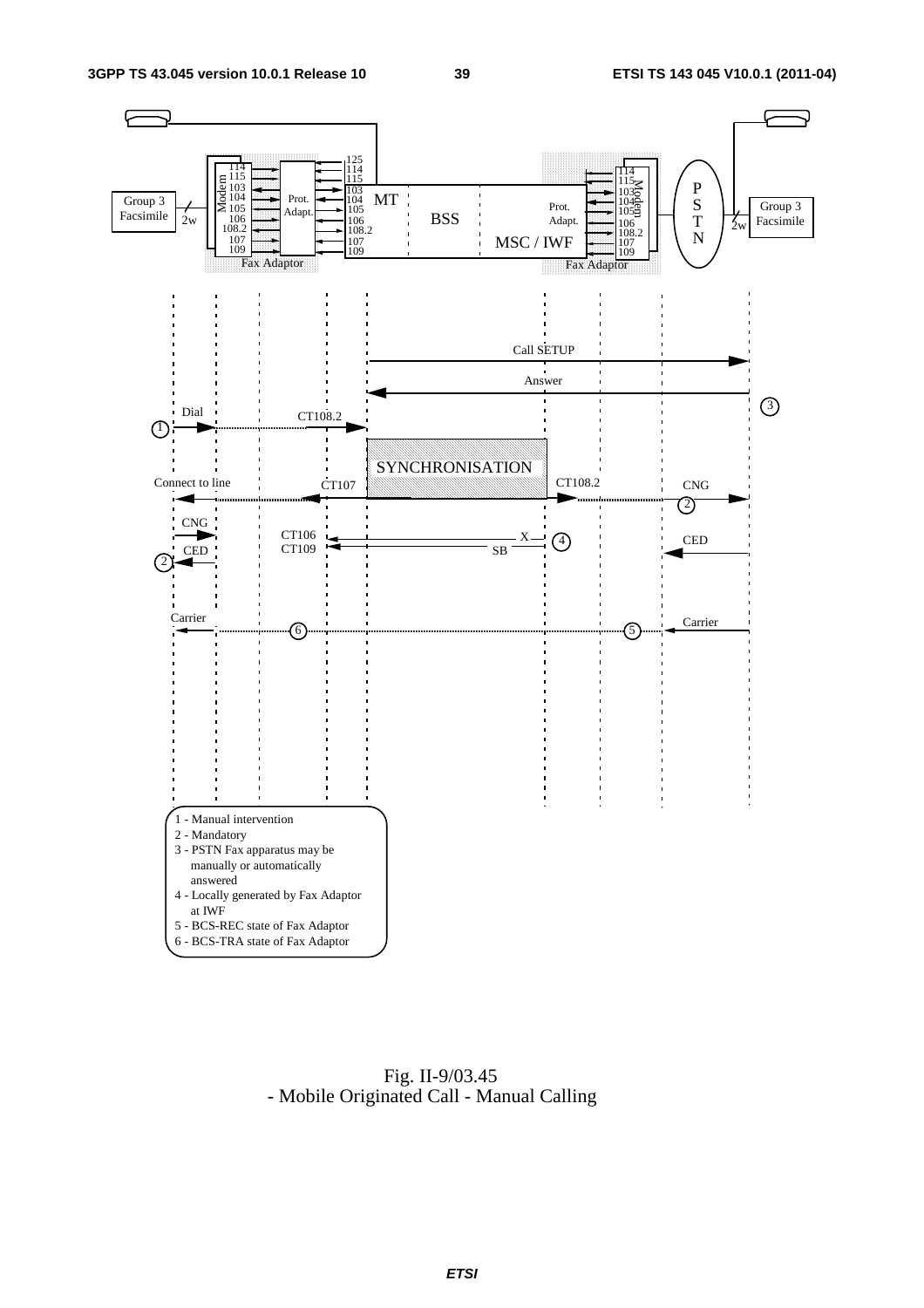

 Fig. II-10/03.45 - Mobile Originated Call - Fax then Speech (Procedure Interrupt requested from PSTN side)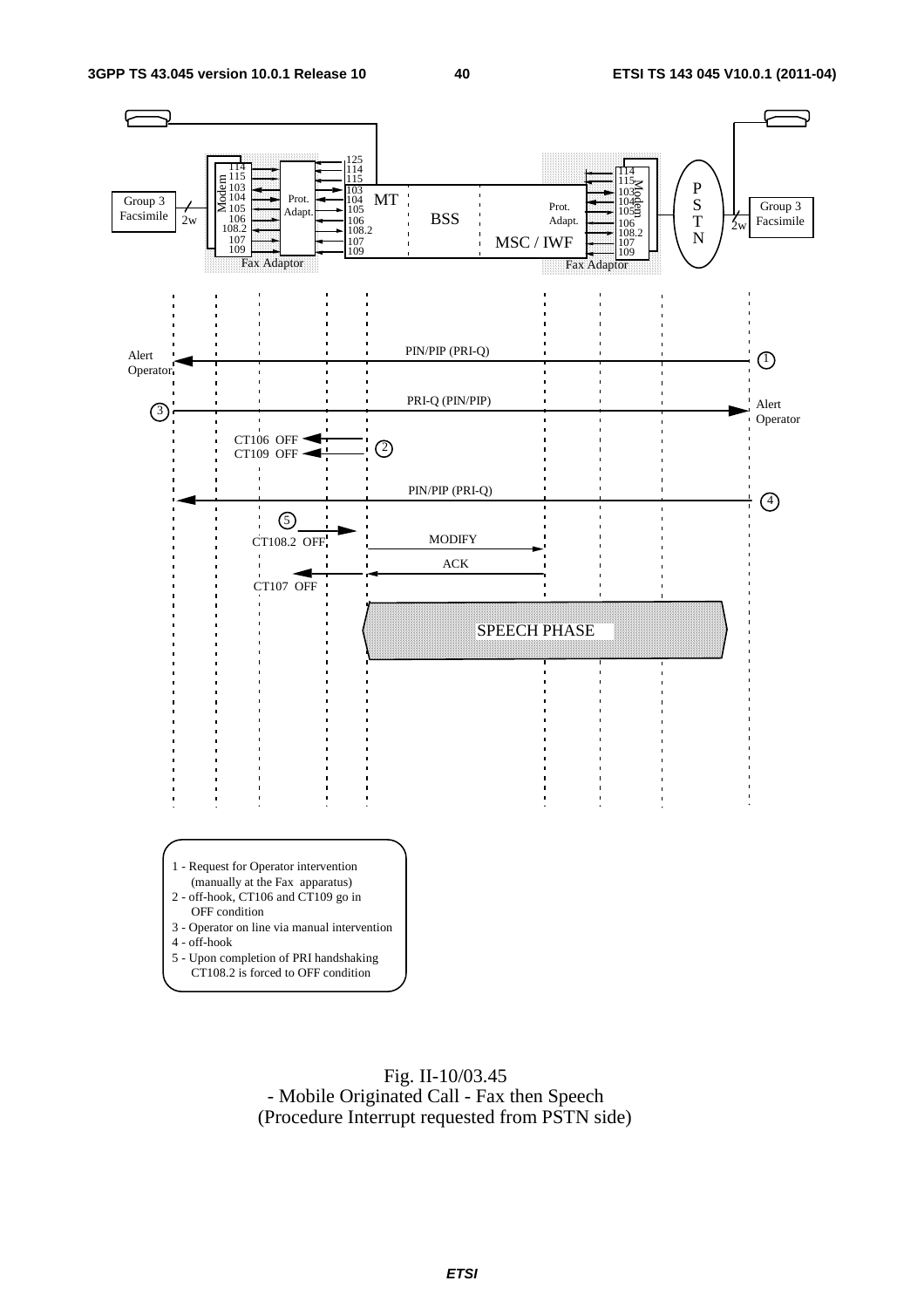

#### Fig. II-11/03.45 - Mobile Originated Call - Fax then Speech (Procedure Interrupt requested from Mobile side)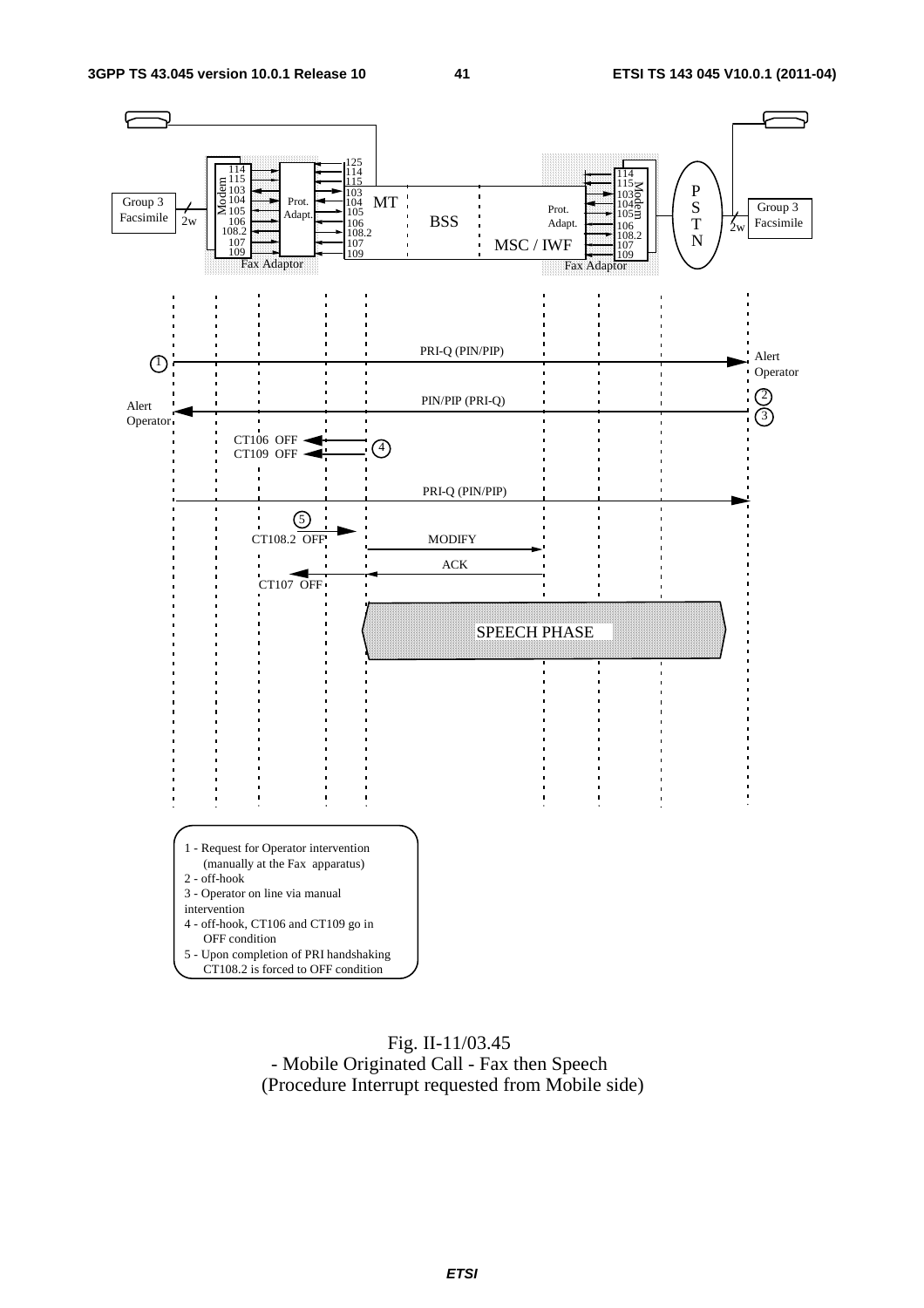# Annex III (informative): Change history

| Date    | TSG#          | <b>TSG Doc.</b>  | <b>CR</b>    | <b>Rev</b> | <b>Subject/Comment</b>                                          | <b>Old</b> | <b>New</b>    |
|---------|---------------|------------------|--------------|------------|-----------------------------------------------------------------|------------|---------------|
|         | <b>SMG#11</b> |                  |              |            | Phase 2 version                                                 |            | 4.4.2         |
|         | <b>SMG#20</b> |                  |              |            | Release 1996 version                                            |            | 5.0.0         |
|         | <b>SMG#20</b> |                  |              |            | <b>ETSI</b> version change                                      |            | 5.0.1         |
|         | <b>SMG#21</b> | 055/97           | A002         |            | Support of HSCSD                                                |            | 5.1.0         |
|         | <b>SMG#21</b> |                  |              |            | ETSI version change                                             |            | 5.1.1         |
|         | <b>SMG#22</b> | 412/97<br>460/97 | A004<br>A003 |            | Corrections and Alignments HSCSD<br>Introduction of 14.4 kbit/s |            | 5.2.0         |
|         | <b>SMG#22</b> |                  |              |            | <b>ETSI</b> version change                                      |            | 5.2.1         |
|         | <b>SMG#27</b> |                  |              |            | Release 1997 version                                            |            | 6.0.0         |
|         | <b>SMG#29</b> |                  |              |            | Release 1998 version                                            |            | 7.0.0         |
| 12-1999 | <b>TSG#06</b> |                  |              |            | Agreed to be created as a version 8 for Release 1999            |            | 8.0.0         |
| 03-2001 | <b>TSG#11</b> |                  |              |            | Upgraded to Release 4                                           | 8.0.0      | 4.0.0         |
| 03-2002 | <b>TSG#15</b> | NP-010085        | 001          |            | Terminology Clarifications as requested by TSG GERAN            | 4.0.0      | 5.0.0         |
| 04-2004 | CN#26         |                  |              |            | Upgraded to v6.0.0                                              | 5.0.0      | 6.0.0         |
| 06-2006 | CT#36         |                  |              |            | Upgraded to v7.0.0                                              | 6.0.0      | 7.0.0         |
| 12-2008 | CT#42         |                  |              |            | Upgraded to v8.0.0                                              | 7.0.0      | 8.0.0         |
| 12-2009 | CT#46         |                  |              |            | Automatic upgrade from previous Release                         | 8.0.0      | 9.0.0         |
| 03-2011 | CT#51         |                  |              |            | Automatic upgrade from previous Release version 9.0.0           | 9.0.0      | 10.0.0        |
| 03-2011 | CT#51         |                  |              |            | Correction of heading and numbering made by MCC                 |            | 10.0.0 10.0.1 |